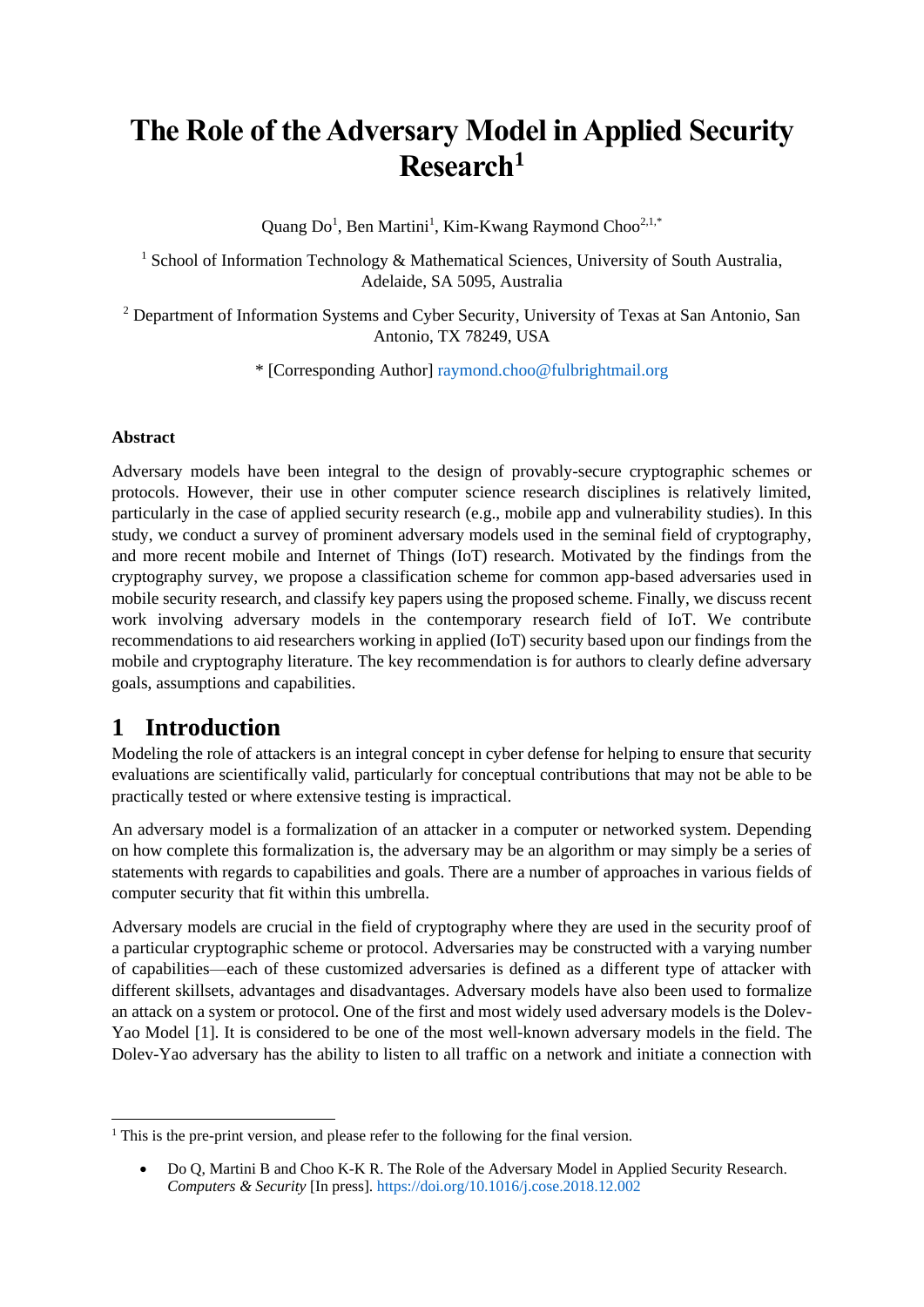(and send data to) any other client on the network. The combination of these two powerful capabilities means that the adversary is, essentially, acting as a man-in-the-middle (MITM).

Many scientific fields in computer security currently utilize adversary models for verification of protocols, systems and schemes. Although this is the case, we believe that there are still many fields that can benefit from the inclusion of adversary models. For example, digital forensics is a contemporary field that benefits from the use of adversary models to prove that a forensic process is "forensically sound". McKemmish [2] defined forensic soundness in the context of digital evidence as the combination of four criteria: meaning, errors, transparency and experience. Forensic soundness is integral to the admissibility of evidence, and is analogous to the aim of maintaining data security in cryptographic models (i.e. a cryptographic protocol is flawed if data security cannot be maintained, and a forensic process is flawed if forensic soundness is not maintained). An adversary model can be used to model limitations on the abilities of a forensic practitioner to those that are permitted within the theoretical context of forensic soundness in a similar manner to the limitations of an attacker in a traditional model.

The definitions of adversary models can range from highly detailed to vague descriptions. This may end up being a problem for future researchers who wish to reuse and refine these adversary models in their own research. In fact, Bellare et al. [3] noted that due to the sometimes informal and ambiguous nature of adversary specifications (e.g. a lack of adversary goals, assumptions or capabilities), the presented protocols may not be fully proven by the formalization. They state that a "proper foundation" would be required in order to produce rigorous and strong schemes. Furthermore, the authors remarked that such foundations would need to be built up piece by piece as the usage of these models increases. Canetti and Krawczyk stated that "[i]n order to talk about the security of a protocol we need to define the adversarial setting that determines the capabilities and possible actions of the attacker" [4, p. 6] and Woo and Lam [5] noted that without explicit assumptions regarding the capabilities and execution environment of an adversary, it is very difficult to decide when to use a particular protocol and what its final state will be.

Few fields outside of secure communications (e.g. cryptography and networking) make use of fully formalized adversaries. The use of a similarly strong formalization of adversary capabilities, assumptions and goals would aid in proving the rigor of any adversarial study (e.g. proposed attack techniques and their ensuing countermeasures).

This survey paper looks at adversary models in the field of computer security beginning with the queryenhanced Bellare-Rogaway Model [6], a popular model for public key protocols in the field of cryptography. In order to determine the current state of adversary models in this field and postulate on the usage of these adversary models in both this field and its sub-fields, we perform an in-depth review of the relevant literature. Papers were selected using the following criteria:

- Paper publication date: our survey begins with the introduction of the query-enhanced adversary model of Bellare and Rogaway in 1993, with the vast majority of research works selected being published after 2000.
- Paper publication venue: with regards to comprehensiveness and inclusivity of papers, high quality papers published by prominent computer science venues were favored for this survey.

We examine the adversary models employed by researchers in three different fields of computer security, namely: cryptography, mobile, and Internet of Things (IoT). Cryptography is examined as it is the seminal field for use of adversary models and therefore has a solid foundation of research works. Mobile security and IoT security were selected as they are relatively contemporary topics within computer security. IoT security, particularly, is a research field in its infancy.

The contributions of this paper are three-fold: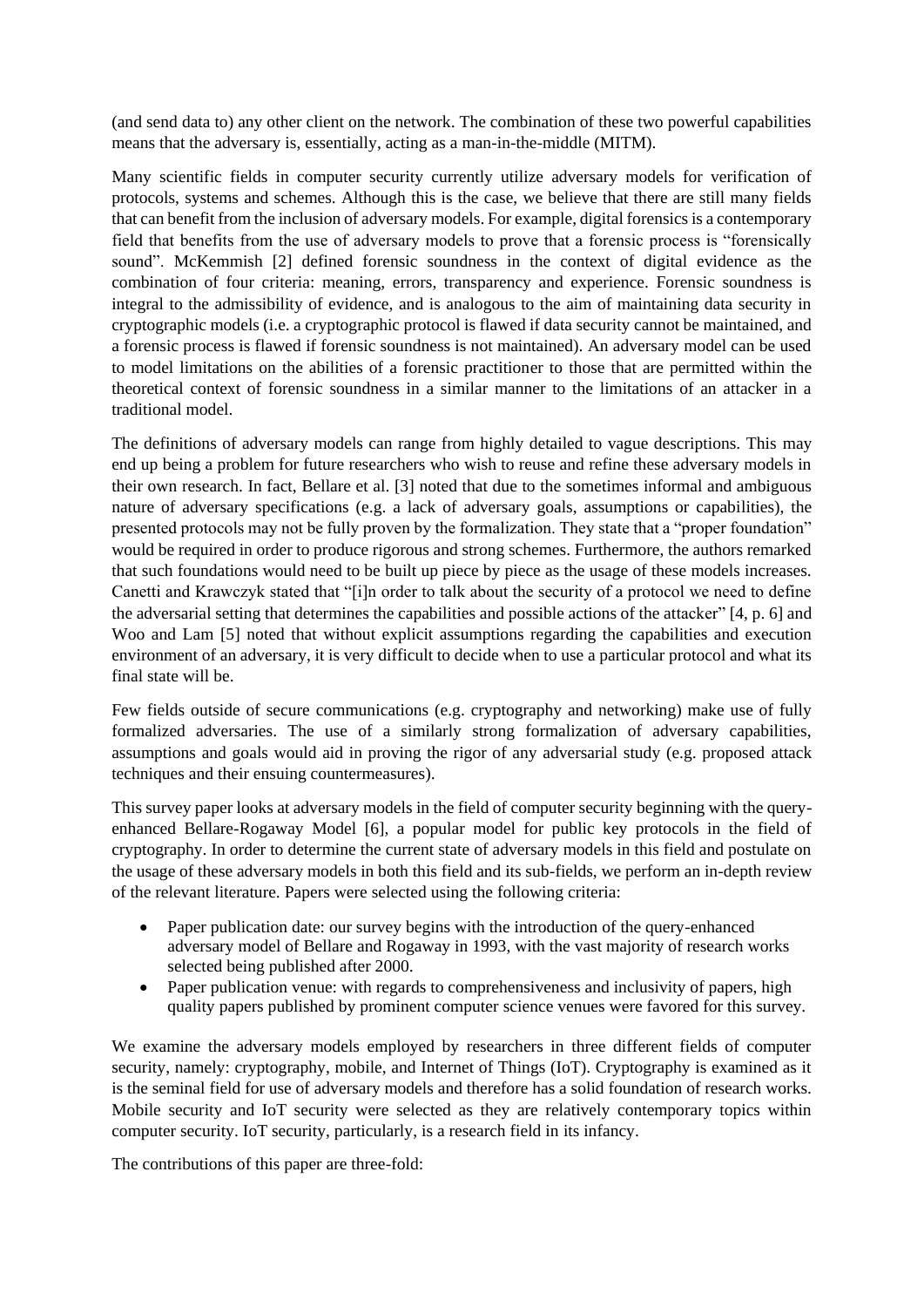- A chronological and in-depth examination of adversary models used in the field of cryptography and the evolution of this model over time. A formal adversary model definition is also proposed, which is divided into three parts.
- An initial prototype of a mobile app-based adversary model classification, which is founded on the commonly used malicious app attacker. This model can be used to classify and compare a significant number of mobile security studies.
- A series of recommendations, based on the literature, with regards to the use, classification and design of future adversary models in IoT research.

In Section 2, we provide an in-depth background on the adversary. Section 3, similarly, provides a chronological background of the use and evolution of the cryptographic adversary model. Section 4 examines and classifies adversary models used in mobile research, with an emphasis on app-based studies and Section 5 surveys adversary models used in IoT research and provides a generalized adversary model for use in future research. Lastly, we conclude the paper and discuss future research directions in Section 6.

## **2 Background: The Adversary**

An adversary, within the field of security, refers to an attacker, often with malicious intent, undertaking an attack on a system or protocol. Typically, the goal of the adversary is to disrupt or prevent proper operation of a secure system (e.g. by violating the confidentiality, data integrity or availability of the system). Examples of non-malicious (i.e. benign) adversaries include 'guardians' (e.g. system administrators) seeking to detect decoded or encrypted packets on their own networks. There is a need to consider an adversary when designing a secure system or demonstrating the proof of a secure system in order to evaluate and benchmark the proposed system's security. Formalization of this adversary allows for the system (and adversary) to be utilized and compared, respectively to other adversaries and systems. Adversaries can be roughly divided into two categories: passive (also known as semi-honest or honest-but curious) and active (also commonly known as malicious attackers) [7].

One of the earliest formalized adversaries in the computer era was in the field of public key cryptography, with the introduction of the adversary model by Dolev and Yao [1]. This model, which we refer to as the "Dolev-Yao Model", allowed for different cryptographic protocols to be benchmarked and proven under a powerful adversary, and its principles are still in use today. Bellare and Rogaway [6, 8] (together with Pointcheval in [9]) presented a more general model, which we refer to as the "Bellare-Rogaway Model" in this paper, that allowed for modeling of different types of attackers (e.g. a benign passive attacker or a malicious active attacker) [6, 8, 9]. They also introduced the notion of queries, which are actions that the adversary may perform, including: *Send* (a message), *Reveal* (a secret, such as a session key) and *Corrupt* (a device, for example to obtain the internal state of the protocol participant), along with the definitions of these queries. Queries accept a number of parameters, as input, and output a result upon execution. These queries are known as adversary capabilities in this paper.

Due to the vast nature and differing types of adversaries, there is a need to model them using a method that can be customized to fit the scenario. Furthermore, different adversaries should be comparable with regards to their capabilities, goals and assumptions. Due to the overwhelming capabilities of the Dolev-Yao Model [1], it may be impractical to use this model in other areas of study (e.g. systems utilizing trusted third parties such as key escrow). Thus, we have selected the adversary model proposed by Bellare and Rogaway [6, 8, 9] as the standard for the adversary's capabilities, goals and assumptions due to the model's flexibility.

We define a fully modeled and formalized adversary to be three parts (see Figure 1), namely: the adversary's assumptions, goals and capabilities. Each adversary part can be either fully formalized (e.g.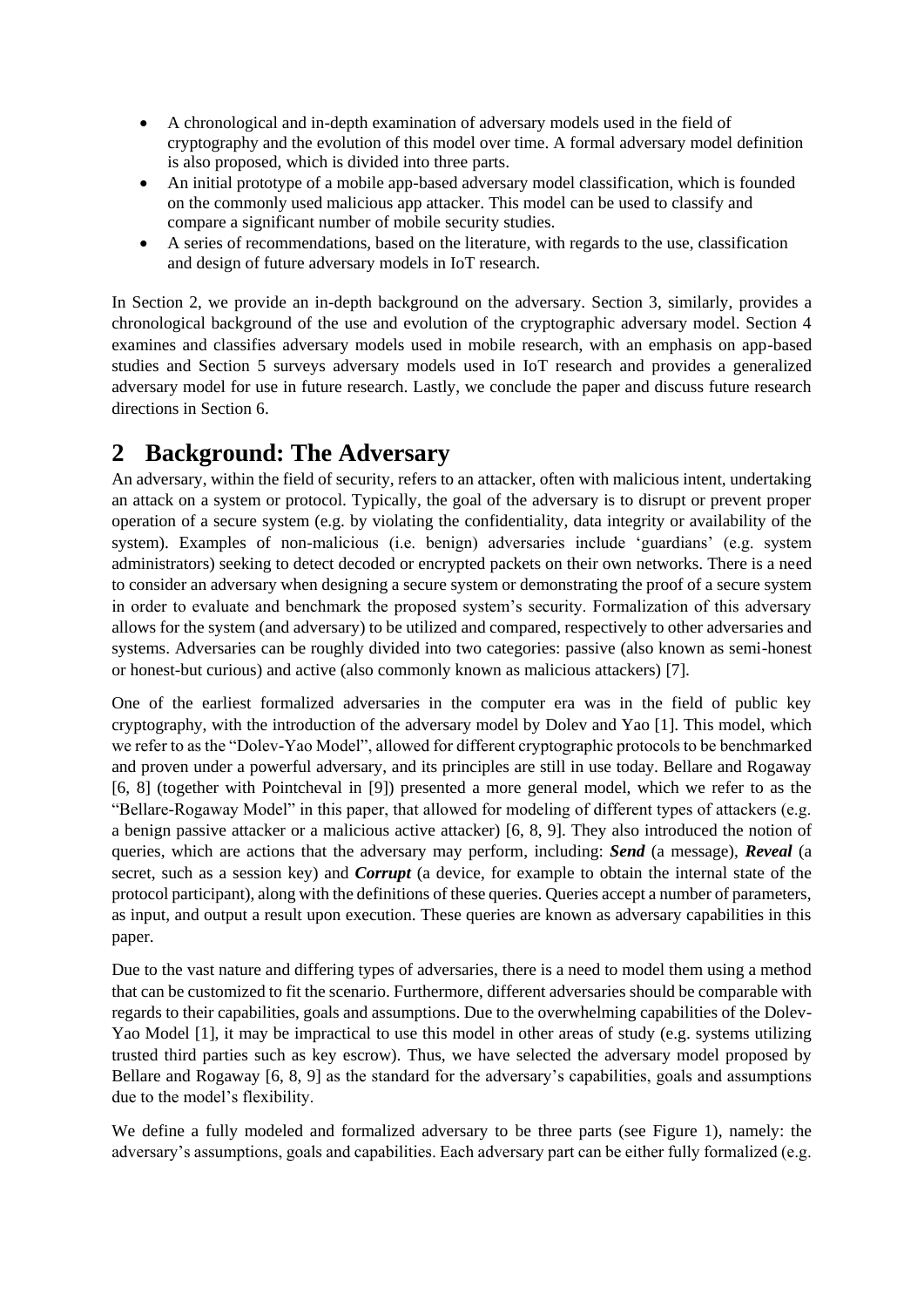mathematically defined using algebraic concepts) or loosely defined (e.g. textual descriptions), with the former being more rigorous and the ideal standard.



**Figure 1: The three components of our adversary model definition.**

By separating the adversary into three distinct parts, each part could be independently changed in order to change the strength of an adversary in the three distinct components. For example, an adversary's goal may change as a result of encountering a certain defense mechanism, such as in the context of an air-gapped system, and therefore the adversary may wish to target a different system on the same network that has Internet access. The adversary's capabilities and assumptions may also change as a result of the change in objective. The adversary components are described below.

#### **2.1 Adversary Assumptions**

An adversary's assumptions are the conjectures as to the adversary's environment, resources and equipment. For example, an adversary could be external to a system or internal (i.e. performing an insider attack) and may have privileged access on a network by virtue of being an employee (or exemployee). It may also be the case that the adversary has access to a large number of compromised devices allowing for attacks on availability. Another aspect of the adversary assumptions are the inferences of the adversary's competency or knowledge. For example, the adversary may know a required passphrase or have knowledge of the locations of critical infrastructure (in the case of a physical attacker).

Without a clear set of assumptions, there is great ambiguity in attempting to determine how powerful an adversary is. The security proof of a protocol utilizing such an adversary would not provide much assurance to protocol implementers in practice. Furthermore, precise assumptions aid in the comparison of diverse security schemes (e.g. two protocols using the same adversary assumptions could be benchmarked in terms of their security level).

#### **2.2 Adversary Goals**

An adversary's goals refer to the adversary's intentions and to the particular sets of data the adversary is attempting to obtain (if any). An adversary may instead need to exfiltrate data they already hold in a covert manner (e.g. using steganography or inaudible sound waves). A proper set of goals is essential in building a strong and rigorous adversary model. Some general works (such as frameworks or models) may intentionally withhold an adversarial goal in order to make the proposed model more general (e.g. see [8]). In the field of cryptography, it is often the case that an adversary is modeled as a challenger to a "game" [10] whereby in order for the protocol or scheme to be considered secure, there must not exist an adversary that can win the game with a non-negligible advantage.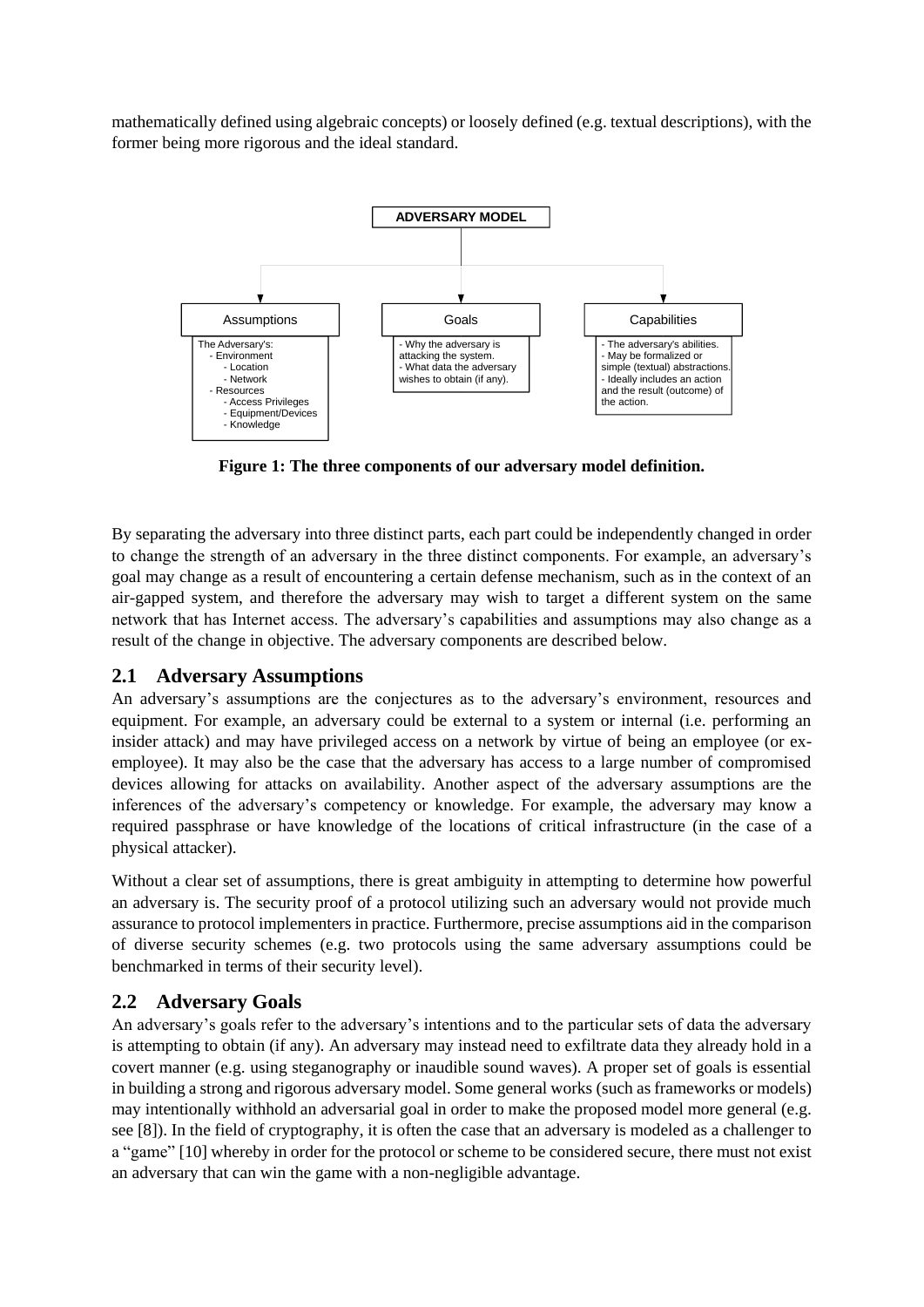Without a distinct goal, an adversary is simply a malicious entity intent on wreaking havoc on the system. This, of course, is still a legitimate adversary but such an adversary is difficult to model and use to compare different studies.

Some other works may refer to the proposed system's goals and instead have an adversary seeking to hinder these system goals. A commonly used set of system goals is the CIA(A) Triad [11] which refer to the principals of confidentiality, integrity, availability (and authenticity).

### **2.3 Adversary Capabilities**

Finally, an adversary's capabilities are the most essential part of an adversary model. These capabilities provide the adversary with tangible interactions within the context of a secure protocol or a system. Without capabilities, adversaries are may not provide sufficient means of replicability and comparability with other research in the field.

The field of cryptography employs several placeholder names to refer to different types of attackers. For example, a passive attacker (i.e. one that does not actively modify data) is often referred to as "Eve". These placeholder attackers can be mapped to adversary capabilities. For example, "Eve" may have the *Listen* capability that allows her to read traffic flowing through a network and "Mallory" may be a MITM attacker that is able to receive and transmit data on the network.

As previously stated, the Bellare-Rogaway Model introduced the notion of adversary queries (or capabilities). A number of commonly used adversary capabilities are as follows: *Send*, *Reveal* and *Execute*. Another commonly used adversary capability is the *Corrupt* capability, which allows an adversary to take control of a target and learn its internal state—an extremely powerful capability, and one that allows the modeling of a malicious insider within a system.

It should be noted that the adversary capability definition used depends heavily on the requirements of the particular adversary and that there is no overwhelming reason to use a particular standard. For example, it may not be feasible to formally define a particular action that the adversary may take due to the differences that an environment may make on the adversary. Take, for example, an adversary seeking to exfiltrate data from a mobile device by exploiting a flaw on the device, such as a root exploit. A black box style capability could be used to provide the attacker with the flaw as different devices, which may run different versions of operating systems, would have different vulnerabilities. Such vulnerabilities could also exist in different locations on the device (e.g. the bootloader or userland) or even be unknown at the time (e.g. when an attacker is targeting an unreleased device).

## **2.4 Threat Models**

Threat models are an approach to modeling possible attacks on a system, and can be designed based on the perspectives of either a defender (e.g. an asset-centric threat model) or an attacker (e.g. an attackercentric threat model) [12, 13]. Logically, attacker-centric threat models are the most closely related to adversary models, but the primary difference is that attacker-centric threat models are intended to model distinct attacks in detail (e.g. the steps required to perform a spoofing attack on a system). These attacks are modeled with great detail to allow the developers of a system to reinforce the system from such threats.

Adversary models represent a complete attacker with regards to their goals, assumptions and capabilities. This means that adversary models represent a much more general approach to modeling attacks on a system and, as a result, we consider the applications of threat models and adversary models to be distinct—each formalization is designed to fulfil different needs. As such, this paper does not focus on threat models.

It should be noted that some researchers may use the terms interchangeably. For example, RFC 3552 [14] notes that a threat model is used to define an attacker's methods with which they may deploy against a target and should describe resources available to the attacker, such as knowledge, processing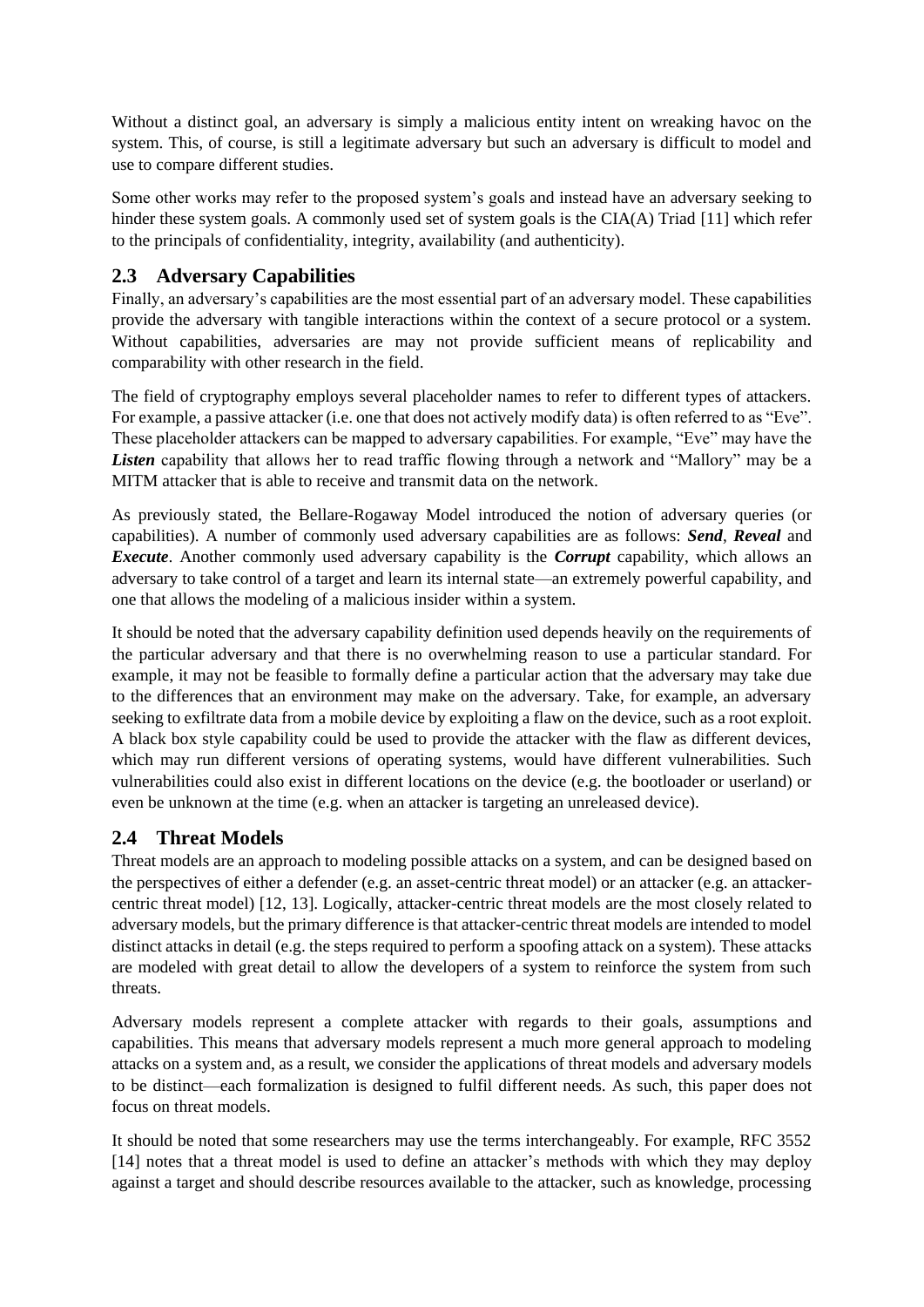power and level of system control. This classification is very close to the common definition for an adversary model.

## **3 Background: Adversary Models in Cryptography**

In this section, we provide a chronological review of the literature in order to provide the following sections (i.e. mobile and IoT adversary models) with a historic context and to aid us in providing a number of relevant recommendations.

The aim of cryptography is to provide secure communications over channels that may be insecure or have adversaries seeking to uncover these communications. Provable security, the formal proofs that demonstrate a system to be secure, plays a major role in the design of modern cryptographic protocols or scheme [6, 15]. To show that a cryptographic protocol or scheme is secure, it must be proven that a formalized adversary (with certain capabilities and assumptions/goals) can only defeat the protocol by solving a computationally infeasible problem. For example, in the well-known public key system RSA, an adversary must determine the integer factors of the public key in order to derive the plain text [16].

Oppliger [17] stated that a secure cryptographic system must provide a definition for security. He provided the minimal two questions that must be answered with regards to the adversary:

- "What are the capabilities of the defined adversary?"
- "What problem must the adversary solve in order to break the system?"

Although cryptography has been utilized and researched for an extensive period of time, the first formalized adversary model did not appear until 1983, with the introduction of the seminal Dolev-Yao model [1]. Dolev and Yao note that (in 1983) public key systems are often effective against attackers that passively eavesdrop on the system but may be vulnerable to active attacks. They proposed the use of an active adversary model for modeling these attacks and describe the capabilities of this adversary model. The adversary has almost limitless power in that it has complete control of the communication network whilst simultaneously being a legitimate user of the system. This, in turn, means that it can send messages to and receive messages from any other user. This "all or nothing" adversary model (or some aspects of it) has been used to benchmark, analyze and prove the security of many public key cryptographic protocols (e.g. see [18-22]).

In order to model, arguably, more varied adversaries, several researchers have since proposed alternative or enhanced models, with one of the most notable models being that of Bellare and Rogaway, in 1993, with their query-enhanced adversary model [6, 8, 9]. One noteworthy aspect of this adversary model is that it allows for the modeling of adversaries with varying levels of power, as opposed to the singularly powerful adversary of Dolev and Yao [1]. A fully capable (i.e. with all defined capabilities) Bellare-Rogaway adversary model [6, 8, 9] is actually more powerful than a Dolev-Yao adversary. This is primarily due to the *Corrupt* and *Reveal* capabilities (i.e. queries) that allow the attacker to take control of the device to learn its internal state and to obtain the long-term secret key and current session key, respectively. These capabilities correspond with the modeling of an insider attack on an target and a communication session, respectively.

Other noteworthy adversary models that have been employed heavily in cryptography include the Canetti-Krawczyk Model [4] and Al-Riyami and Paterson's model for certificateless cryptography [23]. These adversary models have been utilized, specialized, extended and modified by numerous researchers. We now examine the evolution of each of these models in detail and also explore other adversary models that have been used in the field of cryptography.

### **3.1 The Bellare-Rogaway Model**

Although adversary models were first used by Dolev and Yao in 1983 [1], the adversary model itself was not significantly extended until the introduction of the Bellare-Rogaway Model in 1993 [6]. The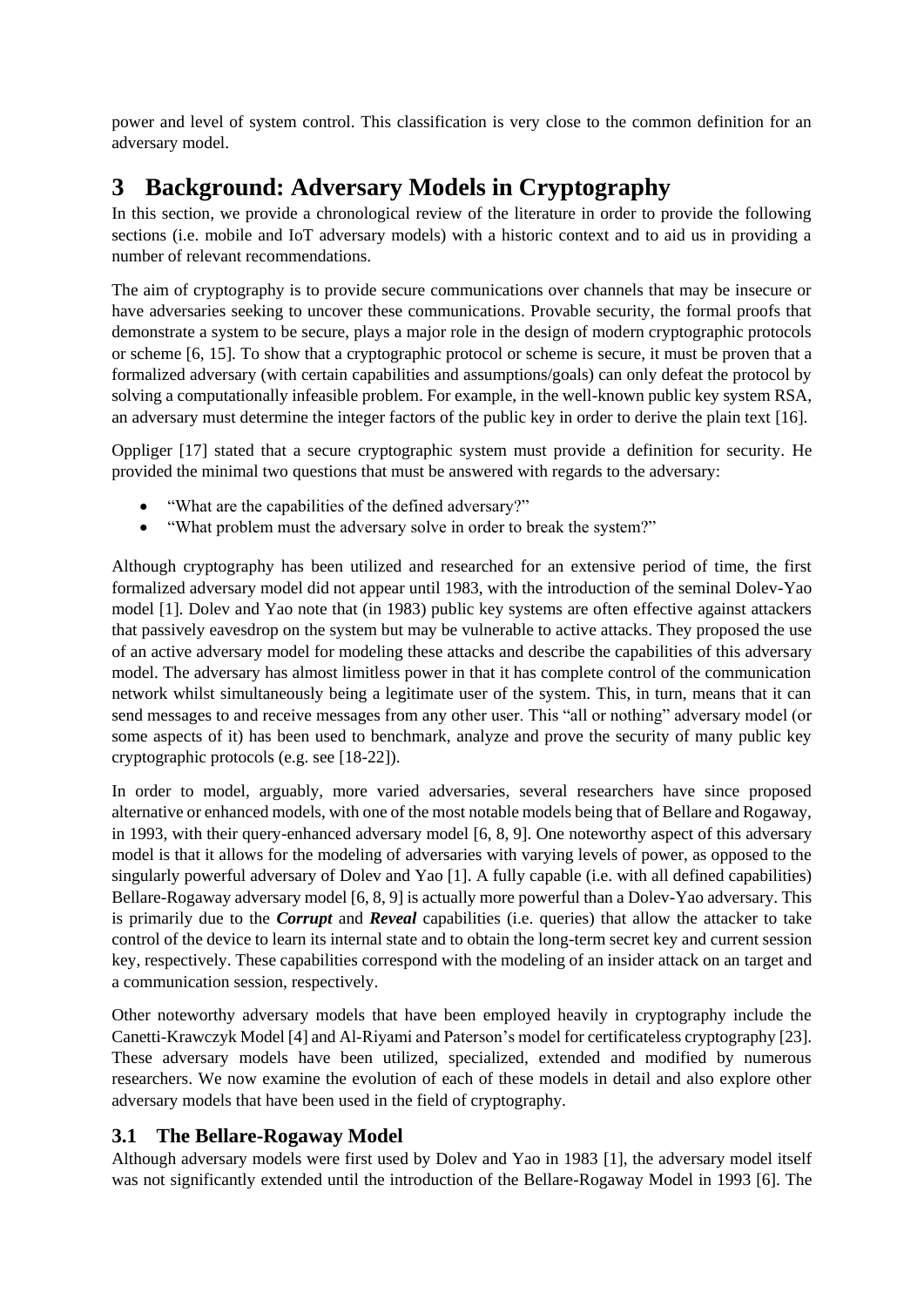Bellare-Rogaway Model would become a catalyst towards a revolution of adversary models in cryptography. As Bellare, Rogaway and (in 2000) Pointcheval continued to extend the original 1993 Bellare-Rogaway Model [8, 9], numerous other researchers also implemented their own extensions in the many areas of cryptography. These areas included group key exchange and intrusion-resilient key exchange [24]. It should be noted that Bellare and Rogaway's models [6, 8] from 1993 and 1995 were constructed for key distribution protocols and Bellare, Rogaway and Pointcheval's model [9] in 2000 was designed for password-based key exchange protocols.

Half a decade later, in 2005, Abdalla et al. [25] extended the adversary model of Bellare et al. [9], which they refer to as the "Find-Then-Guess Model", and proposed the "Random-Or-Real Model" in order to prove the security of their password-based authenticated key exchange protocol in a three-party setting. Password-based authenticated key exchange protocols are designed to be secure even when secrets are selected from a limited set (e.g. passwords could be specified to be alphanumeric). The authors proved that their own Random-Or-Real Model is stronger than the Bellare-Rogaway Model even though their model has access to fewer adversarial queries. The Random-Or-Real Model is occasionally referred to as the "AFP Model" in the literature. Wang and Hu [26] later extended the Random-Or-Real Model of Abdalla et al. [25] in order to allow for the modeling of hidden or covert attacks. The adversary, which has full control of the communication network, is able to perform a number of queries. Specifically, passive, active server, active client and misuse of session key attacks are modeled by the authors.

Abdalla and Pointcheval [27] also proposed a new three-party password-based authentication protocol and provided a security proof in the Random-Or-Real Model (or the AFP Model). Initial adversary assumptions, including the state of each protocol participant, are provided along with a formal definition of the adversary's advantage (i.e. the adversary's goal). This adversary model has only a subset of all the capabilities in the original Bellare-Rogaway Model [6, 8, 9], thus making the adversary significantly weaker. Farash and Attari [28] later utilized an adversary with full control of the communication network in the security proof of their three-party password-based authenticated key exchange protocol, where the adversary model was constructed from the adversary model used by Abdalla and Pointcheval [27].

Authenticated group key exchange protocols allow a group of users in a network to share a common secret and also be guaranteed that they are sharing this secret with the intended recipients [29]. In this sub-field, in 2001, Bresson et al. [30] presented a security model for group Diffie-Hellman authenticated key exchange protocols. The authors utilized an adversary model that was derived from that of Bellare et al. [9]. The authors suggested that their model was one of the first formal security models for group Diffie-Hellman authenticated key exchange. Roughly a year later, in 2002, Bresson et al. [31] made further modifications to this evolved model and also used concepts from the adversary model of Bellare et al. [9]. This heavily evolved model defined a number of adversarial queries and was used in their research in order to model an adversary with the ability to perform dictionary brute-force attacks. In 2005, Byun and Lee [32] considered an N-party Diffie-Hellman key exchange scenario involving the use of different passwords for each party, similar to the group key exchange protocols previously mentioned. As part of this specific use case, they contributed a specialized adversary model based on the combination of the adversary model of Bresson et al. [30] and the model of Bresson et al. [31]. Subsequently, in 2007, Bresson et al. [33] extended their previous adversary model [31] (which was, in turn, an extension of Bellare, Pointcheval and Rogaway's model [9]) in order to provide a security proof for Diffie-Hellman key exchange in IEEE 802.11 ad-hoc mode. Abdalla and Pointcheval [34] utilized this adversary model [33], which was published a year after this work, for their group key exchange protocol. The authors note that their model does not take into account the *Corrupt* adversary query as defined by Katz and Yung [29] and considered this a significant limitation of their proposed model.

Katz and Yung [29] defined an adversary model similar to the Dolev-Yao model [1] in that the adversary has complete control of the communication network and could initiate connections with other parties.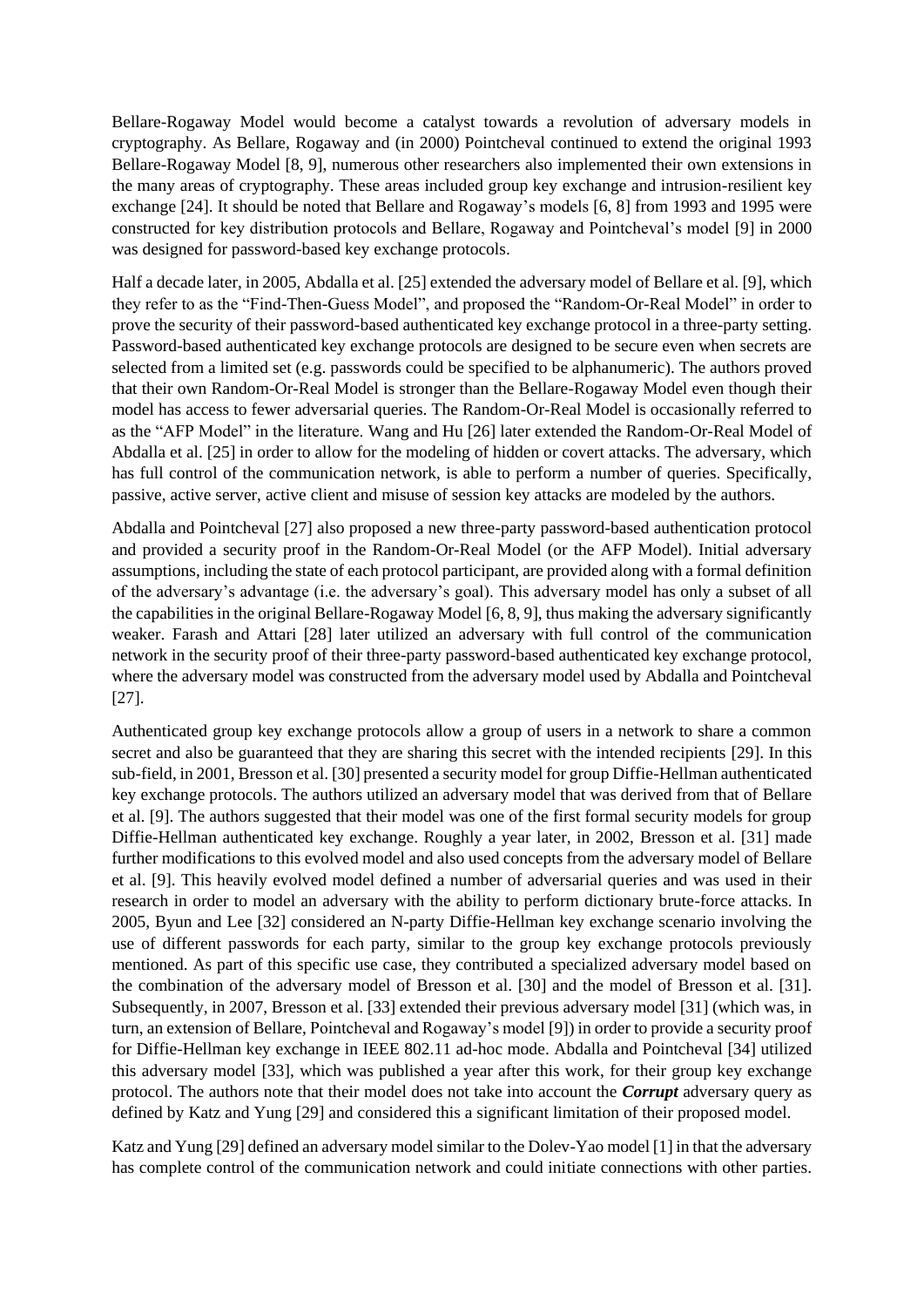This adversary model was further extended in that it also had specific capabilities (based on the variables used by Bellare et al. [9]). A weaker, passive adversary was also defined with a subset of the capabilities.

Other works that derive from or extend the Bellare-Rogaway Model include the work of Cash et al. [24], who directly extended the adversarial queries of Bellare, Pointcheval and Rogaway's model [9] in order to demonstrate their intrusion-proof authenticated key exchange protocol. As a consequence of their study, the authors introduced a new capability to the Bellare-Rogaway Model: the *Intrude* capability. Chen et al. [35] utilized a modified version of the Bellare-Rogaway Model [6] to analyze the security of a number of identity-based key agreement protocols that exist in the literature. Inspired by this approach, Zhang et al. [36] proposed their own adversary model based on that of Chen et al. [35] for use specifically in certificateless cryptography.

Interestingly, in the 2010s, there exist a number of works that directly modify the original Bellare-Rogaway Model [6] in their works (i.e. directly extending or modifying the 1993 Model and they do not utilize any of the extended models that were derived from the previous decade). For example, in 2011, Brzuska et al. [37] presented a framework to aid in the security analysis of cryptographic protocols, specifically by using a game-based approach. The authors utilized an adversary model that was heavily based on the Bellare-Rogaway Model [6, 8, 9], and made use of their adversarial queries.

More recently, in 2015, Dowling et al. [38] provided an analysis of the security of the Transport Layer Security (TLS) version 1.3 protocol involving a Bellare-Rogaway style query-based adversary model that was based on the work by Brzuska et al. [37]. The adversarial queries provided were constructed specifically for TLS 1.3. Jager et al. [39] also examined the security of TLS and provided a formal security proof for cipher suites that were based on Diffie-Hellman key exchange [40] (known as TLS-DHE). The adversary model utilized was based on the Bellare-Rogaway Model [6], and a set of formal goals (denoted as "games") and assumptions (denoted as the execution environment). Krawczyk et al. [41] later analyzed the security of the TLS handshake protocol using a generalized approach. Part of this approach involved the construction of a modular adversary model, which was heavily based on that of Bellare and Rogaway [6] and Jager et al. [39].

### **3.2 The Canetti-Krawczyk Model**

Bellare et al. [42] presented a framework for the analysis and creation of realistic cryptographic protocols in 1998. Two adversary models, called the "Authenticated Links Model" and "Unauthenticated Links Model", were proposed where the former adversary cannot modify messages on the network but may choose to withhold incoming and outgoing messages to clients. The latter adversary is able to fully control the communications network, similar to the Dolev-Yao model. The adversaries do not have any explicit goals or assumptions, which may be due to the fact that the work proposed by the authors is a general framework used for the construction of protocols rather than a proposed protocol and its security evaluation.

Later, in 2001, Canetti and Krawczyk [4] extended the "Unauthenticated Links Model" and the "Unauthenticated Links Model" of Bellare et al. [42] in their proposed formalization for the analysis of cryptographic protocols, specifically for key-exchange protocols. These extended adversary models are specifically designed for use in key exchange protocols and are commonly known in the literature as the Canetti-Krawczyk Model. It was not until 2007, when LaMacchia et al. [43] extended the Canetti-Krawczyk Model that it would see a major transformation. The modifications to the model by LaMacchia et al. [43] also included concepts of the Bellare-Rogaway Model [6] and could capture key leakage attacks, specifically ephemeral and long-term secret keys. This model is commonly known in the literature as the extended Canetti-Krawczyk Model or the eCK Model. Subsequently Yoneyama [44] strengthened this extended model to allow it to fully capture the security requirements of threeparty password-based server aided key exchange. This adversary was given a number of additional capabilities including the ability to discretely obtain static and short-term secrets. Yoneyama [44] also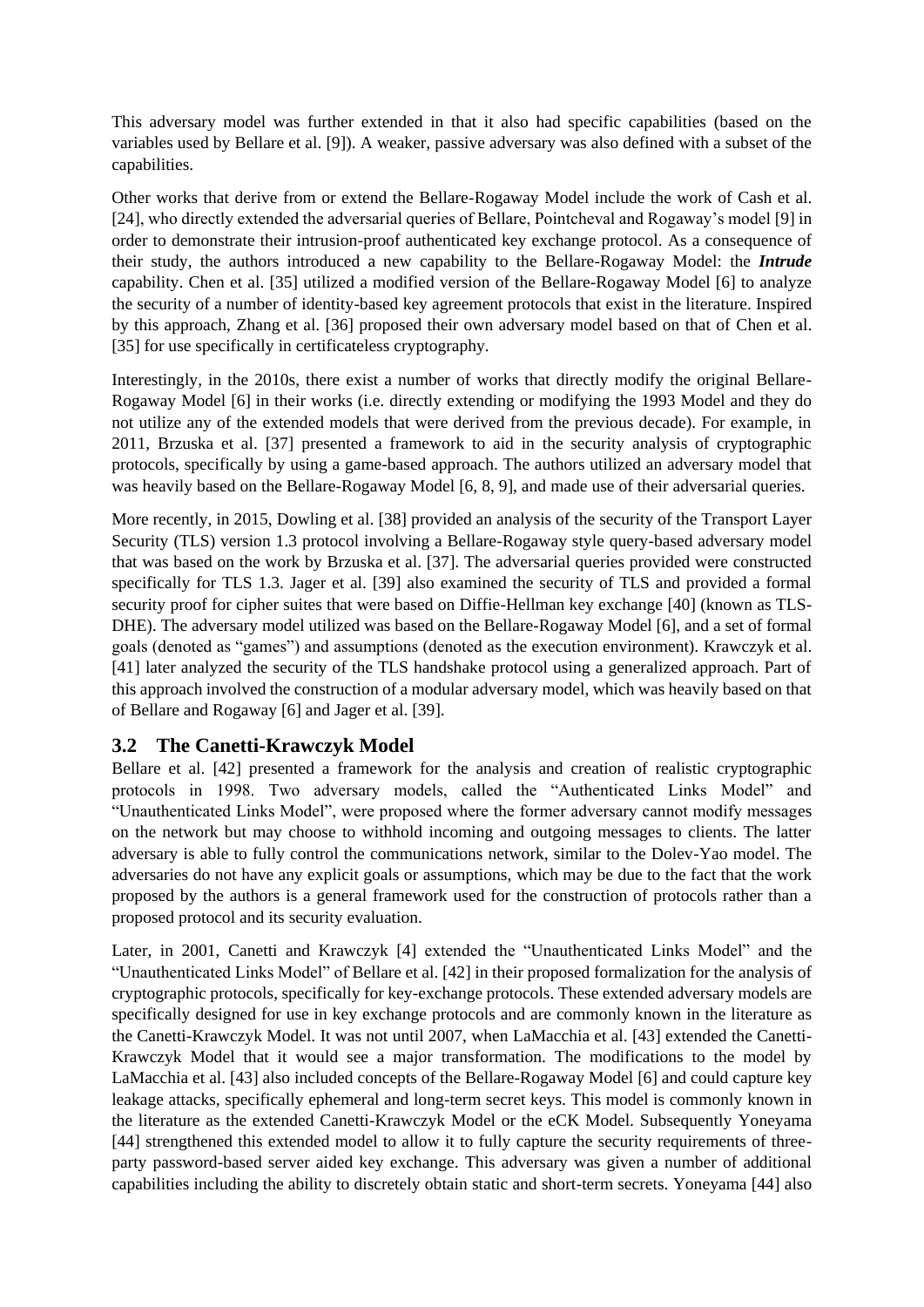noted that some commonly used models, such as those of Wang and Hu [26] and Abdalla et al. [25], may not fully consider certain security notions such as that of forward secrecy. Lippold et al. [45] presented an extension to the work of Swanson [46], which was in itself an modification of the extended Canetti-Krawczyk Model of LaMacchia et al. [43]. The adversary in this model is more powerful than the original eCK Model adversary in that it is able to compromise a system whilst having less secret knowledge (the eCK Model original worked with four "pieces" of information whilst this model had a total of six). Although Lippold et al. [45] proposed a model for certificateless key exchange protocols, they did not utilize the original certificateless cryptography adversary model of Al-Riyami and Paterson [23]. Swanson and Jao [47] later proposed another modification of the extended Canetti-Krawczyk Model [43]. The authors divided adversaries into either inside or outside attackers. Inside attackers have access to the master secret key can cannot replace the public key of users. Outside attackers do not have access to the master secret key and are able to replace the public key of users. The authors also explained one of the major differences between their extension and that of Lippold et al. [45] was that their model was strictly weaker.

Other modifications to the eCK Model include those of Wang and Zhang [48] who made use of the authenticated and unauthenticated links adversary models for their certificateless session initiation protocol. Adversary goals were specified as a series of security goals and a definition of the adversarial advantage for the protocol. Although Wang and Zhang's work was based on the concept of certificateless public key cryptography, which was introduced by Al-Riyami and Paterson [23], it utilized a disjoint adversary model.

#### **3.3 The Al-Riyami-Paterson Model**

In 2003, Al-Riyami and Paterson [23] proposed the concept of a certificateless public key system, which removed the need for a key escrow to have knowledge of the private key. In this work, the authors defined a number of adversary capabilities in their adversary model, which they refer to as algorithms, and considered the case of a general adversary who utilizes all defined capabilities along with two (weaker) adversaries that employed different constrained subsets of these capabilities. Of these weaker adversaries, the Type I adversary is able to request and replace public keys whilst the Type II adversary does not have this ability. The defined algorithms are specified precisely for an adversary targeting a certificate-less public key system and, as such, may not be applicable in other areas. For instance, the adversary is able to extract a subset of the victim's private key, which may not be feasible in a typical public key system. We refer to this model as the Al-Riyami-Paterson Model.

Yum and Lee [49] provided a generic security model for the certificateless cryptographic protocol proposed by Al-Riyami and Paterson [23] (which, they noted, was lacking such a model). Their model extended on the definitions of the Type I and Type II adversaries, which were originally offered by Al-Riyami and Paterson [23]. Hu et al. [50] later determined that the certificateless security model provided by Yum and Lee [49] was, in fact, insecure against a specific type of key replacement attack. The authors provided a modified adversary model that, not only, resolved the flaw but also assisted in simplifying the model.

Huang et al. [51] also determined that the model provided by Al-Riyami and Paterson [23] for certificateless cryptography was insufficient in terms of fulfilling the security requirements of certificateless cryptography. They provided an extension to the Type I and Type II adversary models proposed by Al-Riyami and Paterson [23]. Zhang et al. [52] later noted that the security assumption of the adversary of Huang et al. [51] may, in fact, be too strong to be considered reasonable in practice.

Several years later, Bentahar et al. [53] examined the Type I and Type II adversaries of Al-Riyami and Paterson [23] and proposed their own, weaker, version of the Type I adversary called the Type I<sup>−</sup> adversary. They, and a number of other researchers [49, 54], have noted that the original Type I adversary is not feasible in a real-life situation. One of the capabilities of a normal Type I adversary is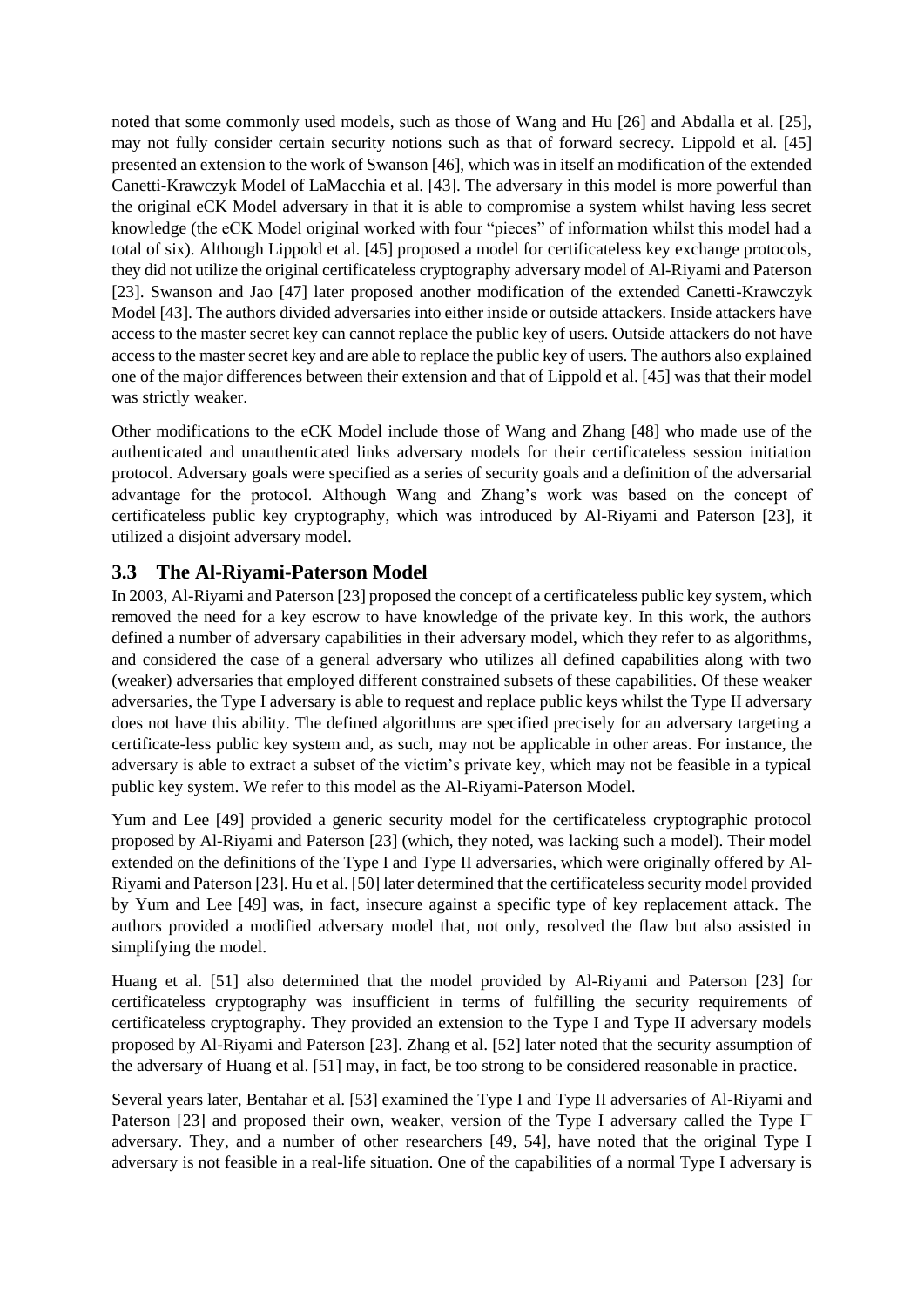the ability to perform decryption without the knowledge of the secret key. The weaker Type I<sup>−</sup> adversary instead cannot perform decryption without knowledge of this secret key.

Dent [55] performed a survey of the literature with regards to schemes and security models used within certificateless cryptography. The survey begins with the first work in this area, that of Al-Riyami and Paterson [23], up to works performed in 2008. The author categorized the typical Type I and Type II adversaries used in certificateless cryptography into, ultimately, six different types of adversaries: four Type I adversaries and two Type II adversaries.

## **3.4 Other Cryptographic Adversary Models**

It is often the case that researchers choose to utilize their own adversary models, which have specialized capabilities and resources, in order to complement their research. For example, Hopper and Blum [56] presented several defined goals suitable for use in secure human identification and demonstrated the feasibility of these definitions. The authors utilized two adversary models in the course of their proof: a passive adversary and a malicious adversary (referred to by the authors as an arbitrary adversary). The malicious adversary used was able to control the communications between all parties. Unlike the previously described adversary models, specific adversary capabilities or queries were not outlined in this model.

Bellare et al. [3] presented their own adversary model as part of their foundations for dynamic group signature-based protocols. Similar to the Bellare-Rogaway Model, the adversarial queries were fully modeled in this study.

Huang et al. [57] categorized adversaries into three levels in increasing order of adversarial knowledge. For example, in their analysis of the short proxy signature security scheme, a Type I adversary has only the public keys of A and B, whilst a Type II adversary has, in addition, the secret key of B and a Type III adversary has, instead, the secret key of A. The aim of each of the adversaries was to forge a new valid signature. Wu et al. [58] also utilized a three level adversary model that was based on the archetype proposed by Huang et al. [57] in their identity-based proxy signature scheme.

Barbosa and Farshim [59] applied an alternate categorization of adversaries and also categorized them as Type I and Type II in their certificateless cryptography system. A Type I adversary in this work is a typical user of the system and does not possess any secret keys. The Type II adversary in this model was an honest-but-curious adversary.

Aumann and Lindell [60] argued that there may be security scenarios where passive or honest-butcurious adversaries may be too weak, but malicious adversaries may conversely be too strong to defend against. They introduced the notion of a "covert" adversary which is an active adversary that seeks to hide their existence from the target of their attack. The primary assumption with regards to the covert adversary is that any messages that it sends would be indistinguishable from an honest user's messages within the network.

Geng and Zhang [61] noted that a number of protocols would be insecure when used with modular models such as those of Bellare and Rogaway [6] and Canetti and Krawczyk [4] (as determined by Lippold et al. [45]). Thus, the authors proposed a new formalized security model for protocols that are not dependent on pairing. Two types of adversaries are modeled: Type I adversaries do not have the master key but have the ability to replace the public key of any user with a key of their choice and Type II adversaries have access to the master key but cannot replace public user keys. Each type of adversary was also given a number of queries reflecting their capabilities as previously described.

An in-depth tutorial on privacy-preserving secure multi-party computation was provided by Lindell and Pinkas [62]. As part of this discussion, the authors provided a set of basic assumptions (referred to as "behaviors") for the adversary, which were mapped directly to both honest-but-curious and malicious adversaries. Zhao et al. [63] demonstrated a key leakage flaw on an existing protocol [64] and proposed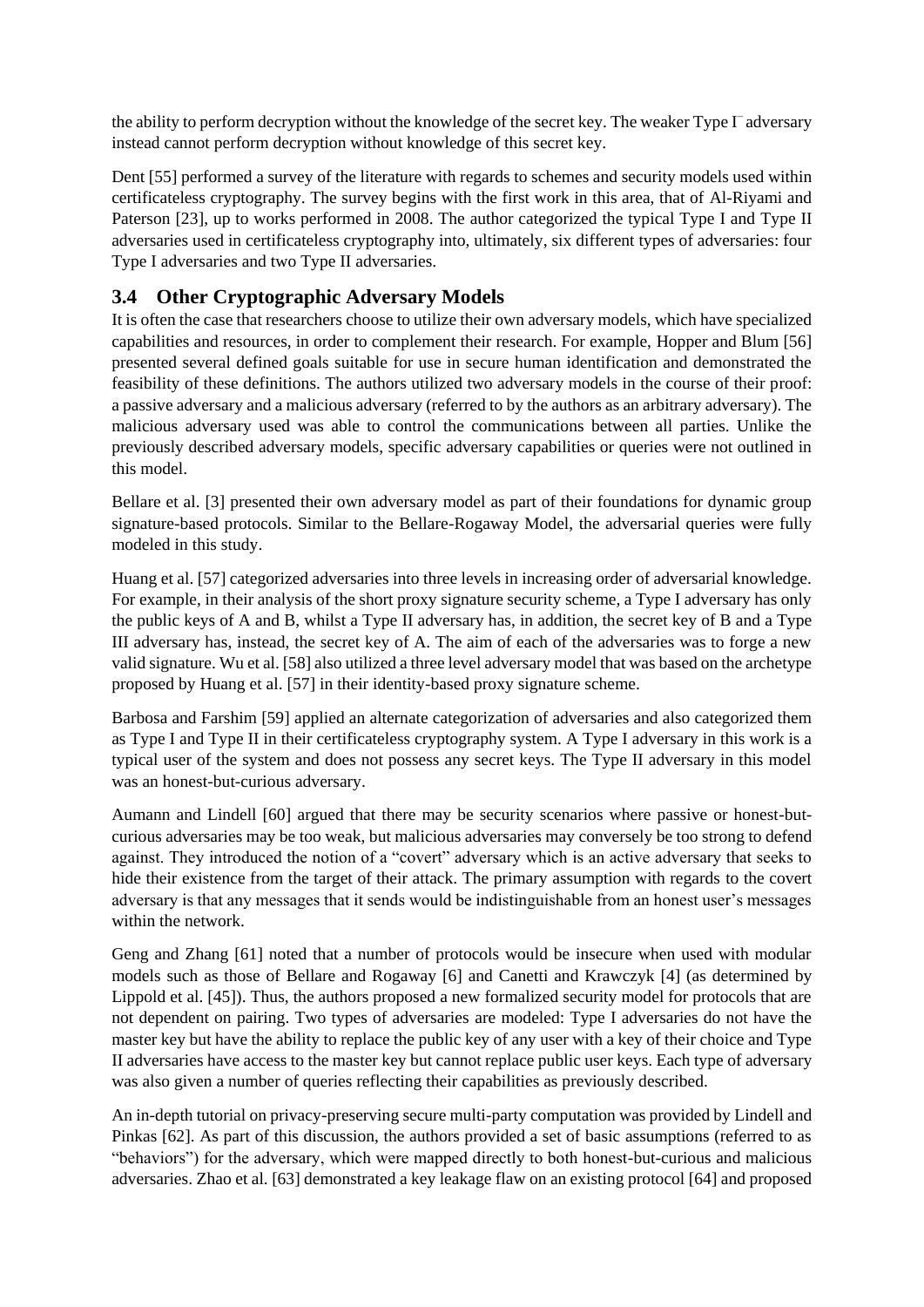an improvement to this group key agreement protocol. The adversary model utilized by Zhao et al. [63] was comparable to the Dolev-Yao Model.

### **3.5 Trends in Cryptography**

What began as a paradigm shift into the modeling of adversaries in order to prove the security of cryptographic protocols in 1983 with the Dolev-Yao Model [1] has developed into fully fledged queryenabled adversaries such as those of Bellare, Rogaway [6, 8] and Pointcheval [9]. These models have been further modified to support the requirements of different sub-fields, such as authenticated key exchange [29] and TLS [38, 39, 41], and to model new attacks (e.g. intrusions [24]). These additions sometimes included the inclusion of new adversary queries, such as the *Intrude* capability proposed as part of the model of Cash et al. [24].

Figure 2 presents the above review of the literature in a chronological flowchart format.

It is important to note that there is no complete advantage or disadvantage to a certain adversary model utilizing (or not utilizing) a particular component – additional features may serve to make a model more detailed whilst simultaneously reducing the flexibility and reusability of the adversary model. On the other hand, a simple adversary model may be easier to understand and more suitable for use in other research.

From our review, it is clear that adversary models have matured and are a crucial aspect of cryptographic research, particularly in the security proofs of protocols. Other security-based research should look to cryptographic protocols as the gold standard for adversary models as the vast majority of adversary models used in this field are fully realized.

One still under-utilized adversary in cryptographic research is the physical attacker, which, as IoT and cyber-physical systems become more and more important and omnipresent, may become an important factor in future cryptographic research. In the following sections, we examine the adversary models currently used by IoT and mobile researchers and the problems that these models may encounter in the future.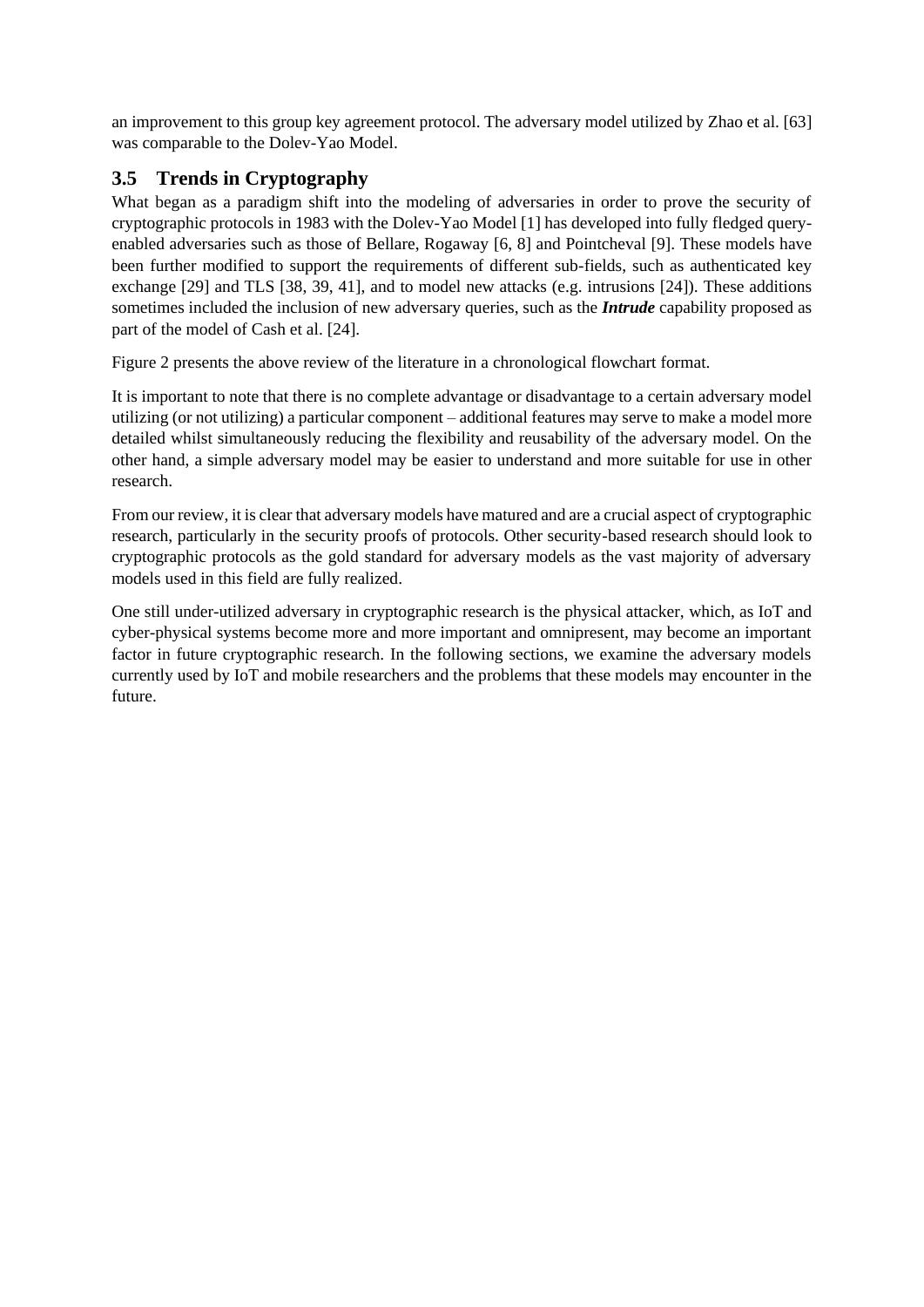

**Figure 2: The evolution of the adversary model in cryptography research.**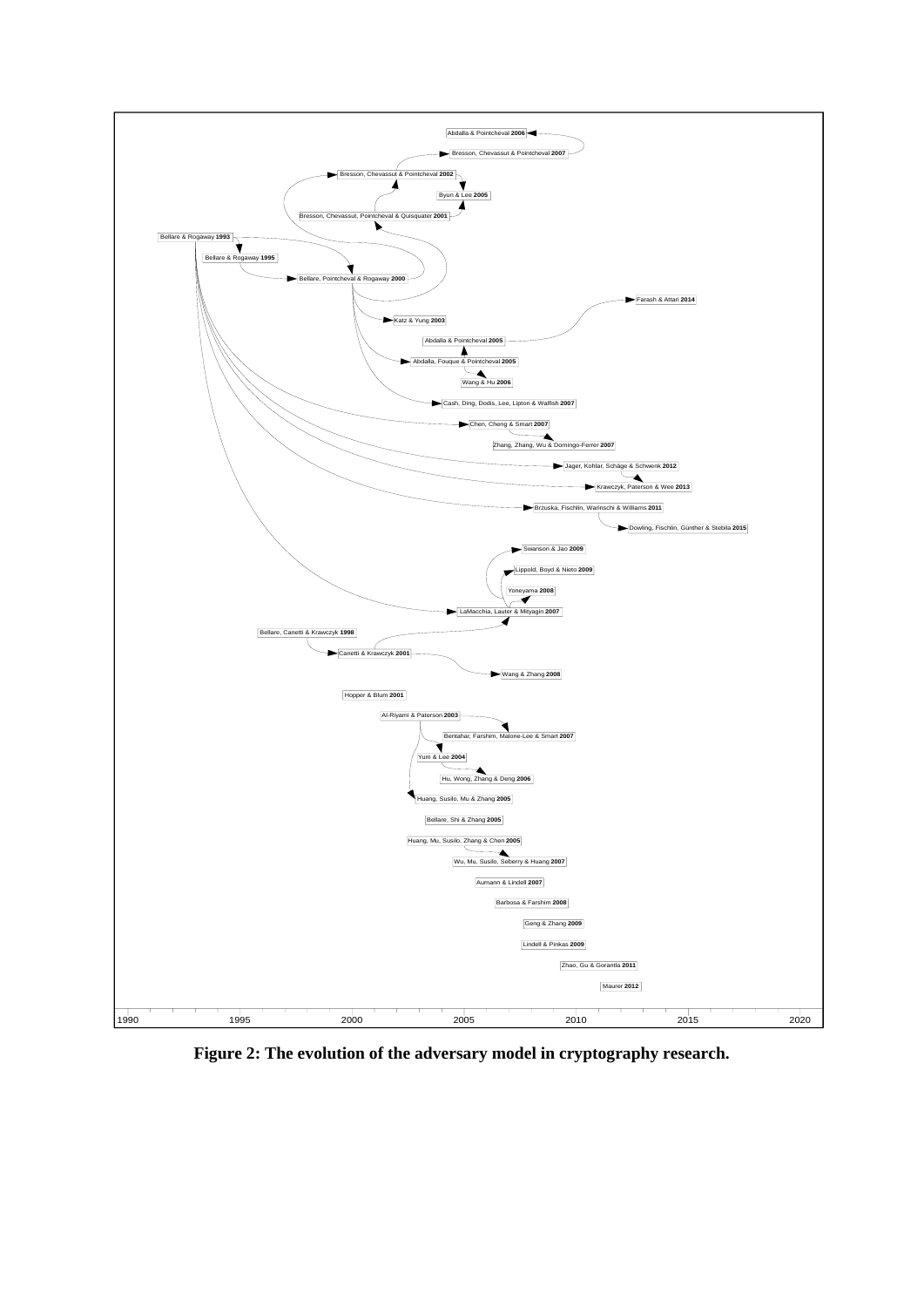## **4 Mobile Adversary Models**

Mobile security research can, roughly, be divided into two periods with the point of division being the introduction of the modern smartphone. Smartphones are defined as mobile phones that have complete support of third-party apps and the capabilities that this entails (see Table 1). Our review focuses on research performed targeting and utilizing contemporary smartphones, such as Android and iOS devices. In this section, we consider adversary models used within the field of mobile research and not the similarly termed mobile adversary model proposed by Ostrovsky and Yung [65], which involves the modeling of adversaries interested in the destruction of systems (i.e. viruses).

| <b>Mobile Phone Type</b>                                                                                                                                                                                                             | <b>Level of Sensitive</b><br><b>Information</b> | <b>Examples of Sensitive Information</b>                                                                                                                                                                        |  |
|--------------------------------------------------------------------------------------------------------------------------------------------------------------------------------------------------------------------------------------|-------------------------------------------------|-----------------------------------------------------------------------------------------------------------------------------------------------------------------------------------------------------------------|--|
| <b>Standard Phone</b>                                                                                                                                                                                                                | Medium                                          | Phone call logs<br>٠                                                                                                                                                                                            |  |
|                                                                                                                                                                                                                                      |                                                 | SMS messages<br>Contact phone numbers<br>٠                                                                                                                                                                      |  |
| <b>Feature Phone</b>                                                                                                                                                                                                                 | High                                            | Personal photos<br>٠<br>Phone call logs<br>٠<br>SMS and MMS messages<br>٠<br>Contact information<br>٠<br>Web browsing history<br>٠<br>Limited third-party app information (e.g. social<br>٠<br>networking apps) |  |
| Location information<br>٠<br>High resolution personal photos<br>٠<br>Phone call logs<br>٠<br>$\bullet$<br>Skype, WhatsApp, LINE and WeChat)<br>Smartphone<br>Very High<br>Contact information<br>٠<br>Web browsing history<br>٠<br>٠ |                                                 | SMS, MMS and instant messaging messages (e.g.<br>Third-party app information (e.g. dating, social<br>networking, banking, email and shopping apps)<br>Accurate location information                             |  |

**Table 1: A comparison of the amount of sensitive information contained on different mobile phone types.**

## **4.1 App-Based Adversary Models**

Mobile malware is a common area of research in mobile security that makes use of adversary models. Adversary models are very useful in this area of research as they provide researchers with a framework and capabilities with which an attack may be modeled and therefore, potentially, prevented. Mobile malware research can be categorized as research into mobile device or app vulnerabilities and associated countermeasures or systems to detect or prevent malware infections on devices.

Third party apps are one of the primary attack vectors in smartphone security research. This may be due to the prevalence of these apps and the fact that they are easily obtainable by the end user. This lead to the development of the app-based adversary model.

Davi et al. [66] demonstrated one of the earliest privilege escalation attacks on Android devices and considered what they termed a "strong" adversary model. The adversary was assumed to be a nonmalicious app, which was also flawed in such a way that an attacker could exploit the app to use permissions not previously granted to the app. The adversary's goal was to send SMS messages to a premium-rate number. While the authors stated that they assumed a strong adversary model, they did not provide further details that could allow for assessment of the study by a third party.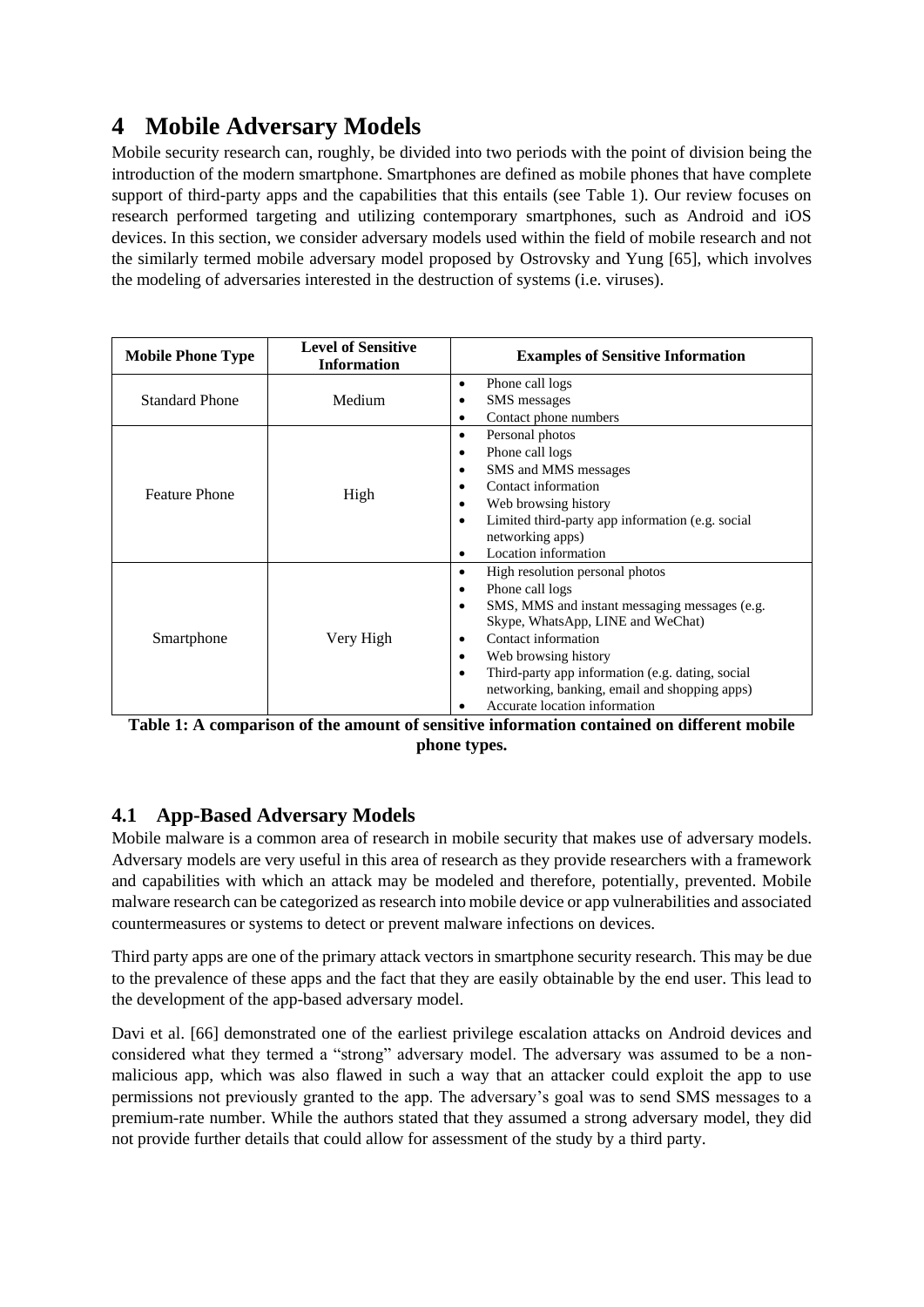In their more recent work, Bugiel et al. [67] proposed a system which was capable of monitoring communications between apps in an effort to detect and prevent privilege escalation attacks on Android devices. The authors categorized privilege escalation attacks into two types, namely: confused deputy attacks and attacks via application collusion. The former attack type involved a malicious app misleading a previously installed benign app in order to access resources which the malicious app was not originally permitted. The latter refers to a number of malicious apps colluding in order to gain permission or resource sets unapproved by the user. Similarly, Luyi et al. [68] considered a malicious app adversary model that initially requested no dangerous permissions but may later request dangerous permissions via an app update. This model was used by the authors to demonstrate a privilege escalation attack on Android devices.

On mobile operating systems, such as Android, apps are often required to request a specific permission to a protected resource before that app is granted access to this resource. This system works as a whitelist—by default, no permissions are granted to an app. For example, a camera app would require, at the very least, permission to use the device's camera and to write to device storage. Resource permissions on most mobile platforms, such as the Android operating system, can be categorized into either "normal" or "dangerous" permissions, with the former concerning access to data with little risk to the user's privacy and the latter relating to access of potentially privacy-endangering resources. The permissions presented to a user upon installation of an app consist solely of dangerous permissions and normal permissions are implicitly granted when requested by an app [69].

#### **4.1.1 The Proposed App-based Adversary Model Classification**

We have observed that app-based adversary models used in the literature can be categorized into three types, namely: adversaries that request zero permissions, adversaries that request only normal permissions and adversaries that request dangerous permissions (along with normal permissions). The level of permission inherently limits the capabilities of the adversaries and could be formalized as a query-based adversary model (ala Bellare-Rogaway). We provide an initial formalization of this particular adversary model classification in Table 2 and examine its use cases below.

| <b>App-based Adversary Model Classification</b> |                                                                                                |  |  |
|-------------------------------------------------|------------------------------------------------------------------------------------------------|--|--|
|                                                 | Adversary assumptions for the app-based adversary model can be classified into one of three    |  |  |
|                                                 | increasingly powerful categories, namely: zero permission, normal permission and               |  |  |
|                                                 | dangerous permission. The classification depends wholly on the permissions required by         |  |  |
|                                                 | the app-based adversary model (analogous with the adversary capabilities in the case of this   |  |  |
|                                                 | proposed adversary model).                                                                     |  |  |
| <b>Adversary</b>                                |                                                                                                |  |  |
| <b>Assumptions</b>                              | In addition to the above three classifications, adversary assumptions include the target       |  |  |
|                                                 | operating system (e.g. Android or iOS), OS version (e.g. iOS 9.0 or Android 6.0) and device    |  |  |
|                                                 | model (e.g. iPhone 6S or Galaxy S7).                                                           |  |  |
|                                                 |                                                                                                |  |  |
|                                                 | Furthermore, the app-based adversary may be a remote (e.g. Internet or LAN-based) or a         |  |  |
|                                                 | physical attacker.                                                                             |  |  |
| <b>Adversary</b>                                | This particular section of the proposed adversary model differs greatly based on the research  |  |  |
| Goals                                           | objective. Examples of common adversary goals in the literature include the collection of      |  |  |
|                                                 | sensitive user information and user files.                                                     |  |  |
|                                                 | The adversary capabilities are the most important part of the proposed app-based adversary     |  |  |
|                                                 | model as the capabilities directly affect the adversary assumptions. In the app-based          |  |  |
|                                                 | adversary model, the adversary's capabilities are the permissions it requests from the OS.     |  |  |
| <b>Adversary</b>                                | For example, an app-based adversary model may request the permission required to send and      |  |  |
| <b>Capabilities</b>                             | receive data via the Internet and, as such (based on Google's classification scheme [69]), the |  |  |
|                                                 | adversary model is classified as a normal permission app-based adversary model with the        |  |  |
|                                                 | adversary capability being the Internet permission.                                            |  |  |
|                                                 |                                                                                                |  |  |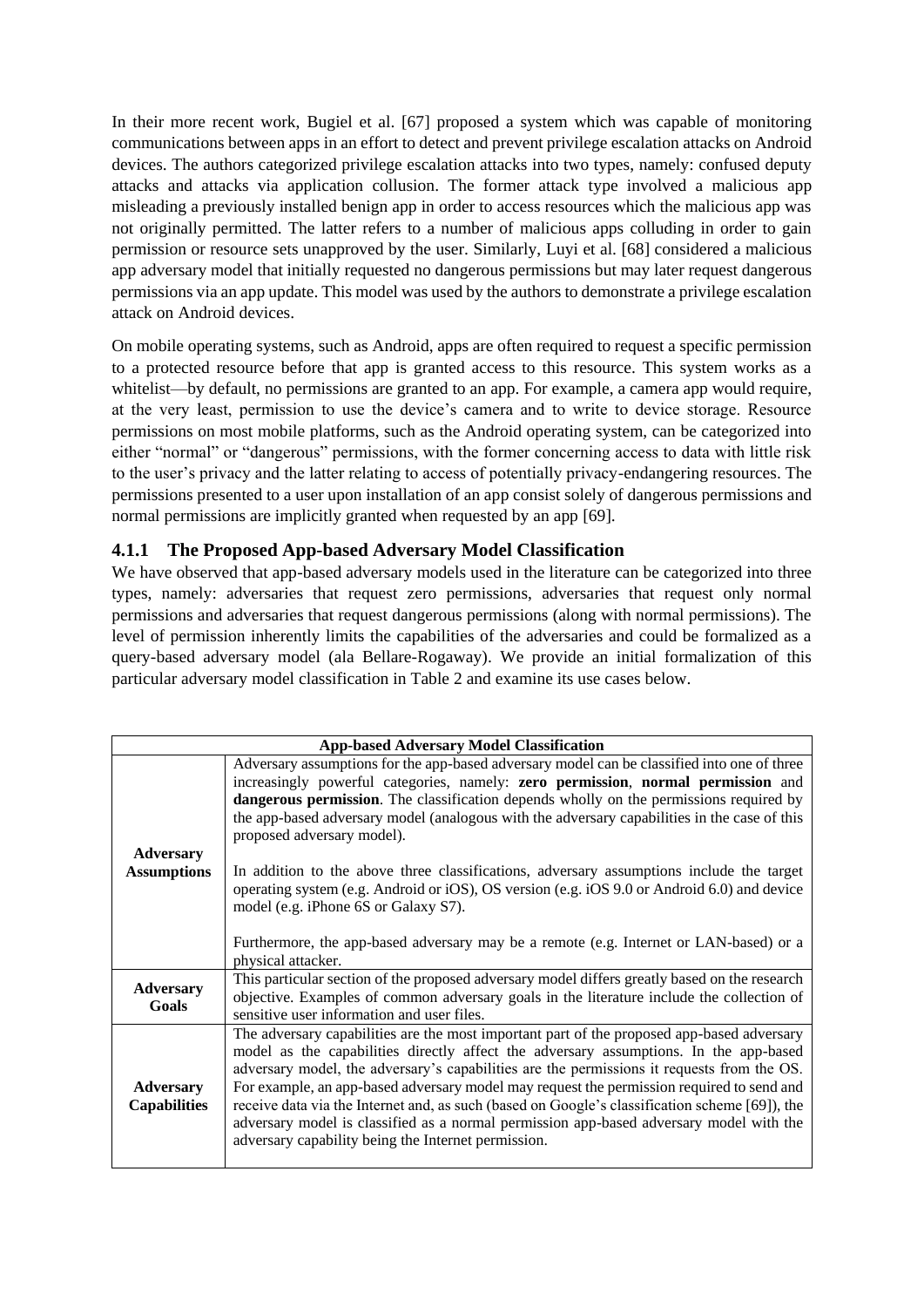| In many cases, app-based adversaries are able to perform many tasks even without requiring        |
|---------------------------------------------------------------------------------------------------|
| access to any system permissions (e.g. accessing files stored on the device's external            |
| storage). This is due to the fact that the model encompasses the capabilities of an app installed |
| on a particular system, and apps often require a certain level of access to system resources in   |
| order to be functional.                                                                           |

**Table 2: The proposed app-based adversary model for classifying models used in the literature.**

The value of this adversary model classification comes from the fact that it allows different studies to be compared with each other based on the type of app-based adversary model used. Furthermore, the classification allows us to determine and catalogue the defining characteristics of app-based research in the field. We now adopt the zero, normal and dangerous permission app-based adversary model approach for categorizing and classifying the existing research in this field in the remainder of the paper. The studies discussed in the following subsections do not all explicitly use an adversary model, however we have classified their technical approaches based on the adversary model proposed above.

#### **4.1.2 Zero Permission Adversaries**

Zero permission adversaries are, seemingly, some of the least commonly used app-based adversary models in the literature. These adversaries cannot request any direct resources that are enforced by the operating system and are only granted permission to basic resources. For example, obtaining a list of installed apps on an Android device requires no explicit permissions to be requested by an app and producing sound via the device speaker typically does not require the use of a system permission [70]. Implicitly, due to the nature of the permissions system, normal permission adversaries have access to the capabilities of zero permission adversaries and dangerous permission adversaries have access to the capabilities of both the zero and normal permission adversaries (see Figure 3).



**Figure 3: A comparison of the app-based adversary models used in the literature.**

It should be noted that zero permission apps running on Android versions below 4.4 KitKat, released in mid-2014, are able to access the device's external storage whilst apps running on Android version 4.4 and above require a (dangerous) permission to perform the same task [71]. Such changes mean that zero permission adversaries considered before this alteration may be vastly more powerful than those proposed after Android 4.4. Furthermore, Android 6.0 moved app permission requests to run-time (e.g. when an app is launched) instead of when an app is installed [72]. In addition, the user is given the ability to deny or allow certain permissions when the app is launched. As a result, the app-based adversary model would require that its adversary assumptions reflect this requirement.

In 2013, Zhou et al. [73] demonstrated that sensitive user information (such as information that could be used to infer the user's location) could be obtained from an Android device via a malicious app which requested no permissions. This zero permission malicious app formed the basis of their adversary model. This app was able to collect and analyze information contained on the device (which it was able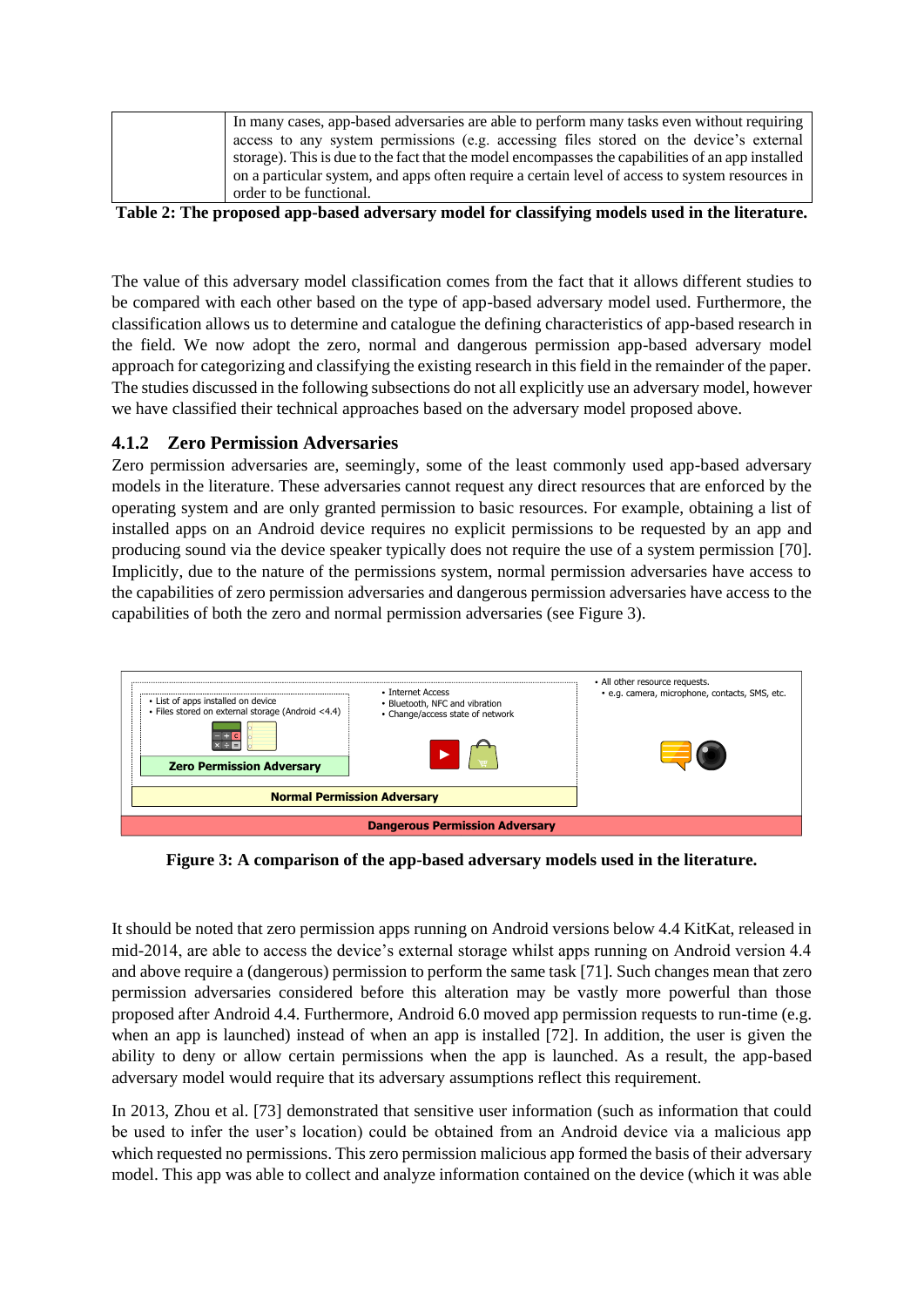to access whilst simultaneously requiring zero resource permissions). One of the capabilities of the adversary was a zero permission method which could transmit data via the Internet using HTTP GET payloads.

A zero permission malicious app adversary was also utilized by Diao et al. [74] in their proposed Android-based attack which made use of the preloaded Google Voice Search service, present on the majority of Android smartphones, to obtain sensitive user information. This attack was feasible as Android does not require an app to request permission to transmit sound via the speaker and as such the attackers were able to issue voice commands to the phone via this channel. Another covert attack was implemented by Lipp et al. [75] who performed a number of non-root covert channel attacks on Android devices. These attacks aimed to collect and exfiltrate user data, such as keystrokes, in order to infer sensitive user information. They considered a malicious app adversary model with no requested permissions executing on a non-rooted device which, in addition, did not exploit Android versionspecific vulnerabilities.

Meanwhile, Meng et al. [76] introduced a type of power charging attack for smartphones which they referred to as "juice filming attacks". The attack involved performing automatic screen-captures of the device, during device charging, of sensitive information such as PINs, patterns or passwords. The authors considered three adversary scenarios in their adversary model, namely: a public charging station, a semi-public charging station (e.g. a hotel or rented apartment) and a borrowed charger. The screen capturing itself did not require any permissions or apps to be installed onto the device in order to function and perform the attack but a physical attack vector was necessary (i.e. the charging station). In another side-channel attack, Spreitzer et al. [77] demonstrated that a zero permission adversary could accurately infer sensitive information (e.g. websites visited by the owner of a device) via analysis of the proc filesystem (procfs) present in many operating systems, including Android.

The zero permission adversaries discussed thus far can be classified under our definition of the zero permission adversary model (described in Section 4.1.1). These models are summarized in Table 3. Furthermore, all of the adversary models discussed were textually defined without explicit adversary queries or capabilities (e.g. see Section 2). We have discovered that a number of researchers refer to the "latest version of the OS" or the device model instead of providing specific OS version numbers. As a result, the adversary assumptions made by these researchers is unclear and must be determined based on circumstantial details (e.g. time of publication and the default version available to the specified device model). Zero permission adversaries can be considered the most restricted as well as the most difficult to defend against, from the point of view of an OS developer, as a user cannot arbitrarily change the permissions that the app has access to due to the fact that it does not explicitly request any granular permissions.

| <b>Zero Permission</b><br><b>Adversary Model</b> | <b>Adversary Assumptions/Capabilities</b>                                                                                                                                                                 | <b>Adversary Goals</b>                                        |  |
|--------------------------------------------------|-----------------------------------------------------------------------------------------------------------------------------------------------------------------------------------------------------------|---------------------------------------------------------------|--|
| Zhou et al. $[73]$                               | Android 4.1.1 was, presumably, considered by the authors<br>$\bullet$<br>based on the devices they utilized. This means that, for<br>example, the adversary is able to read files on external<br>storage. | Collect sensitive user<br>information.                        |  |
| Diao et al. $[74]$                               | Android 4.1 and newer were, presumably, considered by<br>$\bullet$<br>the authors as, according to the authors, only such systems<br>are able to run Google Voice Search.                                 | Collect sensitive user<br>٠<br>information.                   |  |
| Lipp et al. $[75]$                               | Android 4.4.1 to $5.0.1+$ (based on the devices utilized by<br>٠<br>the authors). The authors do not specifically state the<br>versions of the Android OS for the devices under<br>consideration.         | Collect user keystrokes<br>٠<br>and touchscreen inputs.       |  |
| Meng et al. [76]                                 | A compromised charger or charging station is assumed by<br>$\bullet$<br>the authors-no app-based adversary model is utilized in<br>this study.                                                            | Collect user<br>$\bullet$<br>touchscreen video and<br>images. |  |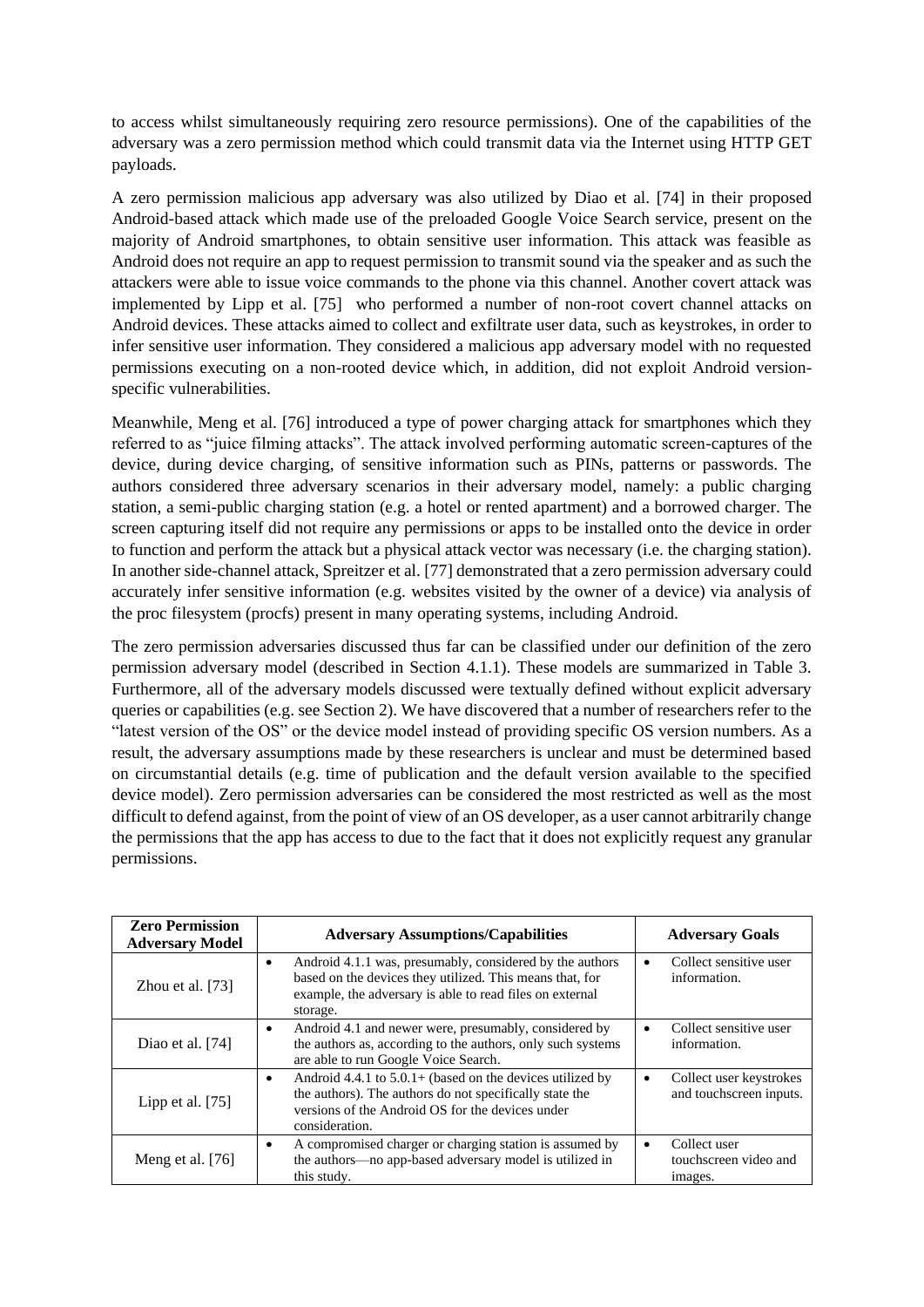| Spreitzer et al. [77] | Android 7 (N) and Android 8 (O) systems. Two Android<br>phones and one emulator were used in this study. | Infer user activities,<br>including web<br>browsing, videos<br>watched, etc. |
|-----------------------|----------------------------------------------------------------------------------------------------------|------------------------------------------------------------------------------|
|                       |                                                                                                          |                                                                              |

**Table 3: A summary of the zero permission adversary models reviewed.**

#### **4.1.3 Normal Permission Adversaries**

Normal permission app-based adversary models refer to the use of malicious apps that do not request sensitive (i.e. dangerous) permissions from the user. This classification is based on that used by Google's Android OS [69]. Although this classification is rather nebulous, it allows researchers to construct an adversary model that is stronger than a zero permission adversary but without the level of power available to a dangerous adversary. It should be noted that both the normal and dangerous permission adversaries are capable of accessing resources outside of an app's sandbox—the zero permission adversary model is the only model constrained to the sandbox by the OS. Examples of permissions commonly considered to be at the "normal" level include: Bluetooth, Internet, NFC and device vibration. As is immediately apparent, these permissions are not quite benign.

Zhou and Jiang [78] studied two specific vulnerabilities that allowed apps to obtain sensitive data and to modify in-app configurations. In order to perform their attacks, the authors proposed an adversary model consisting of a malicious app which did not request any Android-designated dangerous permissions, but was allowed to request "normal" permissions. This work, published in 2013, seems to be one of the earliest examples of the use of a normal permission app-based. Wu and Chang [79] demonstrated indirect file leakage in mobile apps on both Android and iOS devices. They made use of an adversary model comprising three distinct adversaries, namely: an installed app with zero or few permissions, a local network (i.e. LAN) attacker and an Internet-based attacker.

An indispensable smartphone app is the software keyboard and, on Android devices, the keyboard app can be changed by the user. Diao et al. [80] studied the potential for adversaries to obtain the user's customized dictionary, stored by their keyboard app, via cross-app injection attacks. The authors utilized the malicious app adversary model with the app requiring the WAKE\_LOCK and INTERNET permissions (two "normal" permissions). Furthermore, the adversary's operating environment (e.g. Android 2.3.7 and up to Android 5.0) and aims (to collect the user's commonly used words or sensitive words) were provided by the authors.

Cheng et al. [81] introduced a method for obtaining a subset of the root privileges available on Android without requiring the device be rooted (e.g. unlocking of the bootloader or via an exploit). The authors considered the situation where a malicious app (with only Internet access) would use this method in order to attack the device and modeled this with the help of a loosely defined adversary model.

Covertly obtaining device screenshots in order to acquire sensitive on-screen information is a common attack vector in mobile security research. Lin et al. [82] proposed Screenmilker, a malicious app that was able to periodically and covertly take screenshots of the device in order to obtain sensitive user information that was displayed on-screen. As with many normal permission adversaries, a malicious app adversary model with the INTERNET permission was utilized by the authors.

Naveed et al. [83] presented one of the earliest works (for Android devices) on "external device misbonding" in Bluetooth-enabled Android devices. This security flaw refers to the use of spoofed devices, which resembled legitimate health devices to their respective smartphone apps. This allowed the device to obtain sensitive user information. The authors considered two types of Bluetooth-based attacks for their adversary model: a malicious app (which requested the two Android Bluetooth permissions) and a malicious fake Bluetooth device.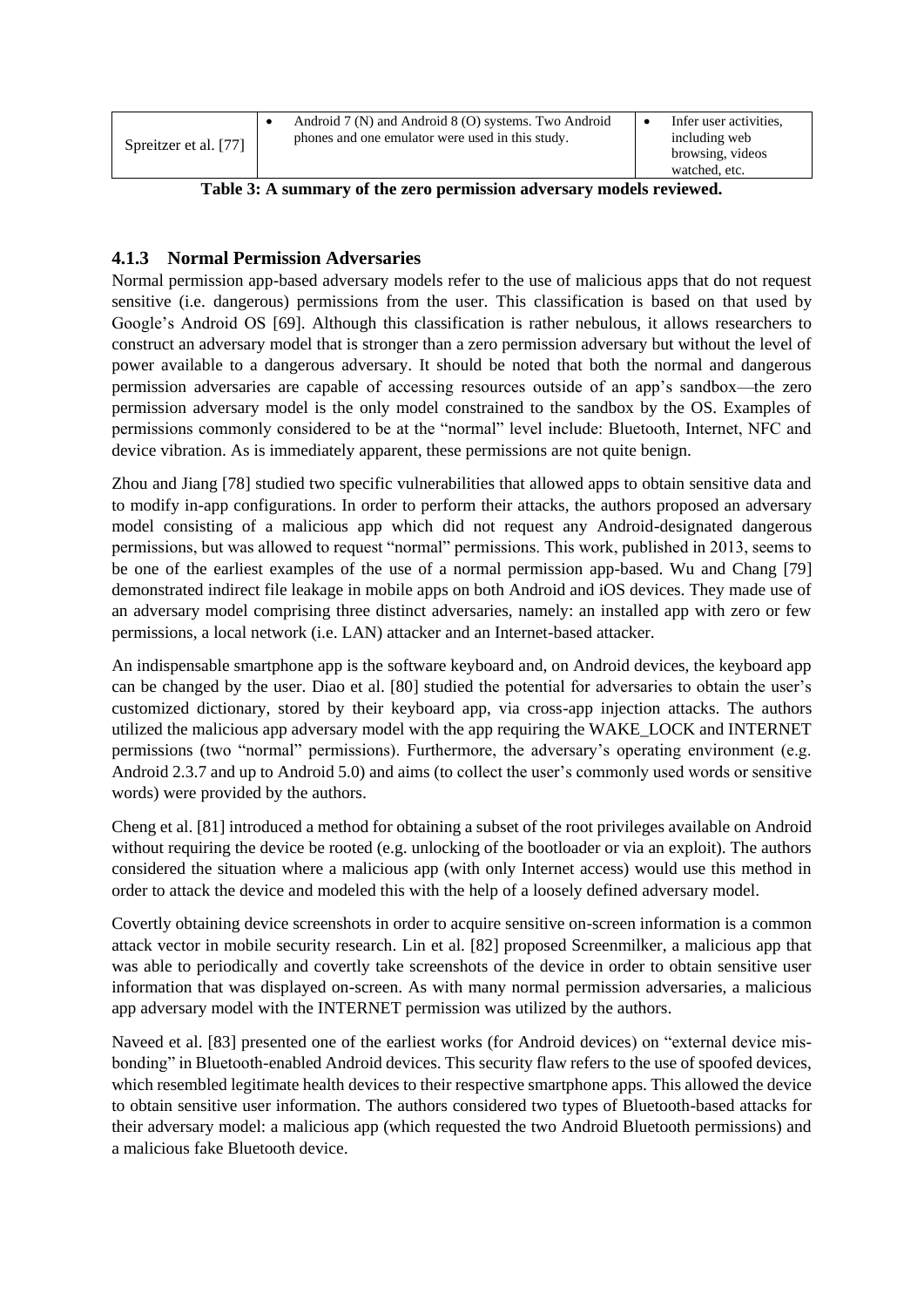Vendor customization is often considered by researchers to be a potential attack vector for malicious attackers. Aafer et al. [84] examined the inadvertent threat of Android operating system vendor customizations by analyzing 97 different vendor factory images. These customizations could allow for malware to exploit a device and obtain sensitive user data. As with some other mobile security works, the authors considered a malicious app adversary model, specifically a normal permission adversary that requested network communication capabilities in order to transmit the sensitive user data obtained.

Similar to the work of Aafer et al. [84], Wu et al. [85] considered the effects of vendor customization on the security of the Android operating system. The authors analyzed a total of ten different Android OEM images and noted a number of vulnerabilities. They utilized the malicious app adversary model with the malicious app able to request any non-sensitive permission. The adversary's goal was to exploit vulnerable vendor apps and indirectly obtain sensitive information in this manner. Likewise, Zhou et al. [86] also considered the dangers of OS customization by manufacturers. They specifically looked at what types of sensitive information could be obtained from a malicious app adversary model where the app itself was not allowed to request the permission which it sought to obtain sensitive data from. For example, the malicious app may try to obtain audio recordings of the user but may not request the (dangerous) RECORD\_AUDIO permission in order to do so. The app was allowed to request other unrelated permissions.

We observed that there are significantly more normal permission adversary models proposed in the literature than zero permission adversary models. Furthermore, the collection of sensitive user information and files is the primary goal of the vast majority of the research surveyed thus far. These findings are summarized and categorized in Table 4.

| <b>Normal</b><br><b>Permission</b><br><b>Adversary</b><br><b>Model</b> | <b>Adversary Assumptions/Capabilities</b>                                                                                                                                                                                                                                                                                                                    | <b>Adversary Goals</b>                                                                                                     |
|------------------------------------------------------------------------|--------------------------------------------------------------------------------------------------------------------------------------------------------------------------------------------------------------------------------------------------------------------------------------------------------------------------------------------------------------|----------------------------------------------------------------------------------------------------------------------------|
| Zhou and<br><b>Jiang</b> [78]                                          | Android 4.2 is presumed to be the OS utilized based on the<br>$\bullet$<br>devices examined.<br>A malicious app which was allowed to request any non-<br>$\bullet$<br>dangerous permission.                                                                                                                                                                  | Collect sensitive user<br>$\bullet$<br>information and modify<br>app settings.                                             |
| Wu and<br><b>Chang</b> [79]                                            | iOS 7 and 8, and an unknown version of Android were<br>$\bullet$<br>considered by the authors.<br>The adversary also does not perform any screenshot attacks.<br>$\bullet$                                                                                                                                                                                   | Collect sensitive user<br>$\bullet$<br>files.                                                                              |
| Diao et al.<br>[80]                                                    | Android versions 2.3.7 up to 5.0 were considered by the<br>$\bullet$<br>authors. It is unclear if all versions in this range were utilized<br>by the authors.<br>The INTERNET and WAKE_LOCK (normal) permissions are<br>$\bullet$<br>required in order to exfiltrate the data and allow this to occur<br>even whilst the device screen is off, respectively. | Collect user dictionaries<br>$\bullet$<br>in order to infer sensitive<br>information (e.g.<br>passwords and<br>usernames). |
| Cheng et al.<br>[81]                                                   | Android 4.x to 5.x were specified by the authors as the<br>$\bullet$<br>platforms utilized.<br>The malicious app requests only the INTERNET permission.<br>$\bullet$                                                                                                                                                                                         | No formal adversary goal<br>$\bullet$<br>was provided by the<br>authors.                                                   |
| Lin et al. $[82]$                                                      | Android 4.1.1 was specified by the authors.<br>$\bullet$<br>The malicious app requests only the INTERNET permission.<br>$\bullet$                                                                                                                                                                                                                            | Collect device<br>$\bullet$<br>screenshots containing<br>sensitive user data.                                              |
| Naveed et al.<br>[83]                                                  | Android 4.2 was specified as the platform considered by the<br>$\bullet$<br>authors.<br>The malicious app requests two normal permissions:<br>$\bullet$<br>BLUETOOTH and BLUETOOTH_ADMIN.                                                                                                                                                                    | Collect sensitive user<br>$\bullet$<br>information.<br>Inject fake data into<br>$\bullet$<br>device apps.                  |
| Aafer et al.<br>$[84]$                                                 | Android versions 4.0.4 up to 5.0.2 were examined.<br>$\bullet$<br>A total of 97 vendor stock images were examined by the<br>$\bullet$<br>authors and, as such, the adversary assumptions of the<br>adversary would change based on the OS.                                                                                                                   | Collect and exfiltrate<br>$\bullet$<br>sensitive user<br>information.                                                      |
| Wu et al. [85]                                                         | A number of Android OS versions between 4.0.3 to 4.3 were<br>$\bullet$<br>considered.                                                                                                                                                                                                                                                                        | Locate vulnerabilities that<br>$\bullet$<br>would allow for: stealing                                                      |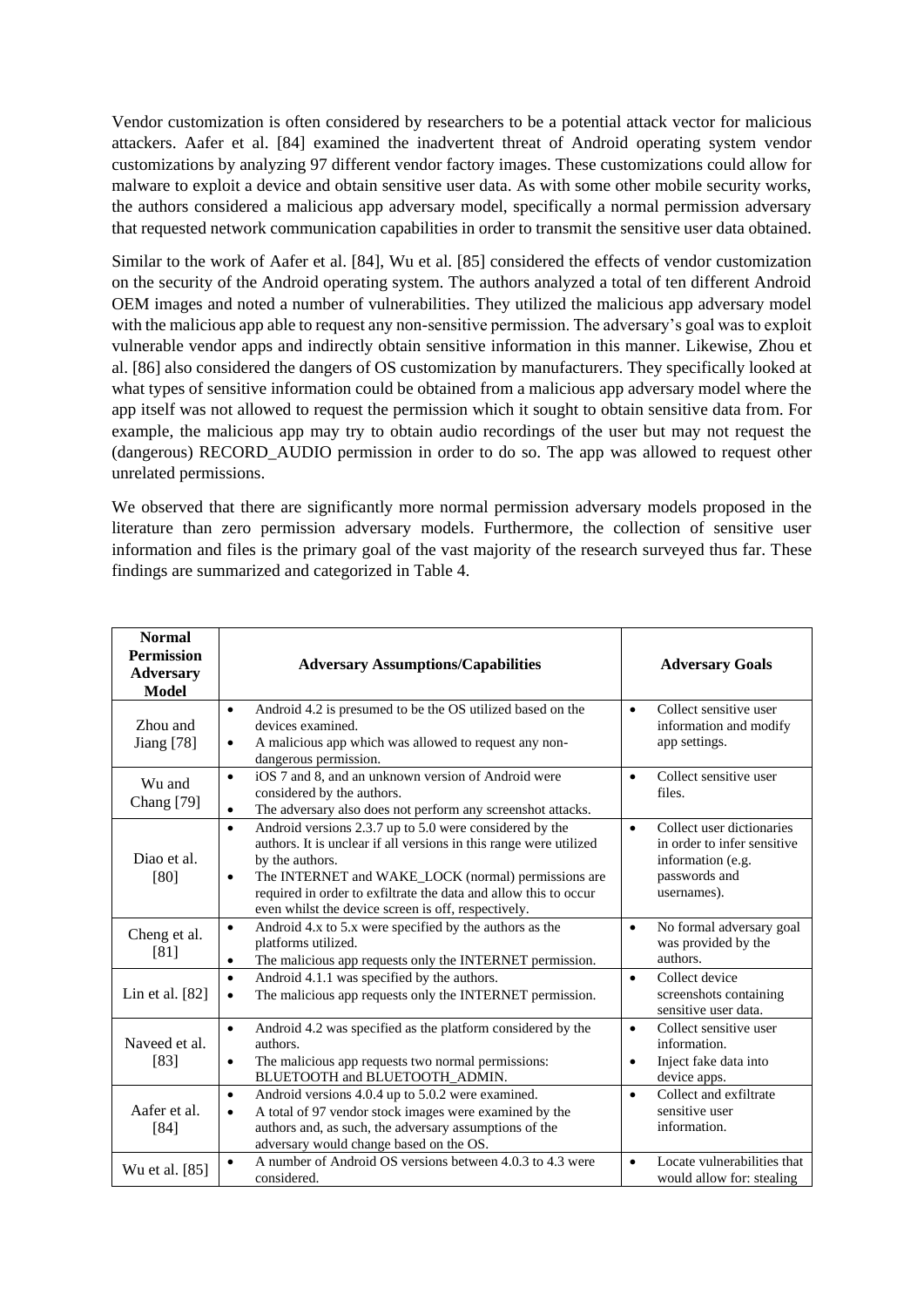|                     | The malicious app does not request any "sensitive"<br>$\bullet$<br>permissions. Presumably, the authors equate dangerous and<br>sensitive permissions.                                                                                                                                                                                                                        | of the user's money,<br>collecting of the user's<br>sensitive information and<br>destroying data in a<br>malicious manner. |
|---------------------|-------------------------------------------------------------------------------------------------------------------------------------------------------------------------------------------------------------------------------------------------------------------------------------------------------------------------------------------------------------------------------|----------------------------------------------------------------------------------------------------------------------------|
| Zhou et al.<br>[86] | Android OS versions 4.2 and 4.3 were considered by the<br>$\bullet$<br>authors.<br>The malicious app was unable to directly request an app with<br>٠<br>which it wanted to obtain the data from (e.g. in order to reduce<br>the user's suspicions). Due to this restriction, we place this<br>particular model under the normal permission adversary model<br>classification. | Obtain access to an<br>unrequested permission<br>resource through the use<br>of vulnerabilities.                           |

**Table 4: A summary of the normal permission adversary models reviewed.**

#### **4.1.4 Dangerous Permission Adversaries**

The dangerous permission app-based adversary model is another popular model used in the literature. This model allows for the simulation of a typical smartphone app, which can be considered one of the most common attack vectors on mobile devices. Typically, users download and install apps from official (and unofficial) app stores and these apps are highly likely to request access to sensitive resources. The apps must explicitly request this resource and the user is required to agree to these resource requests upon installation of the app. Some versions of the Android OS allow for the user to block requests to certain device resources in a fine-grained manner. Resources which are considered dangerous include: reading/writing contacts data, sending/receiving SMS messages, initializing phone calls and recording of microphone audio.

One of the earliest works to use this particular adversary model was Luo et al. [87] who, in 2011, considered two such models: a malicious app and a malicious webpage, in their research which examined webview attacks on Android. As opposed to other malicious app adversary models, which tried to directly attack the device, this particular adversary model targeted specific web applications (e.g. Facebook). The malicious webpage model, meanwhile, sought to attack benign apps in order to coerce the victim app into opening the attacker's webpage (as opposed to the legitimate web application). The goal of the adversary, beyond the compromising of the targeted web application, was unclear.

Due to the widespread reliance on app sandboxing on mobile operating systems, this in turn has become a common attack vector for malicious apps. A number of works have endeavored to strengthen the mobile operating system's sandboxing defenses. AirBag [88] is a virtualization technique for malware resistance on Android devices. Apps on the device were executed in an isolated environment to prevent them from leaking sensitive data or infecting the operating system itself. An adversary model involving malicious apps that attempted to exploit device vulnerabilities was considered by the authors. Permissions requested by the malicious apps were not considered by the authors as their system was able to completely isolate an app and therefore sandbox the app at a lower level than the permissions system, but (presumably) apps would be able to request any legitimate permission.

Zhang et al. [89] introduced App Guardian, a technique to defend against attacks which attempted to infer or steal private user data during an app's execution. This attack was termed by the authors as "runtime information gathering (RIG)". App Guardian itself was, interestingly, not an operating system modification but rather a normal Android app which was similarly restricted by Android sandboxing. Nonetheless, the authors claimed that their approach was able to secure devices from RIG attacks. With regards to the adversary model, the authors employed the malicious app adversary model, specifically apps that may request any non-system permission. It should be noted that one permission required by App Guardian has since (see [71]) been elevated to above a dangerous permission into a "signature" level permission. Such permissions are typically only requested by system apps with a small number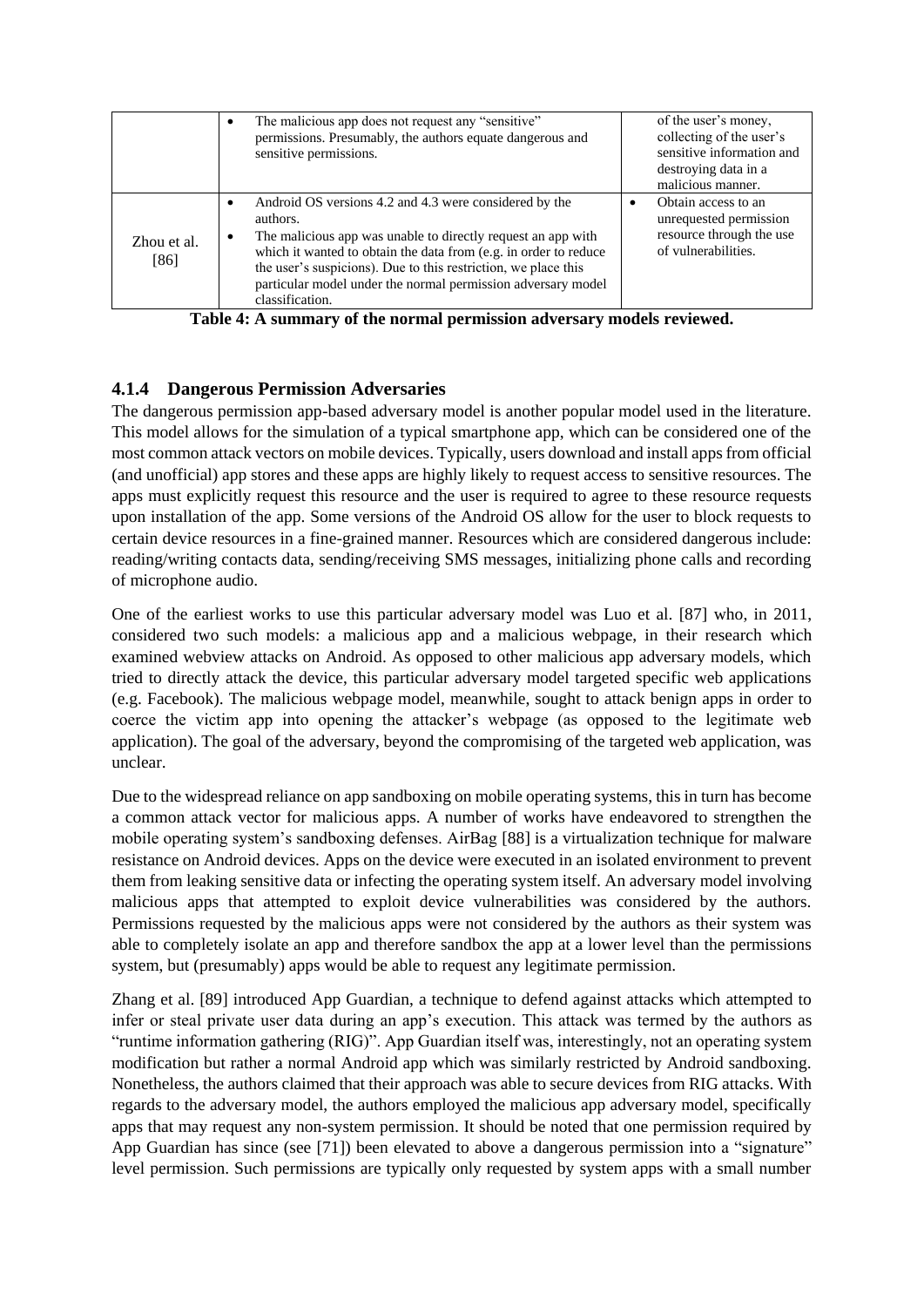available to third party apps, but this requires the user to manually configure this setting in the Settings app.

Similarly, AppCage, introduced by Zhou et al. [90], was a system for complete sandboxing of thirdparty Android apps in order to protect devices against privacy leaks. As with many other protections for app data leakage, the authors made use of the malicious app adversary model. Due to AppCage operating as a wrapper containing the malicious third-party app, the malicious app was able to request any resource permission. However, the authors did not specifically provide the goal of the malicious app. Yan et al. [91] presented SplitDroid, another OS-level modification to the Android OS that enhanced device security by providing an isolated environment for app execution. The system was designed around an app-based adversary model involving a malicious app with the ability to compromise all parts of the user space. Presumably, this app was able to request any non-system resource permissions. Meanwhile, Xing et al. [92] examined cross-app resource attacks on iOS and OS X devices (which also employed app sandboxing). The authors utilized a malicious app adversary model involving a malicious app, requesting a small number of innocuous permissions, which was uploaded to the Apple app store and underwent Apple's reviewing process. The adversary's goal was to collect sensitive user data and access data owned by other installed apps.

Mutchler et al. [93] investigated the dangers of Android apps which employed webviews (embedded browsers inside apps with, possibly, reduced functionality). The authors considered three adversaries in their adversary model: a malicious app adversary, a malicious network adversary and a restricted web adversary. The restricted web adversary was capable of setting up an unlimited number of malicious web sites but the mobile device user was only able to navigate websites that were allowed by the app. This model differed from typical web adversaries in that it was able to employ any number of websites and could assume that a user would visit these websites. A mobile user interacting with a webview does not necessarily have full browser functionality (e.g. there may not be a URL bar) and therefore the user must act in accordance with the app's functionality within the webview. The malicious app adversary was capable of writing to and reading from the device's (presumably) external storage and, hence, requires at the very least this dangerous permission.

Ren et al. [94] determined that many versions of the Android operating system were vulnerable to an attack known as "task hijacking". Such an attack takes place when a malicious app hijacks a user's app session with their own malicious user interface and misleads the user into providing personal details. They also used the malicious app adversary model, with the permission requirements including Internet access and "other commonly requested permissions". We classified this particular adversary model under the dangerous permission category. A similar study into hijacking was performed by Lee et al. [95]. They, instead, examined app installation hijacking via the use of an app which requested a single dangerous permission—WRITE\_EXTERNAL\_STORAGE. The authors demonstrated that it was possible to silently install malicious apps through the use of this single permission and analyzed over 1000 Android device images in their study.

Marforio et al. [96] proposed a system to detect illegitimate (i.e. counterfeit) apps on an Android device. They considered an adversary with the goal of obtaining legitimate user details by performing a phishing attack. The adversary was able to mislead the user into installing a malicious app and the adversary was also able to control and read all network traffic on the mobile device. As a direct result, the malicious app requested a number of dangerous permissions.

Similar to previously discussed research (e.g. [84, 85]), Xu et al. [97] examined the potential for leakage of sensitive data via malicious background apps on Android devices. They employed a malicious app adversary model able to read and transmit data on the device. Presumably, this indicates that the app would require the (dangerous) permission to read data on the device's storage. This specification differs from the models used by other researchers who examined vendor customization security (see [84, 85]). This model represented potentially malicious apps which could covertly obtain sensitive user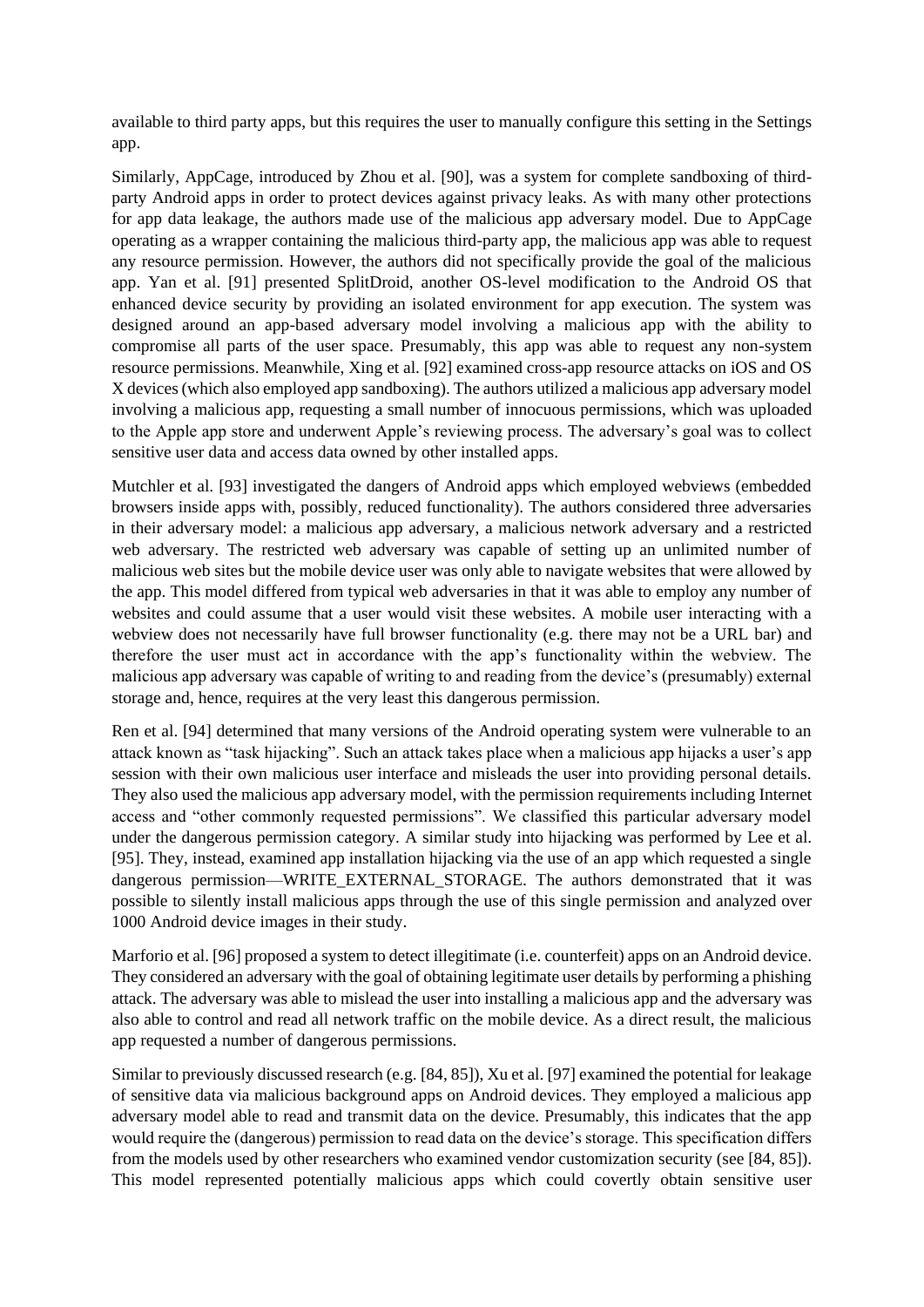information during background operations. The authors further classified private data into four categories: basic phone data (e.g. call logs and contact information), application data (e.g. browser bookmarks), sensory data (e.g. GPS information) and hardware information (e.g. IMEI). All four of these categories required the use of at least one dangerous permission.

The use of device power consumption in detecting malware on devices has been a relatively common endeavor within the computer security literature. Due to the low power consumption of mobile devices and, therefore, the significance of smaller changes in power consumption, it can be argued that these techniques may be even more effective than on larger devices. Dixon and Mishra [98] examined the efficiency of two power consumption profiling-based malware detection techniques which were specific to smartphones. The authors employed two adversaries in their adversary model: a malicious app capable of generating spam SMS messages (i.e. a dangerous permission) and a root kit that was able to track an unsuspecting user. The authors justified their use of these two adversaries due to their ability to represent the bulk of malware in the wild. They later added the additional constraints of time and location to their power consumption-based malware detection technique [99]. Similar study, which also considered dangerous permission adversaries, was known as the POWERFUL framework [100].

Hong et al. [101] proposed a technique for regulation of third-party native libraries on Android devices. They considered a model that was very closely related to the malicious app adversary which, instead, modeled a malicious third-party native library. The authors note that most approaches in the literature that sought to determine if an app was malicious typically would analyze the app's java code and do not examine at the native library C/C++ compiled code.

We have noted that, as with the zero and normal permission adversary models discussed, dangerous permission adversary models used in the literature also lack specifics with regards to OS versions and, less often, devices that are used in the study. As previously discussed, such omissions in the study can critically affect future research and researchers as well as the study itself. Furthermore, there also exist significantly more studies involving dangerous permission adversary models than the two previously discussed models. This can be interpreted as dangerous permission apps, most likely, being some of the most downloaded and used apps (e.g. communications apps and social networking apps) on these platforms. Specifics regarding adversary assumptions, capabilities and goals have been summarized in Table 5.

| <b>Dangerous</b><br><b>Permission</b><br><b>Adversary</b><br><b>Model</b> | <b>Adversary Assumptions/Capabilities</b>                                                                                                                                                                                                                                                                                          | <b>Adversary Goals</b>                                                                                             |
|---------------------------------------------------------------------------|------------------------------------------------------------------------------------------------------------------------------------------------------------------------------------------------------------------------------------------------------------------------------------------------------------------------------------|--------------------------------------------------------------------------------------------------------------------|
| Luo et al.<br>$[87]$                                                      | An unspecified version of Android was utilized.<br>The malicious app is designed to work with a web application<br>(e.g. Facebook or Twitter) and, as such, is able to request all<br>the necessary permissions.<br>The adversary is assumed to have enticed the user to navigate<br>٠<br>to the web application within their app. | Compromise the first party<br>٠<br>web application.                                                                |
| Wu et al.<br>[88]                                                         | Android 2.1 to 4.3 were, presumably, considered based on the<br>$\bullet$<br>devices utilized by the authors.<br>Malicious apps attempt to exploit device vulnerabilities and,<br>$\bullet$<br>presumably, are allowed access to all resource permissions.                                                                         | Gain unauthorized access to<br>$\bullet$<br>system resources in a<br>manner unknown or<br>unpermitted by the user. |
| Zhang et al.<br>[89]                                                      | The authors do not specify the Android OS used but we can<br>conclude that Android 5.0 or above was considered based on<br>the devices examined by the authors<br>Malicious apps were able to request any non-system<br>permissions.                                                                                               | Collect sensitive user data<br>$\bullet$<br>during app execution.                                                  |
| Zhou et al.<br>[90]                                                       | Android 4.1.2 was specified by the authors as the OS under<br>٠<br>consideration.                                                                                                                                                                                                                                                  | No specific adversary goal<br>$\bullet$<br>was specified by the<br>authors.                                        |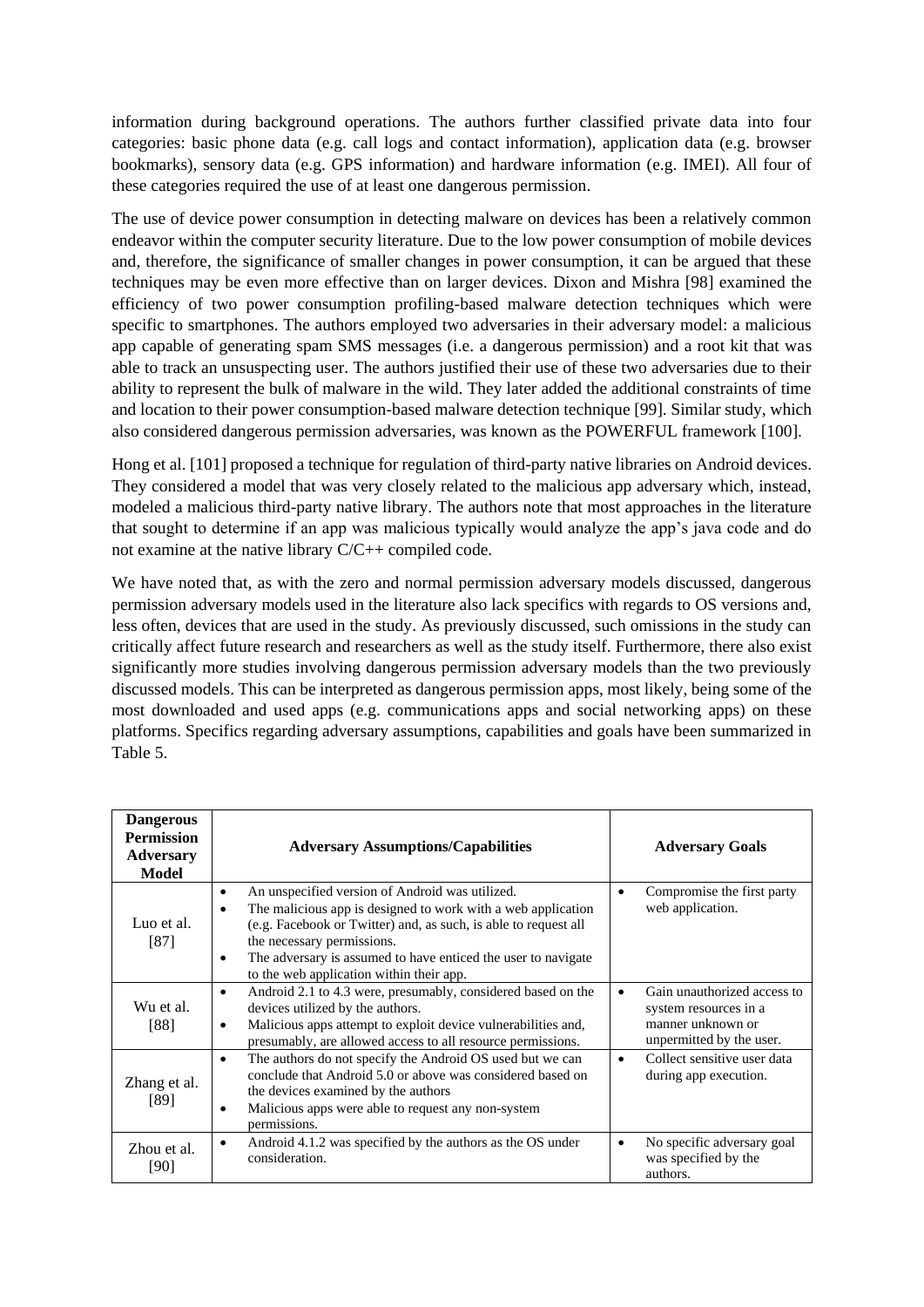|                     | The malicious app may request any legitimate permission and<br>$\bullet$<br>does not have root access to the device.                            |                                                                     |
|---------------------|-------------------------------------------------------------------------------------------------------------------------------------------------|---------------------------------------------------------------------|
| Yan et al.<br>[91]  | CyanogenMod 11 was considered by the authors, which is<br>$\bullet$<br>based on Android 4.4.                                                    | Collect sensitive user data.<br>$\bullet$                           |
|                     | The malicious app was able to gain access to all of the user<br>$\bullet$                                                                       |                                                                     |
|                     | land (e.g. it was able to request all legitimate permissions).<br>The authors specifically noted that side-channel and physical<br>$\bullet$    |                                                                     |
|                     | attacks were not considered as part of the adversary model.                                                                                     |                                                                     |
| Xing et al.         | Mac OS X 10.10 was considered by the authors.<br>$\bullet$                                                                                      | Collect sensitive user data.<br>$\bullet$                           |
| $[92]$              | Apps could request any "inconspicuous" capability (e.g.<br>$\bullet$<br>Internet access).                                                       | Access resources belonging<br>$\bullet$<br>to other installed apps. |
| Mutchler et         | No specific version of Android was specified by the authors<br>$\bullet$<br>for their study.                                                    | Exploit device<br>$\bullet$<br>vulnerabilities.                     |
| al. [93]            | The malicious app was able to read and write to storage.<br>$\bullet$                                                                           |                                                                     |
|                     | Android versions $3.x$ , $4.x$ and $5.0.x$ were specified by the<br>$\bullet$                                                                   | Collect user credentials.<br>$\bullet$                              |
| Ren et al.          | authors as the OS versions considered in the study.<br>The malicious app adversary was able to request the Internet<br>$\bullet$                |                                                                     |
| $[94]$              | access along with a "minimum set of widely-requested                                                                                            |                                                                     |
|                     | permissions".                                                                                                                                   |                                                                     |
| Lee et al.          | Android versions between 4.0.3 and 5.1.<br>$\bullet$<br>$\bullet$                                                                               | The adversary sought to<br>$\bullet$<br>install malicious apps on   |
| $[95]$              | A single permission to write to external storage was requested<br>by the adversary.                                                             | the device without the                                              |
|                     |                                                                                                                                                 | user's knowledge.                                                   |
|                     | The researchers specified the device used was a Samsung<br>$\bullet$<br>Galaxy S3 but did not state the Android OS it was running.              | $\bullet$<br>Collect user banking login<br>credentials.             |
| Marforio et         | This indicates that the OS version could be between Android                                                                                     |                                                                     |
| al. [96]            | 4.0.4 and 4.3, inclusively.                                                                                                                     |                                                                     |
|                     | The malicious app was able to control the device's network<br>$\bullet$<br>traffic in both directions.                                          |                                                                     |
|                     | A customized version of Android 4.3 was considered by the<br>$\bullet$                                                                          | Collect sensitive user data.<br>$\bullet$                           |
| Xu et al.<br>$[97]$ | authors.<br>The malicious app was able to read sensitive data stored on the<br>$\bullet$                                                        |                                                                     |
|                     | device and transmit the data via a network.                                                                                                     |                                                                     |
|                     | The authors did not specify the Android OS version<br>$\bullet$                                                                                 | Transmit SMS spam and<br>$\bullet$                                  |
| Dixon and           | considered or the models of the devices utilized in their study.<br>The malicious app adversary was able to transmit SMS<br>$\bullet$           | collect user location<br>information without                        |
| Mishra [98]         | messages as well as obtain and transmit the user's locational                                                                                   | alerting malware detectors.                                         |
|                     | information.                                                                                                                                    |                                                                     |
| Chen et al.         | The authors considered two Android devices, which were<br>$\bullet$<br>running Android 4.4.4 and Android 5.1.1. The adversary has               | Infer apps that the user is<br>$\bullet$<br>using.                  |
| $[100]$             | knowledge of the device's model, OS and power consumption                                                                                       |                                                                     |
|                     | history.                                                                                                                                        |                                                                     |
| Hong et al.         | The authors performed their study on Android 4.4.2.<br>$\bullet$<br>The malicious adversary did not consist of an app but rather a<br>$\bullet$ | Collect the user's location.<br>$\bullet$                           |
| [101]               | malicious native library that is executed as part of an installed                                                                               |                                                                     |
|                     | app.                                                                                                                                            |                                                                     |

**Table 5: A summary of the dangerous permission adversary models reviewed.**

In addition to app-based adversary models, a wide range of other adversary models have been utilized by authors in the literature. In the following sections, we examine these models in greater detail in order to provide a contrasting view to app-based adversary models. This information also serves to demonstrate the wide range and capabilities of adversaries used in mobile security research.

### **4.2 Mobile Authentication**

As smart devices become more and more powerful, capable of storing a wealth of sensitive information, the loss of these devices becomes all the more detrimental to a user or organization. In fact, monetary payments are increasingly performed on mobile devices, which further serves to demonstrate the importance of secure mobile authentication [102]. Current authentication schemes are often deemed to be insecure [103] or unsuitable for consumer use [104]. Authentication on smartphones can be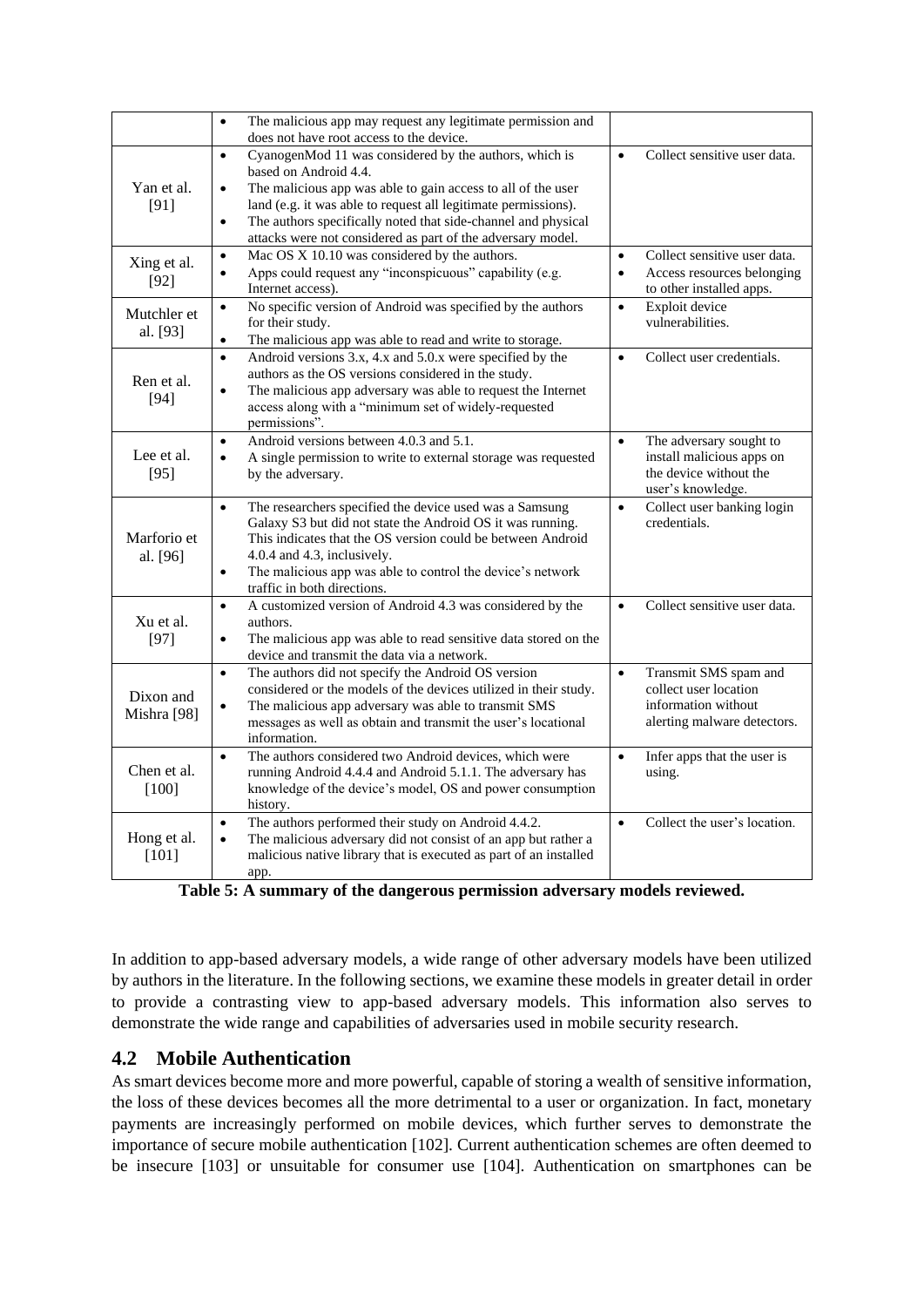categorized into either textual passwords or alternative authentication methods. These alternatives can be further divided into the three categories of graphical-based (e.g. using the touchscreen to draw a shape), question-based (answering a customized query), passive (e.g. phone location) or biometric (e.g. fingerprints). Contemporary mobile authentication research typically focuses on the former two classifications as biometric and some forms of passive authentication (e.g. Bluetooth paired device unlocking) are present on many flagship devices. A notable aspect of adversary models used in mobile authentication is that adversaries tend to have physical and direct access to the mobile device.

#### **4.2.1 Graphical-based Authentication Adversaries**

Sun et al. [105] presented TouchIn, a secure graphical authentication system for multi-touch mobile devices that made use of two authentication paradigms—what-you-know and something-you-are. The user is authenticated by drawing on the touchscreen of the mobile device and the system verifies the user based on the geometry of the shape and other characteristics (e.g. touch pressure and hand geometry). TouchIn was designed to be resistant against a number of adversaries, categorized by the authors in their adversary model into four types: Types I to IV, from weakest to strongest. Type I adversaries had no knowledge of the password or how the owner of the device drew the password. Type II adversaries were able to observe how the owner draws and Type III adversaries also knew the rough shape of the password drawings. Finally, Type IV adversaries had complete knowledge of how the device owner draws and the exact drawing password.

#### **4.2.2 Question-based Authentication Adversaries**

Das et al. [106] proposed autobiographical question-based authentication for smartphones which made use of data present on the smartphone to authenticate the user. Types of authentication questions included phone usage, app usage, website visits, communications and locations. The authors considered five adversaries for their authentication scheme ranging from a naïve adversary capable only of guessing at random to an adversary that could correctly answer any question.

Another question-based authentication scheme was proposed by Hang et al. [107] which also made use of autobiographical data located on a smartphone to authenticate the user. Similar to the work by Das et al. [106], authentication questions involved topics such as calls made, text messages and app usage. The authors noted that the five adversary models proposed by Das et al. [106] were not able to fully capture all adversary circumstances which could influence adversarial performance. They also noted that a key difference with their adversary was that it was able to evaluate the security of the approach in a practical sense rather than the theoretical approach of Das et al. [106]. Hang et al. [107] assumed a physical attacker with access to the victim's smartphone in their adversary model. Other adversaries considered had varying levels of user knowledge.

#### **4.2.3 Other Mobile Authentication Adversaries**

A number of researchers in the field of mobile authentication have proposed passive or user biometric features as the primary form of device authentication. Examples of such authentication schemes include fingerprints, iris scanners and location detection. For example, Xu et al. [108] studied the feasibility of a passive and continuous mobile authentication system for smartphones. A malicious adversary with physical access to an unprotected (or compromised) smartphone was assumed and the adversary's goal was to violate the device owner's privacy by performing tasks such as reading emails or SMS messages.

Gasti et al. [109] presented an authentication scheme for mobile devices. The authors demonstrated the security of their proposal by testing against an adversary model. The model assumed a number of different scenarios, including: a malicious server, a malicious mobile device and collusion of these entities.Mobile authentication is a relatively popular field of research and, with this popularity, comes a number of different approaches, including the modeling of adversaries. Typically, mobile authentication adversaries have been modeled as attackers who have a primary goal of gaining illegitimate access to a secured device. This makes a mobile authentication adversary's goals clear and,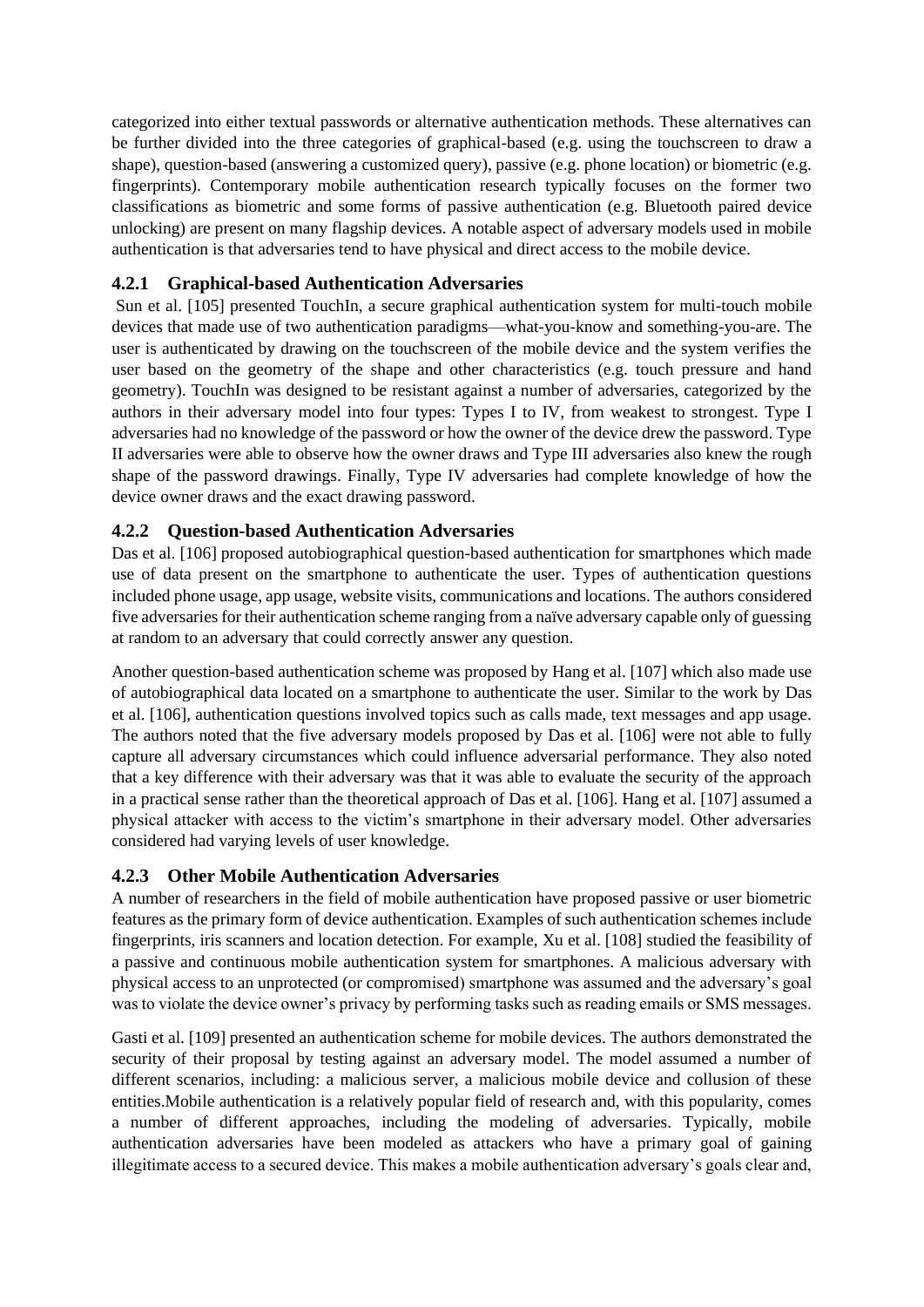therefore, adversaries in the literature differ, largely, based on adversary capabilities (e.g. varying levels of access to dictionaries or relevant user data) and assumptions (e.g. a remote or physical attacker or different levels of prior knowledge).

## **4.3 Mobile Forensics**

As human beings become more and more reliant on mobile devices, these devices can contain an everincreasing amount of evidential data that may be of value in a forensic investigation. There have been several works in this field to date. Adversary models have been used to aid in the modeling of both forensic practitioners and the potential suspects.

Saltaformaggio et al. [110] presented a memory-based forensics technique for recovering photographic data from Android devices. With regards to the adversary model, the adversary was assumed to have removed all images on the device and had also removed and destroyed the device's external storage (i.e. SD cards).

In our previous work [111], we proposed an adversary model for use in digital forensics investigations, specifically targeting mobile devices. A number of distinct adversary capabilities were provided in the vein of Bellare-Rogaway adversary queries. Similarly, Azfar et al. [112] proposed an adversary model for use in Android social networking app forensics. The model also made use of a number of adversary queries.

Adversary models provide a means to validate contribute to the validation of forensic soundness for a proposed forensic process. This is achieved through the modeling of the forensic practitioner as the adversary, with the adversary capabilities being limited to only those capabilities that are considered forensically sound. It is, therefore, recommended that researchers working in the digital forensics field consider applying adversary models to proposed digital forensic processes or techniques.

#### **4.4 Physical Adversary Models**

Physical adversaries are a type of adversary which usually hold far greater power than logical adversaries. Adversary models utilizing these adversaries tend to be much rarer in the literature due to their physical requirement. In our previous research [70], we proposed one such adversary model for Android devices for use in covert data exfiltration that was able to systematically represent a malicious attacker. The adversary had physical access to the victim device and was able to perform a number of actions, which were modeled as adversary capabilities, including: *Inject*, *Modify* and *Transmit*. The covert channels considered included the use of frequencies outside the range of human hearing. A covert channel for mobile devices was also proposed by Zhang et al. [113] for use in devices communicating via voice over LTE (VoLTE). As opposed to audio frequencies, the authors used silence periods in between device communications in order to exfiltrate data.

Another physical adversary was considered by Wang et al. [114] who proposed an adversary model involving an attacker with passive eavesdropping capabilities who was located on the same wireless network as a victim. All traffic was encrypted and the adversary did not have the ability to decrypt this traffic (i.e. the adversary did not have knowledge of the private encryption keys). The authors were able to infer smartphone user activities based on this encrypted traffic. In a similar vein, Yang et al. [115] determined that it was possible to infer browsing history through analysis of smartphone USB power analysis. The authors did not require the data pins be available on the connection and considered a physical adversary that did not have direct access to the device under attack.

D'Orazio and Choo [116] proposed an adversary model to emulate a physical attacker targeting digital rights management (DRM) on iOS devices. The adversary was provided with a total of 13 capabilities, such as *Modify* and *Extract*. The model was latter extended to detect vulnerabilities in iOS devices and apps, with adversary capabilities such as *Re-sign*, *Brute-force*, *Hook*, *Disassemble* and *Erase* [117- 119].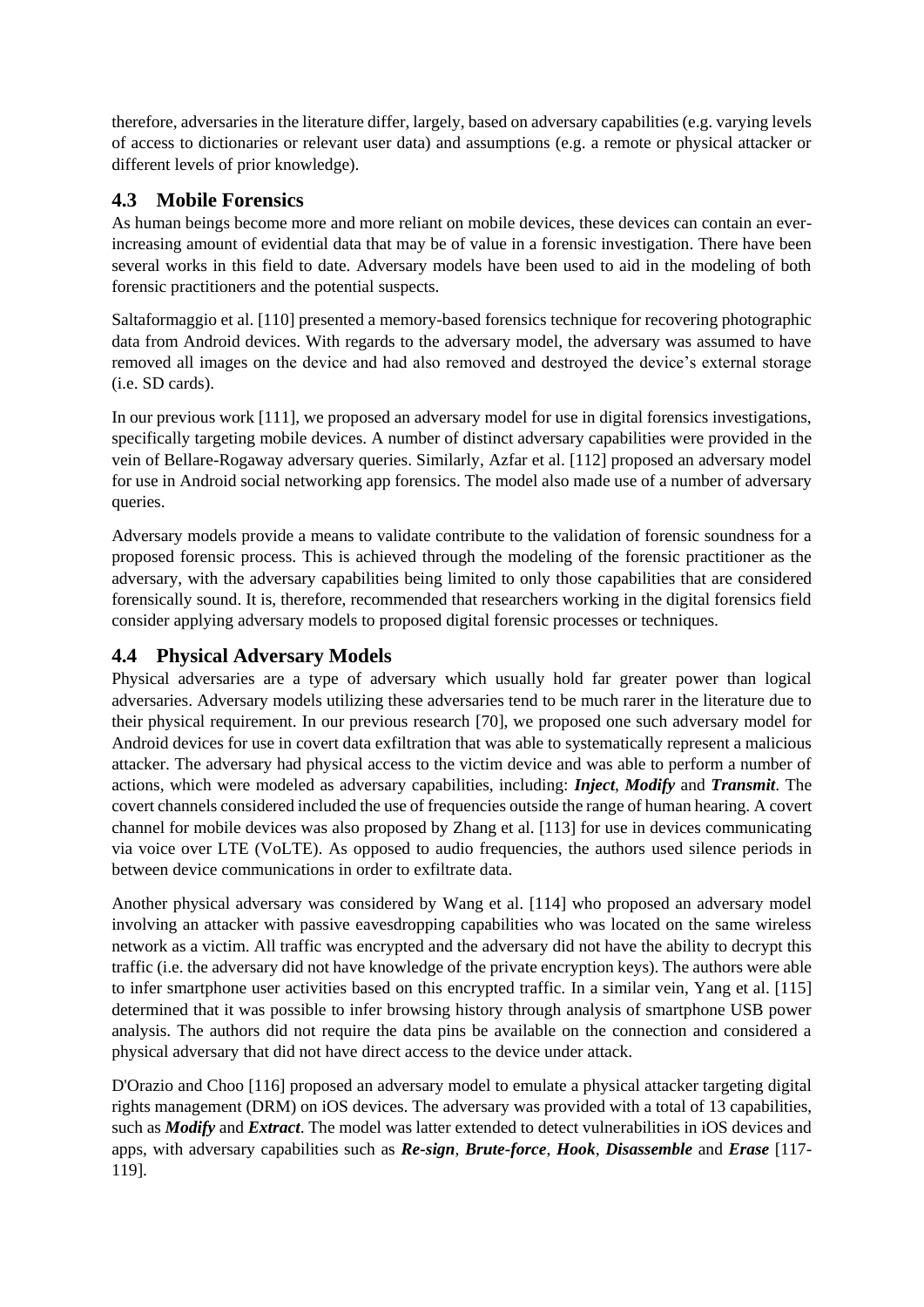Jiang et al. [120] developed AppShell, a system for protecting sensitive information on Android devices that may be obtained by an attacker in case of theft. They considered a physical adversary model with the ability to read the memory of the obtained device (among other capabilities available to a physical attacker).

We have noted that with the greater presence of cyber-physical devices (e.g. smart cities), the use of physical adversaries in mobile research has started to increase in number over recent years. These adversary models will, ideally, prompt future researchers to consider more closely the physical security aspects of forthcoming devices.

### **4.5 Trends in Mobile Adversary Models**

Unlike cryptography, mobile adversary models do not appear to have a common seminal origin. These models have instead been formed based on the characteristics that are present on mobile devices. We have observed that the vast majority of research into mobile malware makes use of the malicious appbased adversary model. This may be, primarily, due to the fact that one of the few feasible attack vectors on the heavily sandboxed modern mobile operating system is the third-party app. The two leading smartphone operating systems, iOS and Android (which make up about 99.6% of the market share as of late 2016 [121]), both make use of this app sandboxing architecture in order to bolster the security of their respective devices. By a significant margin, works employing adversary models in mobile security are Android-based. The Android OS may be so commonly researched due to its open-source nature compared to other popular smartphone operating systems such as Apple's iOS and Microsoft's Windows Phone. Android is also considered to be the most popular smartphone operating system, accounting for 76% of all smartphones sold globally in the first quarter of 2016 [122].

The malicious app adversary model is exceptionally popular in mobile research as first- and third-party apps are the primary method of accessing services and performing tasks on smartphones. Typically, apps are sandboxed by the operating system in order to improve user security and prevent apps from covertly obtaining sensitive information from other installed apps. As sandboxing of apps, which is employed by all three of the most popular smartphone operating systems (i.e. Android, iOS and Windows Phone), becomes more and more secure, usage of this particular adversary model may start to decline. As a result, in Section 4.1.1, we proposed an app-based adversary model that is used to classify app-based adversaries.

The weakest commonly used type of app-based adversary model in our adversary model classification is the zero permission app-based adversary model. Compared to the weakest adversary models used in other research fields, such as the passive or honest-but-curious adversary often used in cryptography and networking, it should be noted that the zero permission app-based adversary model is comparatively far more powerful due to the presence of its active capabilities. The next most powerful of the types of app-based adversary models are the adversary models in which the attacker requests "normal" permissions, permissions that are considered safer and less likely to lead to a leakage of user information or data. The final classification for app-based adversary models in our model is the dangerous permissions app-based adversary model. These adversaries are able to access user data that is deemed sensitive.

We were able to successfully classify all mobile app-based studies as relevant app-based adversary models. We have observed that a substantial number of researchers do not provide sufficient or detailed device environment information (e.g. OS versions) which, as we previously noted, could significantly affect the findings and future applicability of the study. For example, a particular study may describe the finding of a particular vulnerability, which may later be fixed by the OS developers. A future researcher may discover that a (newer) version of the OS may exhibit a similar vulnerability but due to the lack of version information in the prior publication, the future researchers may interpret the prior study as having already disseminated this particular vulnerability. These researchers may also,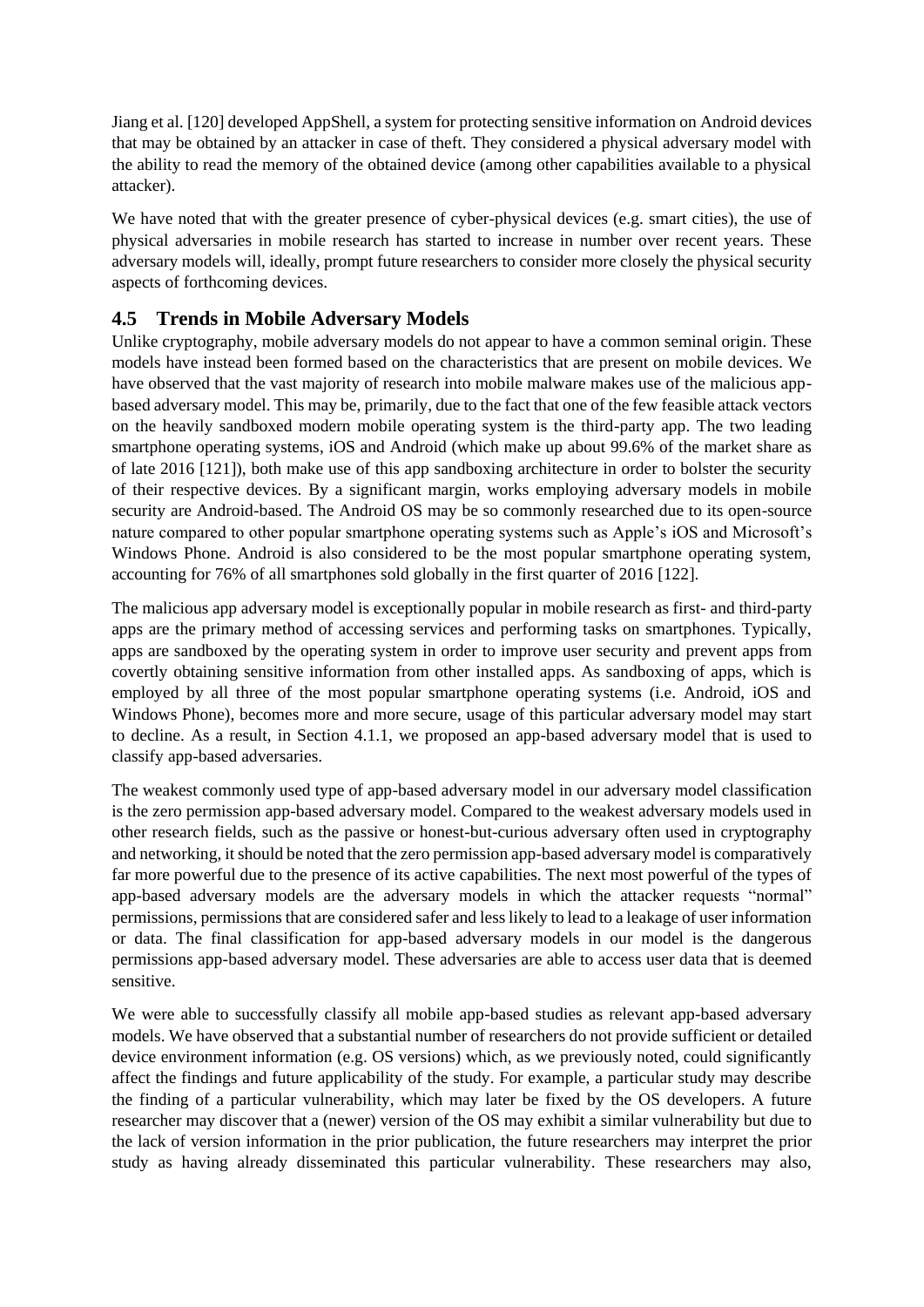therefore, conclude that the OS developers are already aware of the vulnerability and may not take any further steps in order to publicize or rectify the vulnerability.

Another commonly used adversary model is the physical attacker. As previously stated, such an attacker is less feasible when compared with the malicious app adversary model but also allows the modeling of attacks not suitable for the aforementioned adversary model. For example, researchers (see [76]) have used this adversary model to demonstrate cable-based (e.g. USB) and touch-screen authenticationbased attacks, which would not be practical with an app-based adversary model.

## **5 Adversary Models in IoT**

In this paper, IoT devices refer to all smart devices which are not classified as smartphones (as this research is described in the previous section) and also have Internet connectivity. This Internet connectivity may be indirect (e.g. some smartwatches may make use of a paired smartphone in order to communicate via the Internet) or direct. As previously noted, IoT is a relatively new and popular paradigm of ubiquitous everyday objects having the ability to collaborate and communicate with each other in order to reach a common objective [123]. With regards to research in IoT security, we consider research involving software security/forensics, hardware security/forensics, and software/hardware attacks.

A very similar field of study is that of cyber physical systems, which typically involve closer integration of physical components, a high level of automation and additional dynamic or adaptive capabilities [124]. Cardenas et al. [125] proposed an adversary model for use in securing cyber physical systems and provided a list of potential attackers. These attackers were described with potential resources and motivations, and included cybercriminals, disgruntled employees, (cyber) terrorists and nation states. These attackers encompass the vast majority of potential adversaries in computer security. A number of topics in the field of networking, such as wireless sensor networks, also have some overlap with IoT security research.

In the following section, we examine prominent IoT research that has employed the use of adversary models and discuss potential solutions to problems that may occur due to the increasing ubiquity of IoT. This examination serves to contrast and compare the differences, as well as similarities, between security research in cryptography, mobile security and IoT security with a view to the development of a common model or set of guidelines.

## **5.1 Current Research**

One of the earliest envisioned forms of IoT was proposed in 1999 and involved the integration of a large numbers of RFID-enabled devices [126]. As a result, there have been a number of (earlier) works based on improving the security and privacy of RFID-based IoT architectures.

Zhu et al. [127] presented one such security (and privacy) model for the use of RFID in IoT systems. The authors outlined an in-depth adversary model, where the adversary had access to a number of specific capabilities, including the ability to corrupt RFID readers and tags. The adversary capabilities are, what we term, textually defined—the capabilities are described through light use of algebraic notation and heavily described using textual descriptions (also see Section 2). The capabilities themselves are specifically designed for use in an RFID environment and, therefore, would not be practical in other fields. For example, one adversary capability employed is *CreateTag*, which allows an adversary to create a legitimate RFID tag and generate its initial state. Other RFID-based IoT adversary models were employed in [128-132].

In a similar study by Jin et al. [133], the authors examined the possible countermeasures for spectrum misuse (e.g. unlicensed used for frequencies). Similar to the *CreateTag* capability employed by the aforementioned RFID studies, the adversary in this model was able to freely choose frequencies to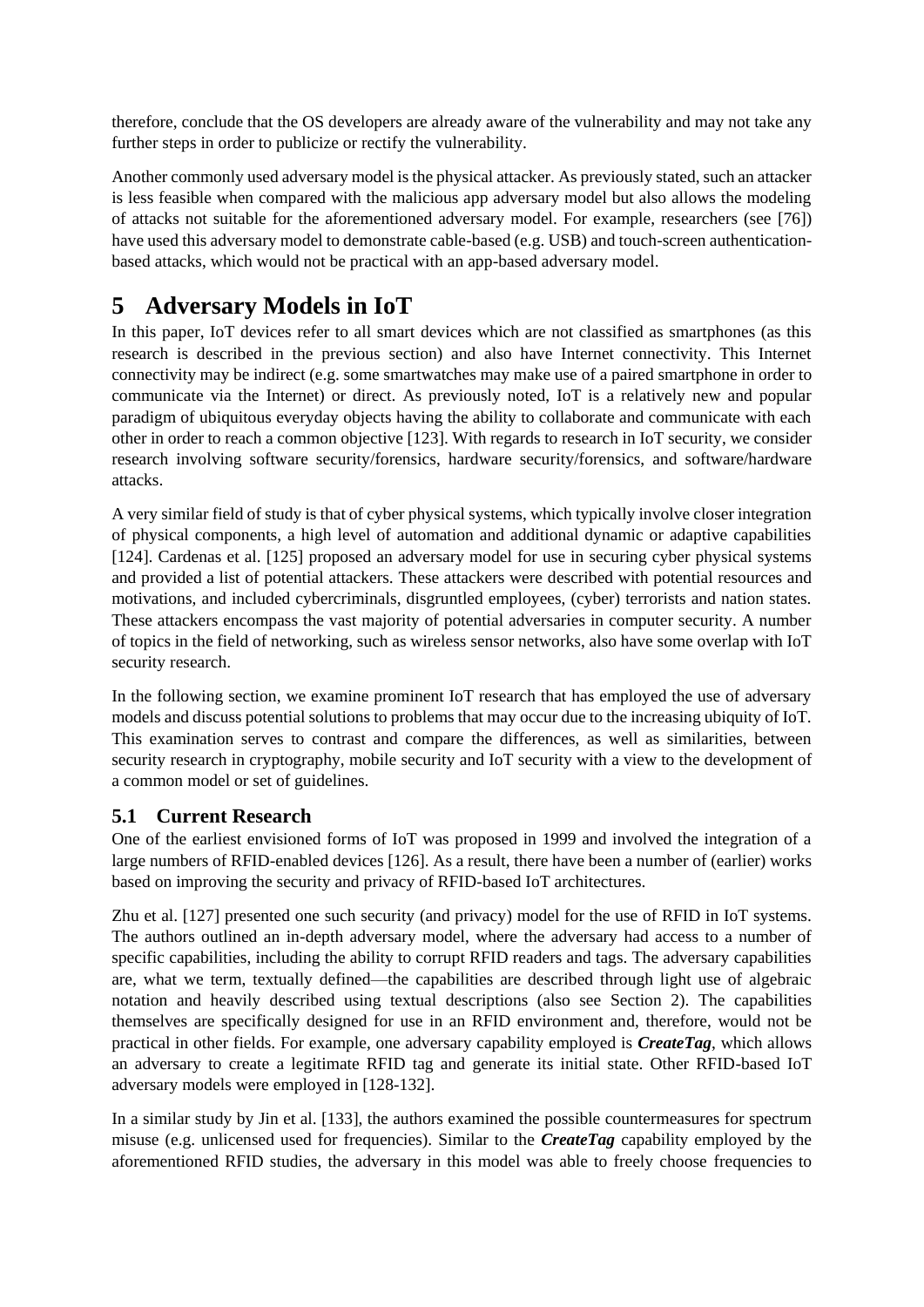transmit on and had full control of the transceiver. Such powerful adversaries appear to be very commonly used in IoT research (and related) fields.

The importance of IoT security is increasing due to the rapidly growing number of sensitive IoT use cases. For example, IoT devices are now used in power management, healthcare, supply management, public well-being/safety, home automation and battlefields (i.e. Internet of Battlefield Things, a term coined by the US Army Research Laboratory). An additional potential use case for IoT is smart vehicles, which if not adequately protected, could be a considerable danger to the user and their surroundings (similarly, car-sharing is another related area that would also require high levels of protection [134]). Another forthcoming technology is the concept of smart cities in which there is a high level of integration and collaboration within the city's infrastructure [135].

The Internet Threat Model was introduced in RFC 3552 [14] in 2003. The proposal was a type of adversary model where the (malicious) adversary was able to read, transmit and forge all network traffic. This model has been used by a number of authors in order to evaluate IoT systems (e.g. see [136, 137]).

The Dolev-Yao Model [1] has also been used to validate a number of IoT-based proposals and could be considered one of the more commonly used adversary models in this field (research that employs the Dolev-Yao Model includes [138, 139]). Nonetheless, due to the ubiquitous nature of IoT devices, physical attacks are a much more feasible attacker vector for malicious attackers when compared with typical mobile or network attacks. In fact, Køien [140] notes that the commonly used Dolev-Yao Model has a number of limitations that make it unsuitable for use in IoT security analysis. A major limitation is that IoT devices may be located in public-facing locations, thereby being vulnerable to physical modifications, and the Dolev-Yao adversary does not have this physical attacking capability.

In our previous research [141], we sought to alleviate this problem and examined the types of sensitive data that could be collected from contemporary smartwatches when under attack by a physical adversary. In order to formalize the approach, we presented an adversary model consisting of a physical adversary with a number of specific adversary capabilities. Also on the topic of smartwatches, Muslukhov et al. [142] designed a system which used a wearable device (e.g. a smartwatch) to perform device locking/unlocking. They assumed two adversaries in their adversary model, namely: a physical attacker and a network-based attacker. We believe that future research must take into account physical adversaries due to the prevalence of IoT and the potential for smart cities. In addition to IoT physical security, there have also been researchers focused on the very new field of IoT privacy. Alpár et al. [143] noted that, typically, cryptographic and security researchers define an adversary with goals and capabilities for use in security evaluations. They further specified that such a model's goals may be irrelevant in the case of many IoT privacy threats. For example, an adversary may collect sensitive information which they may then transfer to a different entity in order to process the data. As a result, an adversary's goals may be unclear or extraneous in such a situation. This leads to a need for specialized adversary models not only for privacy threats but also specifically for IoT privacy threats.

One such study was presented by Alcaide et al. [144] who proposed an anonymous and decentralized authentication protocol for use in IoT applications with an additional goal being the preservation of privacy. An honest-but-curious adversary model was utilized by the authors for their security analysis. Although, typically, honest-but-curious adversaries are passive, it should be noted that, unusually, in this research the adversary had a limited number of active capabilities. Later, in 2015, Lin et al. [145] demonstrated that the protocol proposed by Alcaide et al. [144] was vulnerable to an impersonation attack. Honest-but-curious adversary models have also been utilized in a number of other IoT privacy studies (e.g. see [146-148]).

Unlike mobile adversary models, where the majority of studies conducted can be classified under the app-based adversary model, IoT adversary models tended to be specific to the requirements of the study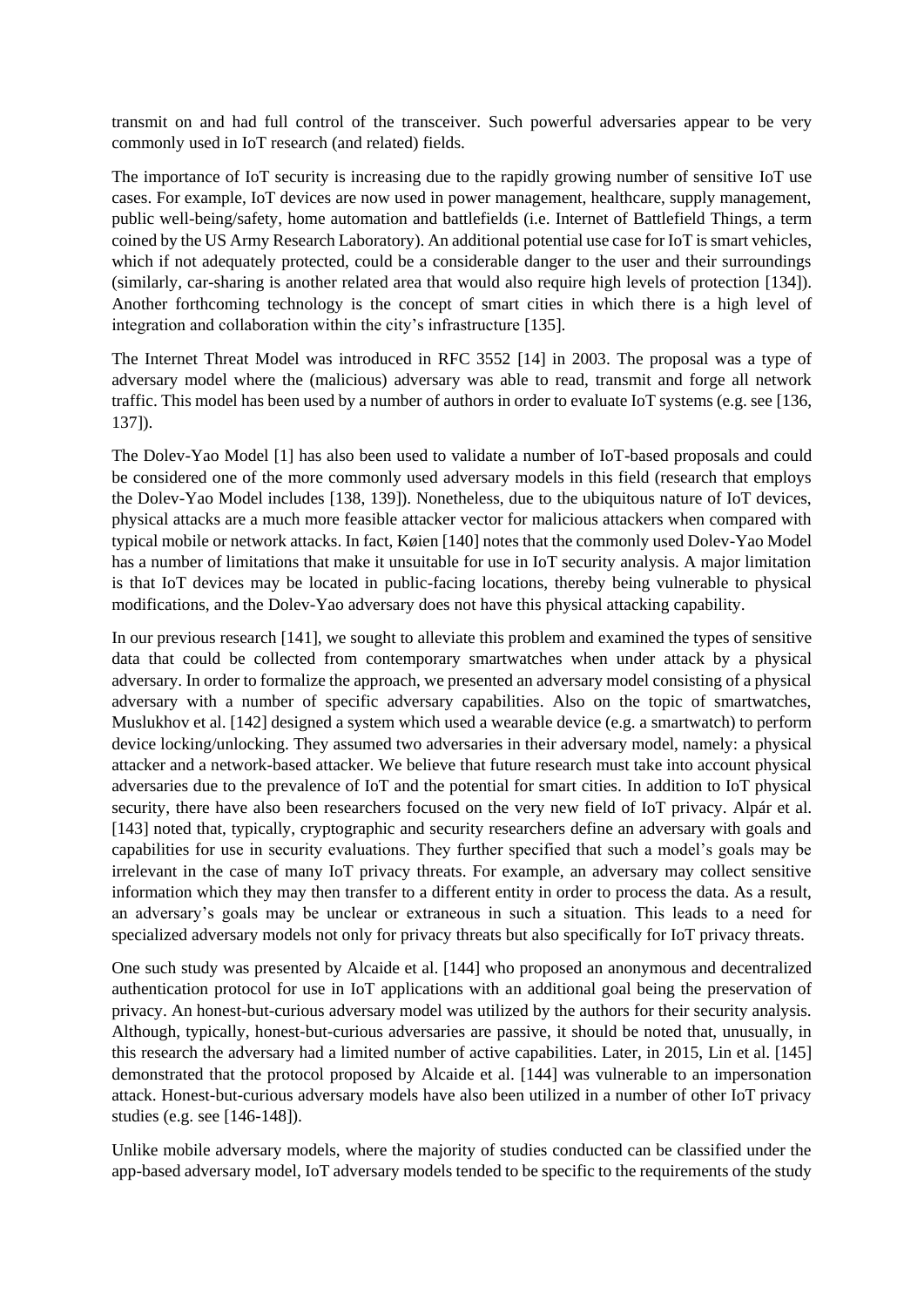undertaken. For example, a number of studies utilized a text-based description of an adversary based on the Dolev-Yao Model whilst others have specialized adversary models unique to the particular field (e.g. RFID). We posit that these models could be classified into a singular generalized scheme in order to allow for different approaches to be benchmarked and compared as well as to simplify the creation of the adversary model for different fields. This is discussed in greater detail in the following section.

#### **5.2 Recommendations**

Based on our learnings from the seminal cryptography work and the more recent (but still more mature) mobile research, we firstly recommend that IoT researchers adopt a more formal approach that would allow for validation, replication and formalization of an attacker, attack technique or secure system. This formal approach would be the adversary models explored throughout this paper and one such example was proposed in Section 4.1.1 for use in app-based mobile security studies. Due to the ubiquity of IoT devices, it is also important to model attacks from all types of attack vectors, such as remote (Internet and Intranet), physical and also passive adversaries.

Furthermore, adversary models are useful as they would also allow developers and manufacturers to predict where attackers will target and improve their systems based on this information. Developers could estimate attack vectors by taking into account adversary capabilities (e.g. each resource permission could be a potential security problem). Attackers could also be profiled before, during and after an attack. This would be especially useful in incident response situations where the responder seeks to derive a complete picture of the attack. It may also be applicable to real-world adversarial situations such as battlefields.

We now propose a generalized framework that would be able to classify the majority of attackers in an IoT environment. Based on the types of adversary models we have surveyed, we suggest that adversaries can be classified into the categories of Active (e.g. malicious) or Passive (e.g. honest-but-curious), and Active Adversaries could be further classified to be either Physical or Remote. Furthermore, Remote Adversaries could be classified as Internet-based or Intranet-based. This generalized adversary model framework is presented in Figure 4.



**Figure 4: A classification scheme for adversary model types. The tree leaves (i.e. the grey boxes) represent possible adversary types.**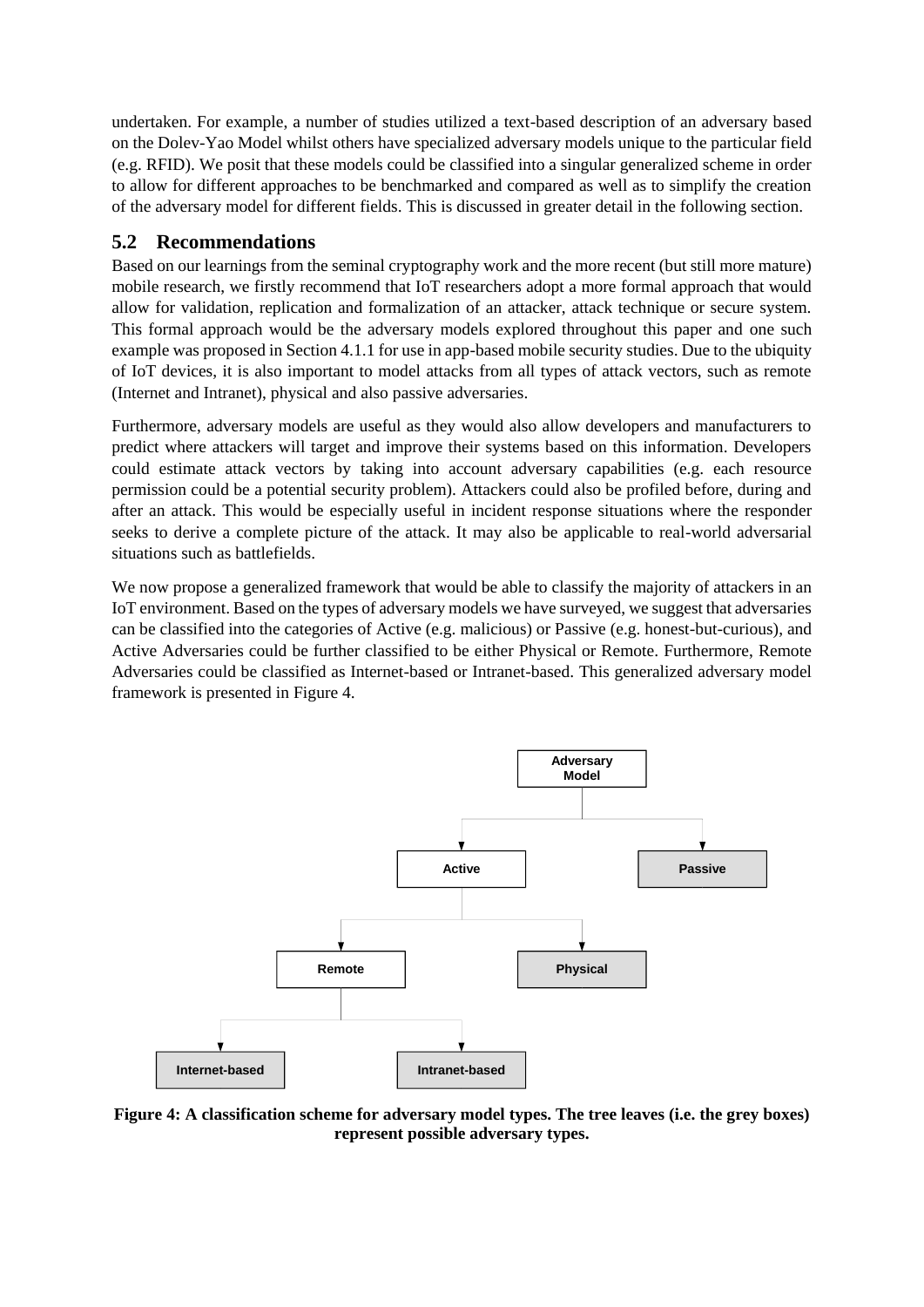Remote attackers are unable to access the physical hardware of the secured device whilst physical attackers may have varying levels of access and knowledge of the hardware. For example, a physical attacker may have no knowledge of a target device and instead can physically destroy the device (e.g. in a battlefield, where enemy forces can physically destroy an unmanned aerial vehicle—one of many devices in the Internet of Battlefield Things environment). Alternately a physical attacker may wish to insert malware into a device (e.g. install malware on a captured unmanned aerial vehicle for subsequent surveillance and data exfiltration) and therefore would not wish to destroy the target device. This attacker would also be obstructed by any software (and hardware) protections on the device such as storage encryption, unlike the physically destructive attacker. These modifications can allow for an adversary model to have varying levels of power and comparability.

Based on our survey, cryptographic adversary models tend to define and utilize fully realized adversaries. These adversaries would generally have adversary capabilities, formalized goals and assumptions. In the majority of cases, these models are used for security proofs of cryptographic protocols and, as such, are required to be rigorous and well-defined as they form an important part of these respective works. In this paper, we refer to an ideal adversary model as having these three key pillars of assumptions, goals and capabilities (see Section 2). A generalized guideline regarding these features is provided in the following sub-sections.

#### **5.2.1 Adversary Assumptions**

Adversary assumptions for IoT-based research will vary depending on the study undertaken but most models should, at the very least, endeavor to include the adversary environment such as the devices or software under scrutiny including full version details (e.g. OS and app versions as well as hardware revisions).

The classification scheme for adversary types rests on top of the three features and, as such, affect each feature. The classification directly relates to the adversary assumptions, which itself affects the adversary capabilities. Least affected is the adversary goals, which may even be unchanged. Therefore, the act of selecting an adversary type would, effectively, comprise a crucial part of the adversary assumptions.

#### **5.2.2 Adversary Goals**

Based on our survey, we found that most adversary models in the literature broadly sought to obtain sensitive user data. This ambiguous goal increases the difficulty for quantifiable validation of the adversary model (e.g. modeling of the attack steps or countermeasures). We recommend that all adversary models include a goal, and that the goal be as discrete and well-defined as possible. The goal should indicate the interests of the perceived adversary (i.e. not every adversary would be interested in all possible sensitive user data).

#### **5.2.3 Adversary Capabilities**

In addition to the overall adversary model classification, an IoT adversary model should also have a number of adversary capabilities. These capabilities are important as they allow formal modeling of an attacker's steps. We have observed that very few studies in the fields of mobile and IoT make use of adversary capabilities but, rather, specify adversaries in a general descriptive format.

The importance of having clearly defined and discrete adversary capabilities is apparent. It is an integral part of a formalized adversary in a quantifiable and measurable model. This allows third parties to evaluate the study and formally determine that no adversary capabilities have been breached in implementation.

### **5.3 Related Work**

There have been a (small) number of surveys that have examined and classified the adversary models in the literature. In 2013, Roman et al. [149] examined challenges in IoT security and privacy. As part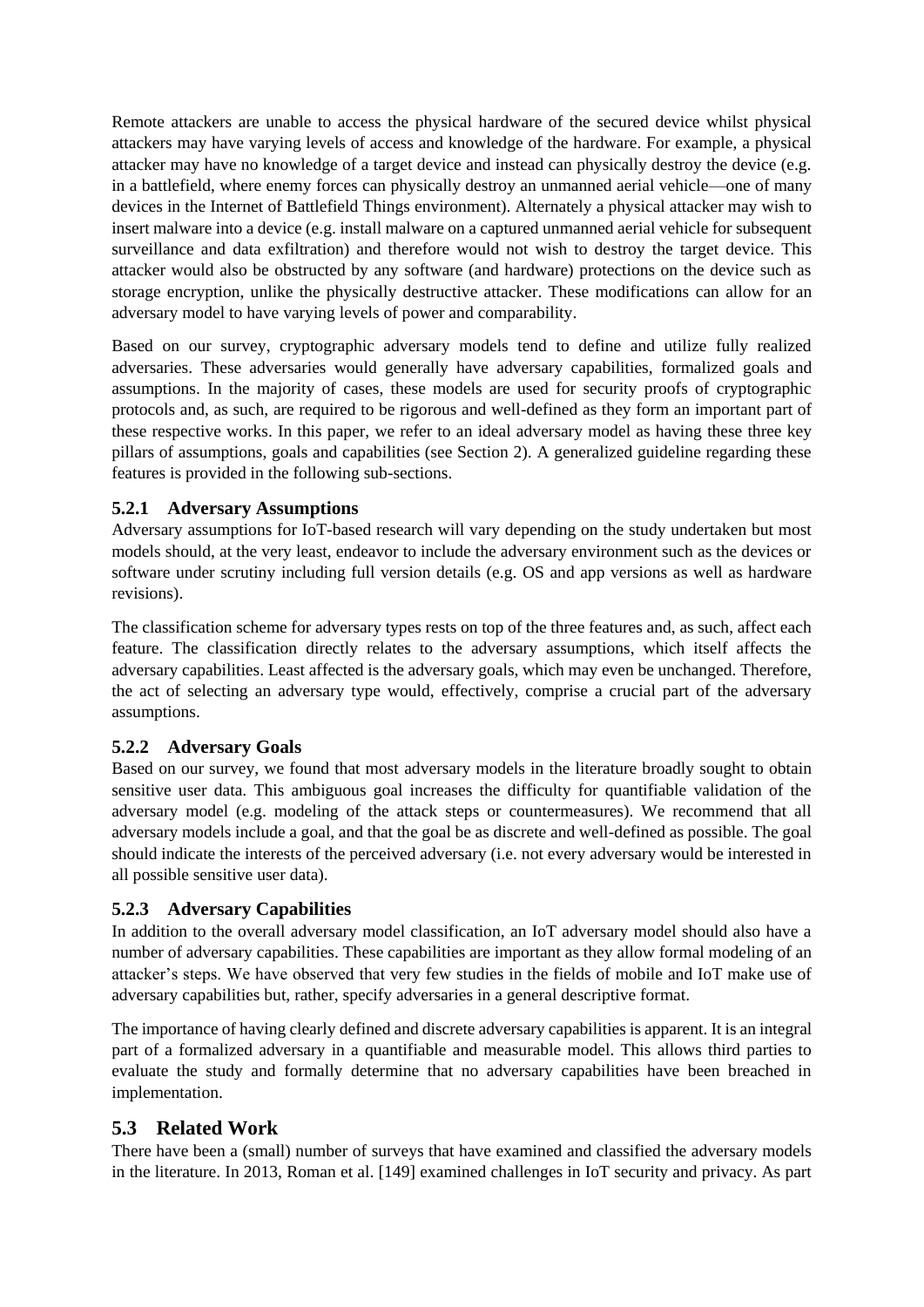of their review, the authors performed an analysis of the attacker models used in the literature and categorized these models into five distinct groups. These attacker categories were denial-of-service (e.g. jamming), physical damage (e.g. hardware destruction), passive (e.g. eavesdropping), physical active (e.g. hardware tampering) and control (e.g. corruption).

Also in 2013, Pék et al. [150] performed a survey of security issues that exist in hardware virtualization. They classified attacks into the categories of local and network attackers. These attackers were similar to our classification of remote and physical attackers, with the local attacker of Pék et al. [150] having access to the system's hardware. The authors also further categorized local attackers into three types, namely: Guest Grey Box (GGB), Infrastructure Grey Box (IGB) and White Box (WB). GGB attackers could perform attacks with privileged access to a single non-administrative device, IGB attackers had the ability to compromise multiple devices and WB attackers resembled malicious employees with physical access to the internal resources of every system in the organization. Pék et al. [150] also noted that WB adversaries are important to consider as it is a feasible problem in large computer systems where individuals have privileged access. The classifications proposed by Pék et al. [150] also coincide with our grouping of physical adversaries. In addition to these models, the authors considered a Black Box attacker who did not have network or physical access to a system—resembling an air gapped system. We do not consider such an attacker in our generalized framework.

Abomhara and Køien [151] performed a survey of IoT research up until early 2014 and noted that threats in IoT security could be classified into denial-of-service attacks, physical attacks, privacy attacks and intruder models. The authors note that a Dolev-Yao adversary model should be assumed (unless otherwise stated) but also add that this intruder should, in addition to the normal capabilities, have limited physical access to target devices. As IoT becomes more and more ubiquitous and the smart city and other applications (e.g. Internet of Battlefield) become an eventuality, such an assumption may no longer hold true due to the significantly larger attack vector for physical attackers.

## **6 Conclusion and Future Research**

In this paper, we examined and critiqued the adversary models used in a number of different fields. Specifically, we chronicled adversary models used in cryptography and then closely examined and classified mobile adversary models. We also proposed a classification for app-based adversaries, used in Section 4 of this paper and suitable for use in future research. Finally, we contributed generalized guidelines for the design of future adversary models for use in applied security research. We summarized many of the key characteristics and weaknesses of adversary models specific to mobile and IoT research as well as possible future developments that may occur to these models due to changes in these fields.

More specifically, app-based studies, either demonstrating an attack or a countermeasure/secure system, often lack OS and device version details. For example, authors may use "the latest version of the OS" or provide a similar statement. This results in a study that is lacking a certain level of detail and applicability in future research. We hope that our proposed adversary model classification is able to encourage the inclusion of such details in future work, not only in mobile research, but also other such fields where this information is pertinent and required in order for replication studies or future work. Such a classification allows the cyber defender to make explicit assumptions on the adversary's capabilities and goals (e.g. the potential attack vectors and attacker's capability in manipulating the input data), which can then be used to inform risk mitigation strategy formulation.

Another potential research direction is to explore the potential of training machine learning algorithms to classify existing real-world attacks, such as the U.S. Office of Personnel Management and Equifax breaches based on publicly available information and/or information obtained via collaboration with relevant stakeholders or from court proceedings, in order to design a taxonomy of adversary capabilities.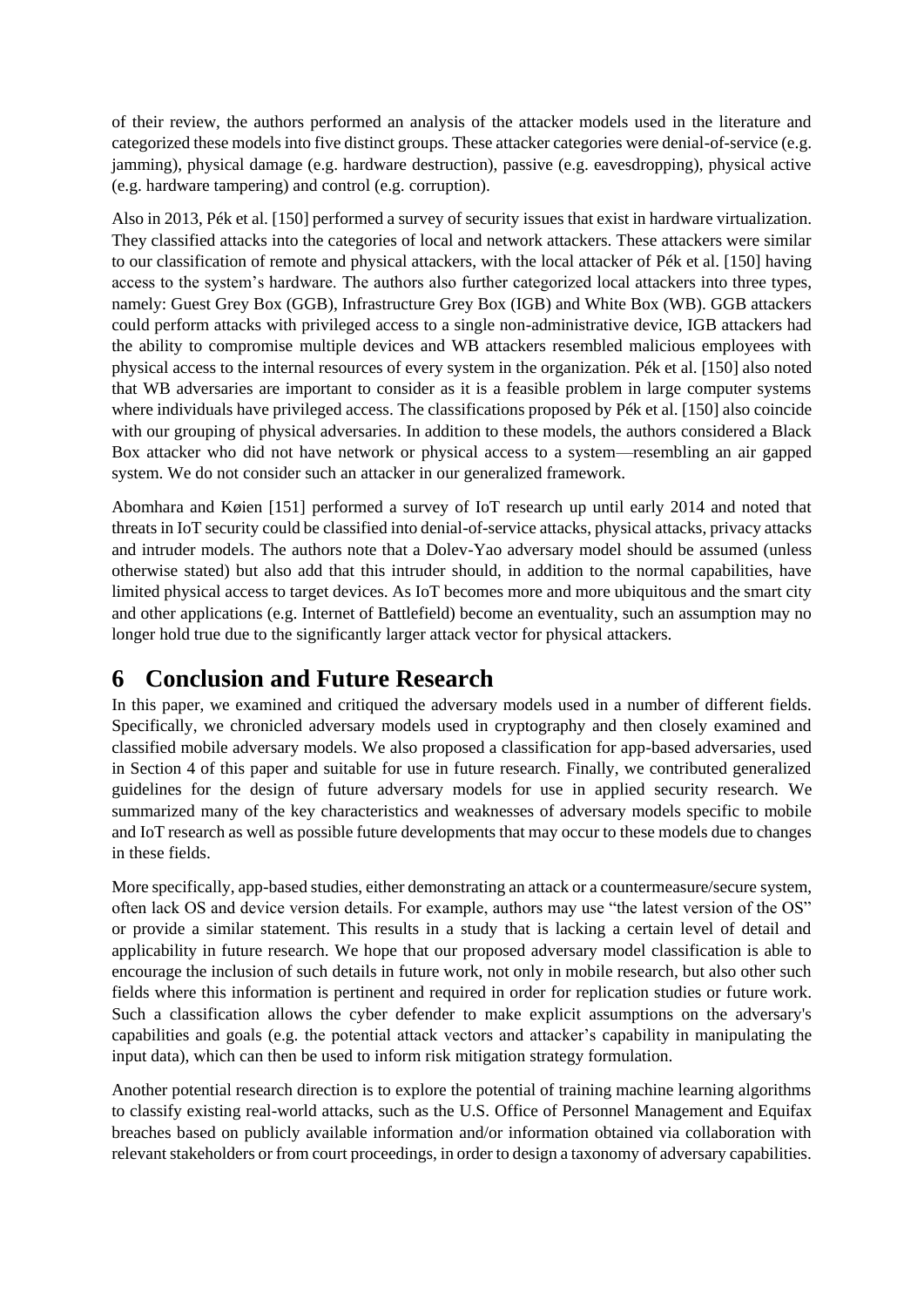## **Acknowledgements**

The authors thank the editor and the three reviewers for their constructive feedback. The corresponding author also acknowledge the support of the Cloud Technology Endowed Professorship.

## **References**

- [1] D. Dolev, and A. C. Yao, "On the Security of Public Key Protocols," *IEEE Transactions on Information Theory,* vol. 29, no. 2, pp. 198-208, 1983.
- [2] R. McKemmish, "When is Digital Evidence Forensically Sound?," *Advances in Digital Forensics IV*, IFIP — The International Federation for Information Processing I. Ray and S. Shenoi, eds., pp. 3-15: Springer US, 2008.
- [3] M. Bellare, H. Shi, and C. Zhang, "Foundations of Group Signatures: The Case of Dynamic Groups," *Topics in Cryptology – CT-RSA 2005*, Lecture Notes in Computer Science A. Menezes, ed., pp. 136-153: Springer Berlin Heidelberg, 2005.
- [4] R. Canetti, and H. Krawczyk, "Analysis of Key-Exchange Protocols and Their Use for Building Secure Channels," *Advances in Cryptology — EUROCRYPT 2001: 2001 Proceedings International Conference on the Theory and Application of Cryptographic Techniques Innsbruck, Austria, May 6–10,* , B. Pfitzmann, ed., pp. 453-474, Berlin, Heidelberg: Springer Berlin Heidelberg, 2001.
- [5] T. Y. Woo, and S. S. Lam, "Authentication for Distributed Systems," *Computer,* vol. 25, no. 1, pp. 39-52, 1992.
- [6] M. Bellare, and P. Rogaway, "Entity Authentication and Key Distribution," *Advances in Cryptology — CRYPTO' 93*, Lecture Notes in Computer Science D. R. Stinson, ed., pp. 232- 249: Springer Berlin Heidelberg, 1993.
- [7] O. Goldreich, *Foundations of Cryptography: Volume 2, Basic Applications*, New York, NY, USA: Cambridge University Press, 2004.
- [8] M. Bellare, and P. Rogaway, "Provably Secure Session Key Distribution: The Three Party Case," in Proceedings of the 27th Annual ACM Symposium on Theory of Computing, Las Vegas, Nevada, USA, 1995, pp. 57-66.
- [9] M. Bellare, D. Pointcheval, and P. Rogaway, "Authenticated Key Exchange Secure against Dictionary Attacks," *Advances in Cryptology — EUROCRYPT 2000*, Lecture Notes in Computer Science B. Preneel, ed., pp. 139-155: Springer Berlin Heidelberg, 2000.
- [10] U. Maurer, "Constructive Cryptography A New Paradigm for Security Definitions and Proofs," *Theory of Security and Applications*, Lecture Notes in Computer Science S. Mödersheim and C. Palamidessi, eds., pp. 33-56: Springer Berlin Heidelberg, 2012.
- [11] M. E. Whitman, and H. J. Mattord, *Principles of Information Security*, Boston, MA, United States: Course Technology Press, 2011.
- [12] P. Liu, W. Zang, and M. Yu, "Incentive-based modeling and inference of attacker intent, objectives, and strategies," *ACM Transactions on Information and System Security,* vol. 8, no. 1, pp. 78-118, 2005.
- [13] S. Myagmar, A. J. Lee, and W. Yurcik, "Threat modeling as a basis for security requirements," in Symposium on Requirements Engineering for Information Security, 2005, pp. 1-8.
- [14] E. Rescorla, and B. Korver. "[RFC 3552] Guidelines for Writing RFC Text on Security Considerations," Accessed 31st October 2016; [https://tools.ietf.org/html/rfc3552.](https://tools.ietf.org/html/rfc3552)
- [15] G. S. Poh, J.-J. Chin, W.-C. Yau, K.-K. R. Choo, and M. S. Mohamad, "Searchable Symmetric Encryption: Designs and Challenges," *ACM Computing Surveys*, pp. [In Press].
- [16] R. L. Rivest, A. Shamir, and L. Adleman, "A Method for Obtaining Digital Signatures and Public-Key Cryptosystems," *Communications of the ACM,* vol. 21, no. 2, pp. 120-126, 1978.
- [17] R. Oppliger, *Contemporary Cryptography*, Norwood, MA, USA: Artech House Publishers, 2011.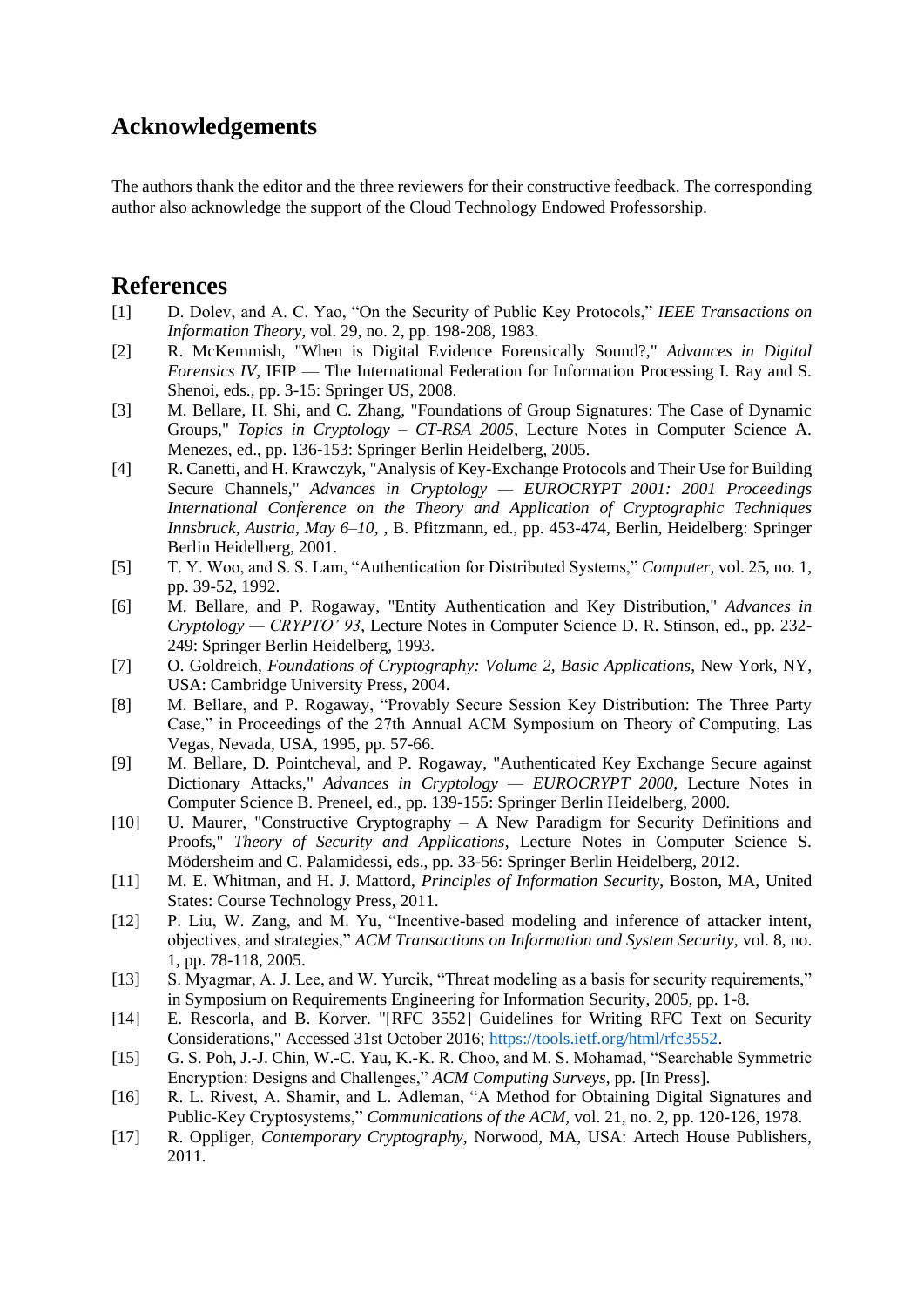- [18] J. Millen, and V. Shmatikov, "Constraint Solving for Bounded-Brocess Cryptographic Protocol Analysis," in Proceedings of the 8th ACM Conference on Computer and Communications Security, 2001, pp. 166-175.
- [19] M. Backes, "A Cryptographically Sound Dolev-Yao Style Security Proof of the Otway-Rees Protocol," *Computer Security – ESORICS 2004*, Lecture Notes in Computer Science P. Samarati, P. Ryan, D. Gollmann and R. Molva, eds., pp. 89-108: Springer Berlin Heidelberg, 2004.
- [20] M. Backes, B. Pfitzmann, and M. Waidner, "The reactive simulatability (RSIM) framework for asynchronous systems," *Information and Computation,* vol. 205, no. 12, pp. 1685-1720, 2007.
- [21] R. A. Kemmerer, "Analyzing Encryption Protocols Using Formal Verification Techniques," *IEEE Journal on Selected Areas in Communications,* vol. 7, no. 4, pp. 448-457, 1989.
- [22] C. Meadows, "Using Narrowing in the Analysis of Key Management Protocols," in Proceedings of the 1989 IEEE Symposium on Security and Privacy, 1989, pp. 138-147.
- [23] S. S. Al-Riyami, and K. G. Paterson, "Certificateless Public Key Cryptography," in Proceedings of the 9th International Conference on the Theory and Application of Cryptology and Information Security, 2003, pp. 452-473.
- [24] D. Cash, Y. Z. Ding, Y. Dodis, W. Lee, R. Lipton, and S. Walfish, "Intrusion-Resilient Key Exchange in the Bounded Retrieval Model," *Theory of Cryptography: 4th Theory of Cryptography Conference, TCC 2007, Amsterdam, The Netherlands, February 21-24, 2007. Proceedings*, S. P. Vadhan, ed., pp. 479-498, Berlin, Heidelberg: Springer Berlin Heidelberg, 2007.
- [25] M. Abdalla, P.-A. Fouque, and D. Pointcheval, "Password-Based Authenticated Key Exchange in the Three-Party Setting," *Public Key Cryptography - PKC 2005: 8th International Workshop on Theory and Practice in Public Key Cryptography, Les Diablerets, Switzerland, January 23- 26, 2005. Proceedings*, S. Vaudenay, ed., pp. 65-84, Berlin, Heidelberg: Springer Berlin Heidelberg, 2005.
- [26] W. Wang, and L. Hu, "Efficient and Provably Secure Generic Construction of Three-Party Password-Based Authenticated Key Exchange Protocols," *Progress in Cryptology - INDOCRYPT 2006: 7th International Conference on Cryptology in India, Kolkata, India, December 11-13, 2006. Proceedings*, R. Barua and T. Lange, eds., pp. 118-132, Berlin, Heidelberg: Springer Berlin Heidelberg, 2006.
- [27] M. Abdalla, and D. Pointcheval, "Interactive Diffie-Hellman Assumptions with Applications to Password-Based Authentication," *Financial Cryptography and Data Security: 9th International Conference, FC 2005, Roseau, The Commonwealth Of Dominica, February 28 – March 3, 2005. Revised Papers*, A. S. Patrick and M. Yung, eds., pp. 341-356, Berlin, Heidelberg: Springer Berlin Heidelberg, 2005.
- [28] M. S. Farash, and M. A. Attari, "An efficient and provably secure three-party password-based authenticated key exchange protocol based on Chebyshev chaotic maps," *Nonlinear Dynamics,* vol. 77, no. 1-2, pp. 399-411, 2014/07/01, 2014.
- [29] J. Katz, and M. Yung, "Scalable Protocols for Authenticated Group Key Exchange," *Advances in Cryptology - CRYPTO 2003*, Lecture Notes in Computer Science D. Boneh, ed., pp. 110- 125: Springer Berlin Heidelberg, 2003.
- [30] E. Bresson, O. Chevassut, D. Pointcheval, and J.-J. Quisquater, "Provably authenticated group Diffie-Hellman key exchange," in Proceedings of the 8th ACM Conference on Computer and Communications Security, Philadelphia, PA, USA, 2001, pp. 255-264.
- [31] E. Bresson, O. Chevassut, and D. Pointcheval, "Group Diffie-Hellman Key Exchange Secure against Dictionary Attacks," *Advances in Cryptology — ASIACRYPT 2002: 8th International Conference on the Theory and Application of Cryptology and Information Security Queenstown, New Zealand, December 1–5, 2002 Proceedings*, Y. Zheng, ed., pp. 497-514, Berlin, Heidelberg: Springer Berlin Heidelberg, 2002.
- [32] J. W. Byun, and D. H. Lee, "N-Party Encrypted Diffie-Hellman Key Exchange Using Different Passwords," *Applied Cryptography and Network Security: Third International Conference, ACNS 2005, New York, NY, USA, June 7-10, 2005. Proceedings*, J. Ioannidis, A. Keromytis and M. Yung, eds., pp. 75-90, Berlin, Heidelberg: Springer Berlin Heidelberg, 2005.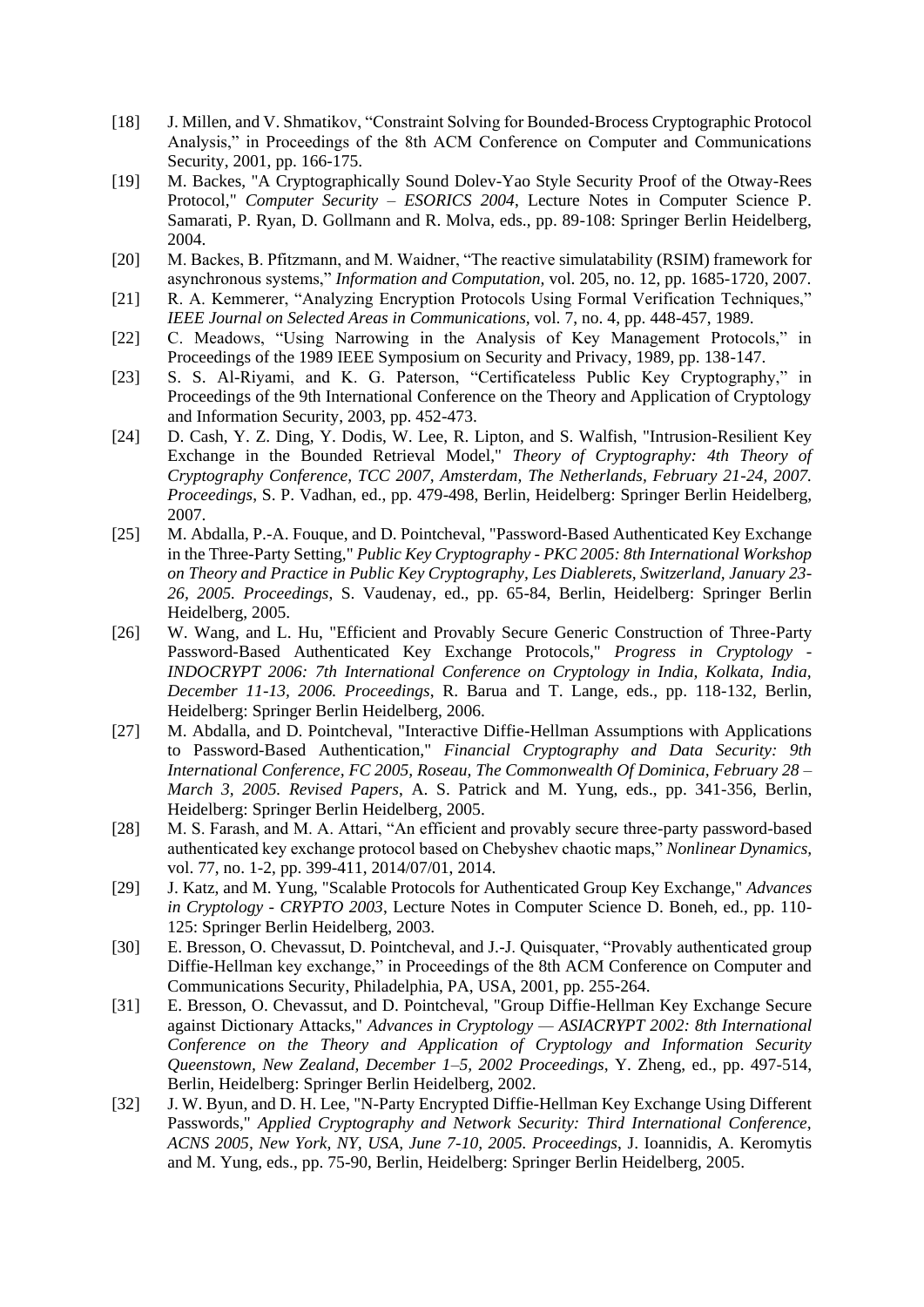- [33] E. Bresson, O. Chevassut, and D. Pointcheval, "A security solution for IEEE 802.11's ad hoc mode: password-authentication and group Diffie-Hellman key exchange," *International Journal of Wireless and Mobile Computing,* vol. 2, no. 1, pp. 4-13, 2007.
- [34] M. Abdalla, and D. Pointcheval, "A Scalable Password-Based Group Key Exchange Protocol in the Standard Model," *Advances in Cryptology – ASIACRYPT 2006: 12th International Conference on the Theory and Application of Cryptology and Information Security, Shanghai, China, December 3-7, 2006. Proceedings*, X. Lai and K. Chen, eds., pp. 332-347, Berlin, Heidelberg: Springer Berlin Heidelberg, 2006.
- [35] L. Chen, Z. Cheng, and N. P. Smart, "Identity-based key agreement protocols from pairings," *International Journal of Information Security,* vol. 6, no. 4, pp. 213-241, 2007.
- [36] L. Zhang, F. Zhang, Q. Wu, and J. Domingo-Ferrer, "Simulatable certificateless two-party authenticated key agreement protocol," *Information Sciences,* vol. 180, no. 6, pp. 1020-1030, 3/15/, 2010.
- [37] C. Brzuska, M. Fischlin, B. Warinschi, and S. C. Williams, "Composability of Bellare-Rogaway Key Exchange Protocols," in Proceedings of the 18th ACM Conference on Computer and Communications Security, Chicago, Illinois, USA, 2011, pp. 51-62.
- [38] B. Dowling, M. Fischlin, F. Günther, and D. Stebila, "A Cryptographic Analysis of the TLS 1.3 Handshake Protocol Candidates," in Proceedings of the 22nd ACM SIGSAC Conference on Computer and Communications Security, Denver, Colorado, USA, 2015, pp. 1197-1210.
- [39] T. Jager, F. Kohlar, S. Schäge, and J. Schwenk, "On the Security of TLS-DHE in the Standard Model," *Advances in Cryptology – CRYPTO 2012*, Lecture Notes in Computer Science R. Safavi-Naini and R. Canetti, eds., pp. 273-293: Springer Berlin Heidelberg, 2012.
- [40] W. Diffie, and M. E. Hellman, "New Directions in Cryptography," *IEEE Transactions on Information Theory,* vol. 22, no. 6, pp. 644-654, 1976.
- [41] H. Krawczyk, K. Paterson, and H. Wee, "On the Security of the TLS Protocol: A Systematic Analysis," *Advances in Cryptology – CRYPTO 2013*, Lecture Notes in Computer Science R. Canetti and J. Garay, eds., pp. 429-448: Springer Berlin Heidelberg, 2013.
- [42] M. Bellare, R. Canetti, and H. Krawczyk, "A Modular Approach to the Design and Analysis of Authentication and Key Exchange Protocols (Extended Abstract)," in Proceedings of the 30th Annual ACM Symposium on Theory of Computing, Dallas, Texas, USA, 1998, pp. 419-428.
- [43] B. LaMacchia, K. Lauter, and A. Mityagin, "Stronger Security of Authenticated Key Exchange," *Provable Security: First International Conference, ProvSec 2007, Wollongong, Australia, November 1-2, 2007. Proceedings*, W. Susilo, J. K. Liu and Y. Mu, eds., pp. 1-16, Berlin, Heidelberg: Springer Berlin Heidelberg, 2007.
- [44] K. Yoneyama, "Efficient and Strongly Secure Password-Based Server Aided Key Exchange (Extended Abstract)," *Progress in Cryptology - INDOCRYPT 2008: 9th International Conference on Cryptology in India, Kharagpur, India, December 14-17, 2008. Proceedings*, D. R. Chowdhury, V. Rijmen and A. Das, eds., pp. 172-184, Berlin, Heidelberg: Springer Berlin Heidelberg, 2008.
- [45] G. Lippold, C. Boyd, and J. M. G. Nieto, "Strongly Secure Certificateless Key Agreement," *Pairing-Based Cryptography – Pairing 2009: Third International Conference Palo Alto, CA, USA, August 12-14, 2009 Proceedings*, H. Shacham and B. Waters, eds., pp. 206-230, Berlin, Heidelberg: Springer Berlin Heidelberg, 2009.
- [46] C. M. Swanson, "Security in Key Agreement: Two-Party Certificateless Schemes," Master Thesis, University of Waterloo, 2009.
- [47] C. Swanson, and D. Jao, "A Study of Two-Party Certificateless Authenticated Key-Agreement Protocols," *Progress in Cryptology - INDOCRYPT 2009: 10th International Conference on Cryptology in India, New Delhi, India, December 13-16, 2009. Proceedings*, B. Roy and N. Sendrier, eds., pp. 57-71, Berlin, Heidelberg: Springer Berlin Heidelberg, 2009.
- [48] F. Wang, and Y. Zhang, "A new provably secure authentication and key agreement mechanism for SIP using certificateless public-key cryptography," *Computer Communications,* vol. 31, no. 10, pp. 2142-2149, 6/25/, 2008.
- [49] D. H. Yum, and P. J. Lee, "Generic Construction of Certificateless Signature," *Information Security and Privacy: 9th Australasian Conference, ACISP 2004, Sydney, Australia, July 13-*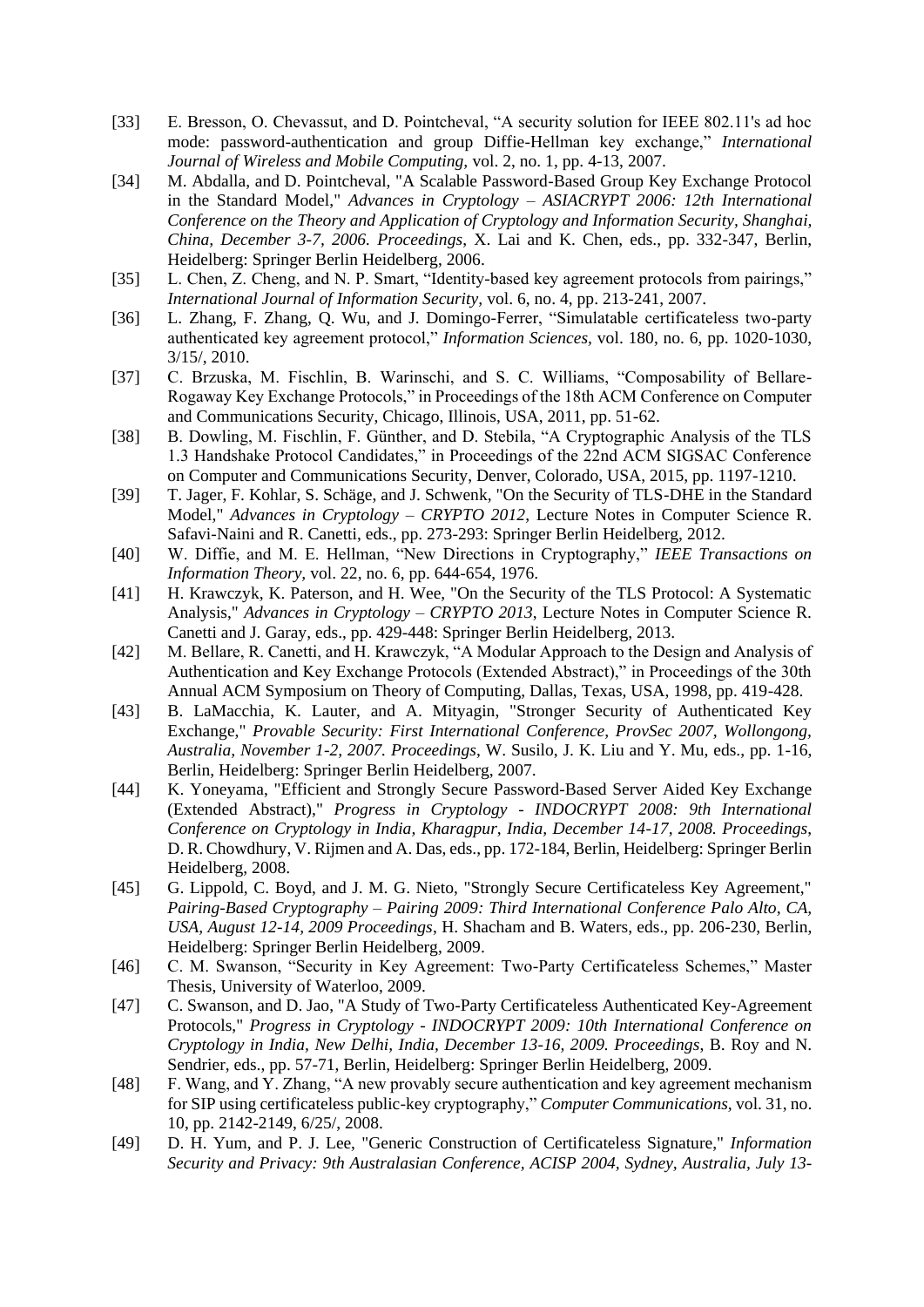*15, 2004. Proceedings*, H. Wang, J. Pieprzyk and V. Varadharajan, eds., pp. 200-211, Berlin, Heidelberg: Springer Berlin Heidelberg, 2004.

- [50] B. C. Hu, D. S. Wong, Z. Zhang, and X. Deng, "Key Replacement Attack Against a Generic Construction of Certificateless Signature," *Information Security and Privacy: 11th Australasian Conference, ACISP 2006, Melbourne, Australia, July 3-5, 2006. Proceedings*, L. M. Batten and R. Safavi-Naini, eds., pp. 235-246, Berlin, Heidelberg: Springer Berlin Heidelberg, 2006.
- [51] X. Huang, W. Susilo, Y. Mu, and F. Zhang, "On the Security of Certificateless Signature Schemes from Asiacrypt 2003," *Cryptology and Network Security: 4th International Conference, CANS 2005, Xiamen, China, December 14-16, 2005. Proceedings*, Y. G. Desmedt, H. Wang, Y. Mu and Y. Li, eds., pp. 13-25, Berlin, Heidelberg: Springer Berlin Heidelberg, 2005.
- [52] Z. Zhang, D. S. Wong, J. Xu, and D. Feng, "Certificateless Public-Key Signature: Security Model and Efficient Construction," *Applied Cryptography and Network Security: 4th International Conference, ACNS 2006, Singapore, June 6-9, 2006. Proceedings*, J. Zhou, M. Yung and F. Bao, eds., pp. 293-308, Berlin, Heidelberg: Springer Berlin Heidelberg, 2006.
- [53] K. Bentahar, P. Farshim, J. Malone-Lee, and N. P. Smart, "Generic Constructions of Identity-Based and Certificateless KEMs," *Journal of Cryptology,* vol. 21, no. 2, pp. 178-199, 2007.
- [54] J. K. Liu, M. H. Au, and W. Susilo, "Self-Generated-Certificate Public Key Cryptography and certificateless signature/encryption scheme in the standard model: extended abstract," in Proceedings of the 2nd ACM Symposium on Information, Computer and Communications Security, Singapore, 2007, pp. 273-283.
- [55] A. W. Dent, "A survey of certificateless encryption schemes and security models," *International Journal of Information Security,* vol. 7, no. 5, pp. 349-377, 2008.
- [56] N. J. Hopper, and M. Blum, "Secure Human Identification Protocols," *Advances in Cryptology — ASIACRYPT 2001*, Lecture Notes in Computer Science C. Boyd, ed., pp. 52-66: Springer Berlin Heidelberg, 2001.
- [57] X. Huang, Y. Mu, W. Susilo, F. Zhang, and X. Chen, "A Short Proxy Signature Scheme: Efficient Authentication in the Ubiquitous World," *Embedded and Ubiquitous Computing – EUC 2005 Workshops*, Lecture Notes in Computer Science T. Enokido, L. Yan, B. Xiao, D. Kim, Y. Dai and L. Yang, eds., pp. 480-489: Springer Berlin Heidelberg, 2005.
- [58] W. Wu, Y. Mu, W. Susilo, J. Seberry, and X. Huang, "Identity-Based Proxy Signature from Pairings," *Autonomic and Trusted Computing*, Lecture Notes in Computer Science B. Xiao, L. Yang, J. Ma, C. Muller-Schloer and Y. Hua, eds., pp. 22-31: Springer Berlin Heidelberg, 2007.
- [59] M. Barbosa, and P. Farshim, "Certificateless Signcryption," in Proceedings of the 2008 ACM Symposium on Information, Computer and Communications Security, Tokyo, Japan, 2008, pp. 369-372.
- [60] Y. Aumann, and Y. Lindell, "Security Against Covert Adversaries: Efficient Protocols for Realistic Adversaries," *Theory of Cryptography*, Lecture Notes in Computer Science S. Vadhan, ed., pp. 137-156: Springer Berlin Heidelberg, 2007.
- [61] M. Geng, and F. Zhang, "Provably Secure Certificateless Two-Party Authenticated Key Agreement Protocol without Pairing," in Proceedings of the 2009 International Conference on Computational Intelligence and Security, 2009, pp. 208-212.
- [62] Y. Lindell, and B. Pinkas, "Secure Multiparty Computation for Privacy-Preserving Data Mining," *Journal of Privacy and Confidentiality,* vol. 1, no. 1, pp. 59-98, 2009.
- [63] J. Zhao, D. Gu, and M. C. Gorantla, "Stronger Security Model of Group Key Agreement," in Proceedings of the 6th ACM Symposium on Information, Computer and Communications Security, Hong Kong, China, 2011, pp. 435-440.
- [64] M. C. Gorantla, C. Boyd, and J. M. González Nieto, "Modeling Key Compromise Impersonation Attacks on Group Key Exchange Protocols," *Public Key Cryptography – PKC 2009: 12th International Conference on Practice and Theory in Public Key Cryptography, Irvine, CA, USA, March 18-20, 2009. Proceedings*, S. Jarecki and G. Tsudik, eds., pp. 105-123, Berlin, Heidelberg: Springer Berlin Heidelberg, 2009.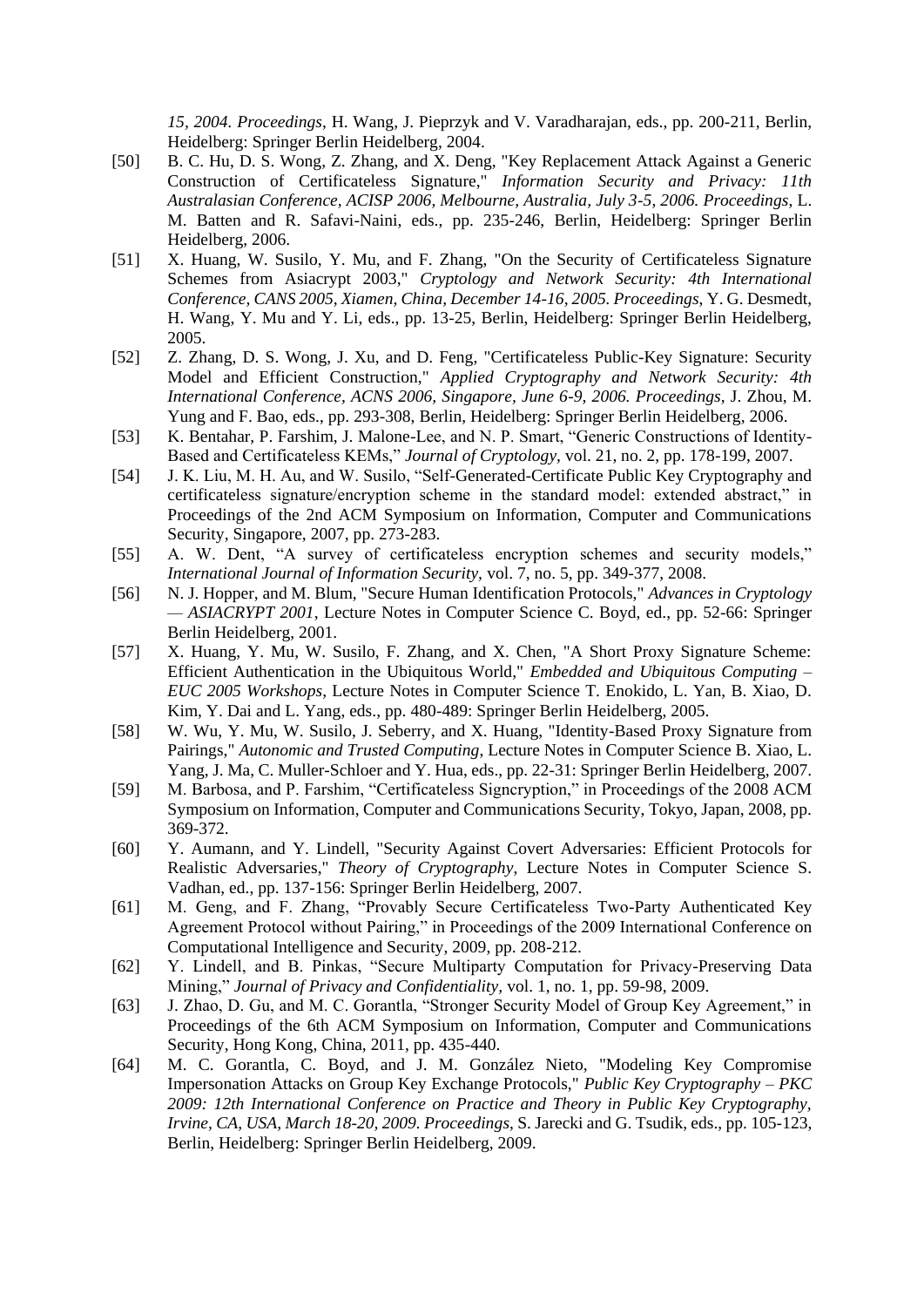- [65] R. Ostrovsky, and M. Yung, "How to withstand mobile virus attacks," in Proceedings of the 10th Annual ACM Symposium on Principles of Distributed Computing, Montreal, Quebec, Canada, 1991, pp. 51-59.
- [66] L. Davi, A. Dmitrienko, A.-R. Sadeghi, and M. Winandy, "Privilege Escalation Attacks on Android," *Information Security*, Lecture Notes in Computer Science M. Burmester, G. Tsudik, S. Magliveras and I. Ilić, eds., pp. 346-360: Springer Berlin Heidelberg, 2010.
- [67] S. Bugiel, L. Davi, A. Dmitrienko, T. Fischer, A.-R. Sadeghi, and B. Shastry, "Towards Taming Privilege-Escalation Attacks on Android," in Proceedings of the 19th Annual Symposium on Network and Distributed System Security, 2012, pp. 1-18.
- [68] X. Luyi, P. Xiaorui, W. Rui, Y. Kan, and W. Xiaofeng, "Upgrading Your Android, Elevating My Malware: Privilege Escalation through Mobile OS Updating," in Proceedings of the 2014 IEEE Symposium on Security and Privacy, 2014, pp. 393-408.
- [69] Google. "Requesting Permissions," Accessed 21st March 2017; [https://developer.android.com/guide/topics/permissions/requesting.html#normal-dangerous.](https://developer.android.com/guide/topics/permissions/requesting.html#normal-dangerous)
- [70] Q. Do, B. Martini, and K.-K. R. Choo, "Exfiltrating Data from Android Devices," *Computers & Security,* vol. 48, pp. 74-91, 2015.
- [71] Google. "Manifest.permission," Accessed 21st March 2017; [https://developer.android.com/reference/android/Manifest.permission.html#READ\\_EXTERN](https://developer.android.com/reference/android/Manifest.permission.html#READ_EXTERNAL_STORAGE) [AL\\_STORAGE.](https://developer.android.com/reference/android/Manifest.permission.html#READ_EXTERNAL_STORAGE)
- [72] Google. "Android 6.0 Changes," Accessed 26th April 2017; [https://developer.android.com/about/versions/marshmallow/android-6.0-changes.html.](https://developer.android.com/about/versions/marshmallow/android-6.0-changes.html)
- [73] X. Zhou, S. Demetriou, D. He, M. Naveed, X. Pan, X. Wang, C. A. Gunter, and K. Nahrstedt, "Identity, Location, Disease and More: Inferring Your Secrets from Android Public Resources," in Proceedings of the 20th Conference on Computer and Communications Security, 2013, pp. 1017-1028.
- [74] W. Diao, X. Liu, Z. Zhou, and K. Zhang, "Your Voice Assistant is Mine: How to Abuse Speakers to Steal Information and Control Your Phone," in Proceedings of the 4th ACM Workshop on Security and Privacy in Smartphones & Mobile Devices, Scottsdale, Arizona, USA, 2014, pp. 63-74.
- [75] M. Lipp, D. Gruss, R. Spreitzer, C. Maurice, and S. Mangard, "ARMageddon: Cache Attacks on Mobile Devices," in Proceedings of the 25th USENIX Security Symposium, 2016, pp. 549- 564.
- [76] W. Meng, W. H. Lee, S. R. Murali, and S. P. T. Krishnan, "Charging Me and I Know Your Secrets!: Towards Juice Filming Attacks on Smartphones," in Proceedings of the 1st ACM Workshop on Cyber-Physical System Security, Singapore, Republic of Singapore, 2015, pp. 89-98.
- [77] R. Spreitzer, F. Kirchengast, D. Gruss, and S. Mangard, "ProcHarvester: Fully Automated Analysis of Procfs Side-Channel Leaks on Android," in Proceedings of the 2018 on Asia Conference on Computer and Communications Security, Incheon, Republic of Korea, 2018, pp. 749-763.
- [78] Y. Zhou, and X. Jiang, "Detecting Passive Content Leaks and Pollution in Android Applications," in Proceedings of the 20th Network and Distributed System Security Symposium, 2013, pp. 1-16.
- [79] D. Wu, and R. K. C. Chang, "Indirect File Leaks in Mobile Applications," in IEEE Mobile Security Technologies, 2015, pp. 1-10.
- [80] W. Diao, X. Liu, Z. Zhou, K. Zhang, and Z. Li, "Mind-Reading: Privacy Attacks Exploiting Cross-App KeyEvent Injections," *Computer Security -- ESORICS 2015: 20th European Symposium on Research in Computer Security, Vienna, Austria, September 21-25, 2015, Proceedings, Part II*, G. Pernul, P. Y A Ryan and E. Weippl, eds., pp. 20-39, Cham: Springer International Publishing, 2015.
- [81] Y. Cheng, Y. Li, and R. H. Deng, "A Feasible No-Root Approach on Android," *Information Security and Privacy: 21st Australasian Conference, ACISP 2016, Melbourne, VIC, Australia, July 4-6, 2016, Proceedings, Part II*, J. K. Liu and R. Steinfeld, eds., pp. 481-489, Cham: Springer International Publishing, 2016.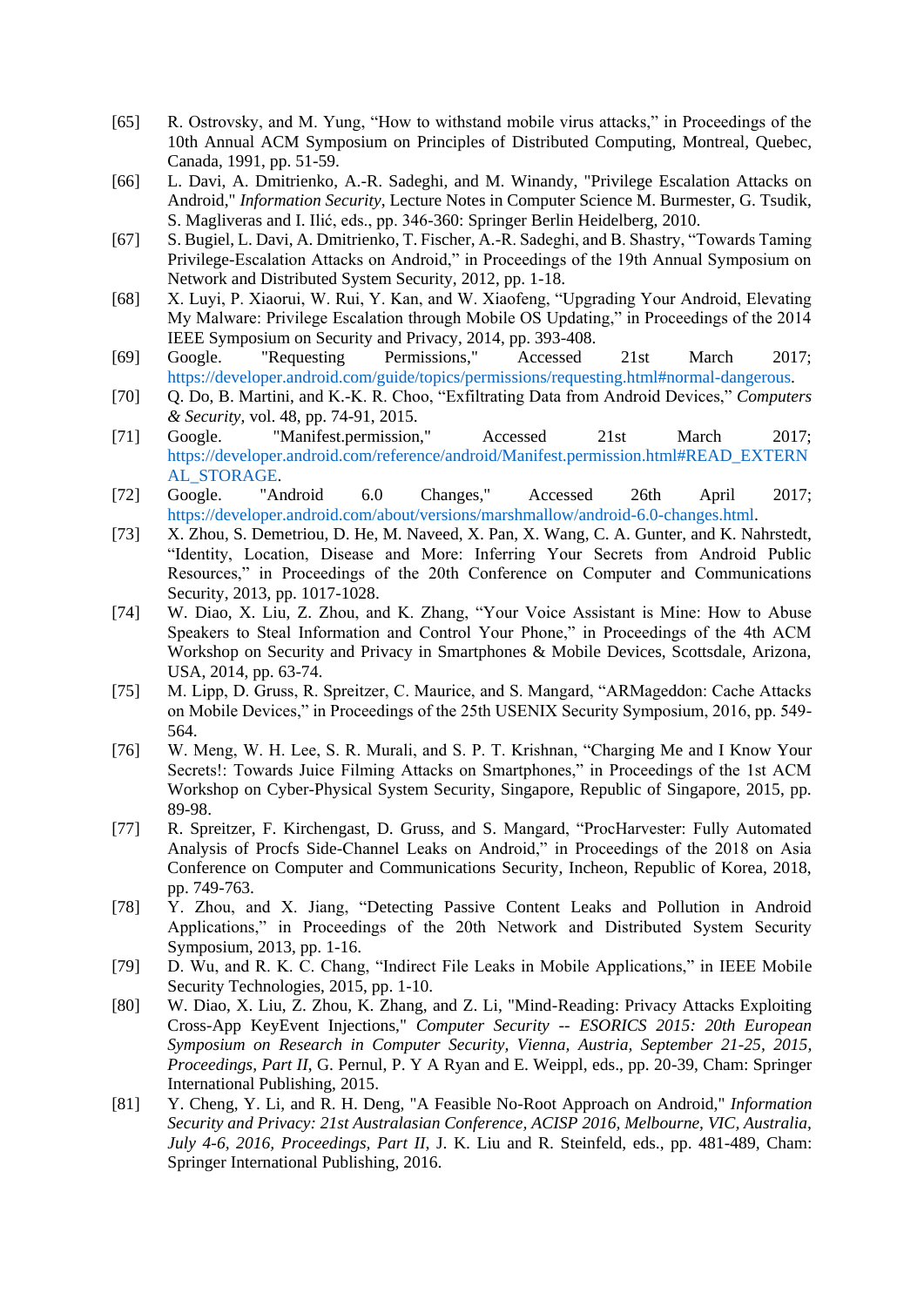- [82] C.-C. Lin, H. Li, X. Zhou, and X. Wang, "Screenmilker: How to Milk Your Android Screen for Secrets," in Proceedings of the 21st Network and Distributed System Symposium, 2014, pp. 1-14.
- [83] M. Naveed, X. Zhou, S. Demetriou, X. Wang, and C. A. Gunter, "Inside Job: Understanding and Mitigating the Threat of External Device Mis-Bonding on Android," in Proceedings of the 21st Network and Distributed System Symposium, 2014, pp. 1-14.
- [84] Y. Aafer, N. Zhang, Z. Zhang, X. Zhang, K. Chen, X. Wang, X. Zhou, W. Du, and M. Grace, "Hare Hunting in the Wild Android: A Study on the Threat of Hanging Attribute References," in Proceedings of the 22nd ACM SIGSAC Conference on Computer and Communications Security, Denver, Colorado, USA, 2015, pp. 1248-1259.
- [85] L. Wu, M. Grace, Y. Zhou, C. Wu, and X. Jiang, "The Impact of Vendor Customizations on Android Security," in Proceedings of the 20th Conference on Computer and Communications Security, 2013, pp. 623-634.
- [86] X. Zhou, Y. Lee, N. Zhang, M. Naveed, and X. Wang, "The Peril of Fragmentation: Security Hazards in Android Device Driver Customizations," in Proceedings of the 2014 IEEE Symposium on Security and Privacy, 2014, pp. 409-423.
- [87] T. Luo, H. Hao, W. Du, Y. Wang, and H. Yin, "Attacks on WebView in the Android System," in Proceedings of the 27th Annual Computer Security Applications Conference, Orlando, Florida, USA, 2011, pp. 343-352.
- [88] C. Wu, Y. Zhou, K. Patel, Z. Liang, and X. Jiang, "AirBag: Boosting Smartphone Resistance to Malware Infection," in Proceedings of the 21st Network and Distributed System Symposium, 2014, pp. 1-13.
- [89] N. Zhang, K. Yuan, M. Naveed, X. Zhou, and X. Wang, "Leave Me Alone: App-Level Protection against Runtime Information Gathering on Android," in Proceedings of the 2015 IEEE Symposium on Security and Privacy, 2015, pp. 915-930.
- [90] Y. Zhou, K. Patel, L. Wu, Z. Wang, and X. Jiang, "Hybrid User-level Sandboxing of Thirdparty Android Apps," in Proceedings of the 10th ACM Symposium on Information, Computer and Communications Security, Singapore, Republic of Singapore, 2015, pp. 19-30.
- [91] L. Yan, Y. Guo, and X. Chen, "SplitDroid: Isolated Execution of Sensitive Components for Mobile Applications," *Security and Privacy in Communication Networks: 11th International Conference, SecureComm 2015, Dallas, TX, USA, October 26-29, 2015, Revised Selected Papers*, B. Thuraisingham, X. Wang and V. Yegneswaran, eds., pp. 78-96, Cham: Springer International Publishing, 2015.
- [92] L. Xing, X. Bai, T. Li, X. Wang, K. Chen, X. Liao, S.-M. Hu, and X. Han, "Cracking App Isolation on Apple: Unauthorized Cross-App Resource Access on MAC OS X and iOS," in Proceedings of the 22nd ACM SIGSAC Conference on Computer and Communications Security, Denver, Colorado, USA, 2015, pp. 31-43.
- [93] P. Mutchler, A. Doupé, J. Mitchell, C. Kruegel, and G. Vigna, "A Large-Scale Study of Mobile Web App Security," in Proceedings of the 2015 Mobile Security Technologies Workshop, 2015, pp. 1-11.
- [94] C. Ren, Y. Zhang, H. Xue, T. Wei, and P. Liu, "Towards Discovering and Understanding Task Hijacking in Android," in Proceedings of the 24th USENIX Security Symposium, 2015, pp. 945-959.
- [95] Y. Lee, T. Li, N. Zhang, S. Demetriou, M. Zha, X. Wang, K. Chen, X. Zhou, X. Han, and M. Grace, "Ghost Installer in the Shadow: Security Analysis of App Installation on Android," in Proccedings of the 47th Annual IEEE/IFIP International Conference on Dependable Systems and Networks, 2017, pp. 403-414.
- [96] C. Marforio, R. J. Masti, C. Soriente, K. Kostiainen, and S. Capkun, "Hardened Setup of Personalized Security Indicators to Counter Phishing Attacks in Mobile Banking," in Proceedings of the 6th Workshop on Security and Privacy in Smartphones and Mobile Devices, Vienna, Austria, 2016, pp. 83-92.
- [97] H. Xu, Y. Zhou, C. Gao, Y. Kang, and M. R. Lyu, "SpyAware: Investigating the Privacy Leakage Signatures in App Execution Traces," in Proceedings of the 26th International Symposium on Software Reliability Engineering, 2015, pp. 348-358.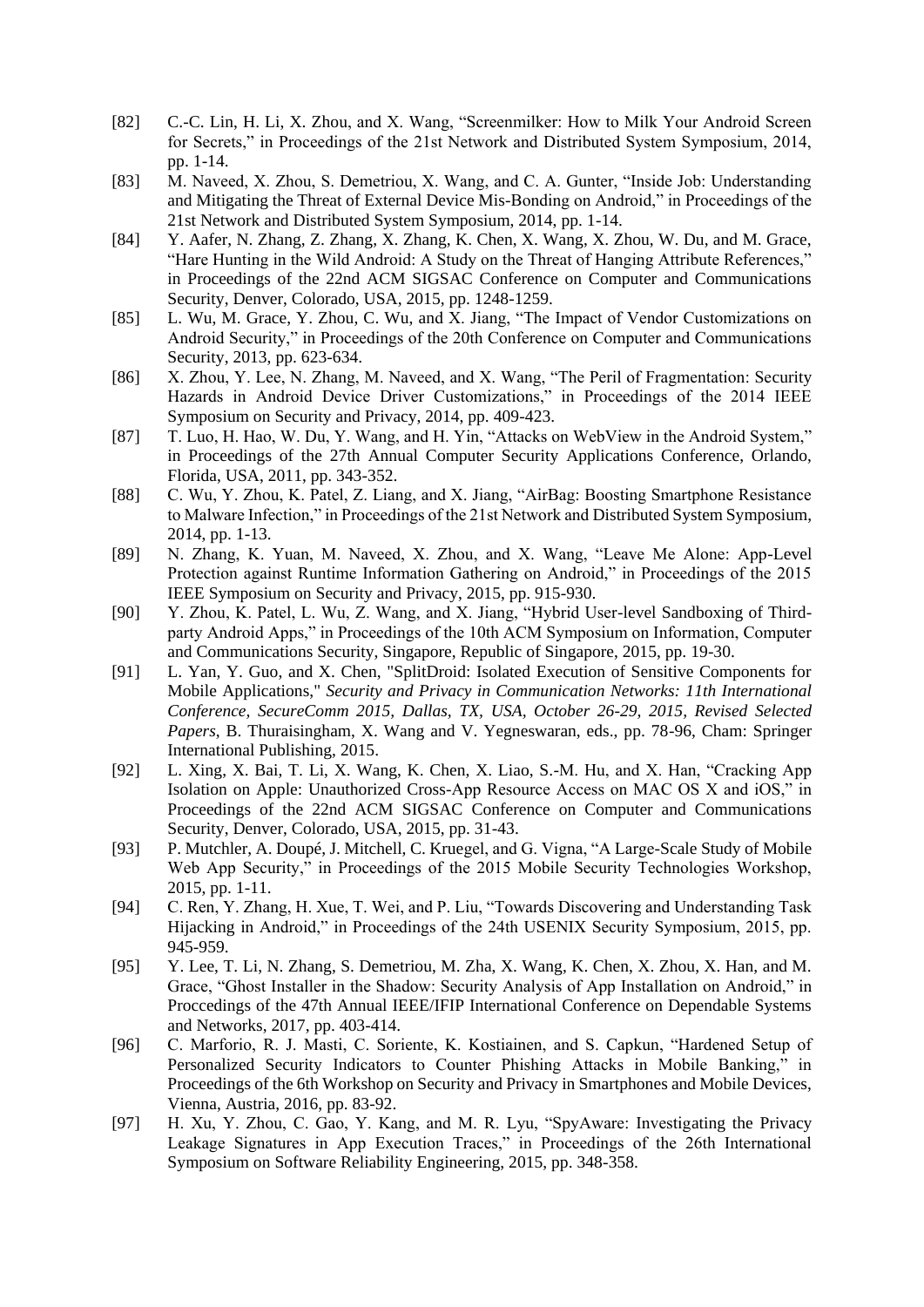- [98] B. Dixon, and S. Mishra, "Power Based Malicious Code Detection Techniques for Smartphones," in Proceedings of the 12th IEEE International Conference on Trust, Security and Privacy in Computing and Communications, 2013, pp. 142-149.
- [99] B. Dixon, S. Mishra, and J. Pepin, "Time and Location Power Based Malicious Code Detection Techniques for Smartphones," in Proceedings of the 13th International Symposium on Network Computing and Applications, 2014, pp. 261-268.
- [100] Y. Chen, X. Jin, J. Sun, R. Zhang, and Y. Zhang, "POWERFUL: Mobile App Fingerprinting via Power Analysis," in Proceedings of the 2017 IEEE Conference on Computer Communications, 2017, pp. 1-9.
- [101] Y.-Y. Hong, Y.-P. Wang, and J. Yin, "NativeProtector: Protecting Android Applications by Isolating and Intercepting Third-Party Native Libraries," *ICT Systems Security and Privacy Protection: 31st IFIP TC 11 International Conference, SEC 2016, Ghent, Belgium, May 30 - June 1, 2016, Proceedings*, J.-H. Hoepman and S. Katzenbeisser, eds., pp. 337-351, Cham: Springer International Publishing, 2016.
- [102] W. Yang, Y. Zhang, J. Li, H. Liu, Q. Wang, Y. Zhang, and D. Gu, "Show Me the Money! Finding Flawed Implementations of Third-party In-app Payment in Android Apps," in Proceedings of the 2017 Network and Distributed System Security Symposium, 2017, pp. 1- 15.
- [103] A. J. Aviv, K. Gibson, E. Mossop, M. Blaze, and J. M. Smith, "Smudge Attacks on Smartphone Touch Screens," in Proceedings of the 4th USENIX conference on Offensive Technologies 2010, pp. 1-7.
- [104] T. Feng, Z. Liu, K. A. Kwon, W. Shi, B. Carbunar, Y. Jiang, and N. Nguyen, "Continuous Mobile Authentication using Touchscreen Gestures," in Proceedings of the 2012 IEEE Conference on Technologies forHomeland Security, 2012, pp. 451-456.
- [105] J. Sun, R. Zhang, J. Zhang, and Y. Zhang, "TouchIn: Sightless Two-factor Authentication on Multi-touch Mobile Devices," in Proceedings of the 2014 IEEE Conference on Communications and Network Security, 2014, pp. 436-444.
- [106] S. Das, E. Hayashi, and J. I. Hong, "Exploring Capturable Everyday Memory for Autobiographical Authentication," in Proceedings of the 2013 ACM International Joint Conference on Pervasive and Ubiquitous Computing, Zurich, Switzerland, 2013, pp. 211-220.
- [107] A. Hang, A. D. Luca, and H. Hussmann, "I Know What You Did Last Week! Do You?: Dynamic Security Questions for Fallback Authentication on Smartphones," in Proceedings of the 33rd Annual ACM Conference on Human Factors in Computing Systems, Seoul, Republic of Korea, 2015, pp. 1383-1392.
- [108] H. Xu, Y. Zhou, and M. R. Lyu, "Towards Continuous and Passive Authentication via Touch Biometrics: An Experimental Study on Smartphones," in Proceedings of the 2014 Symposium On Usable Privacy and Security, 2014, pp. 187-198.
- [109] P. Gasti, J. Šeděnka, Q. Yang, G. Zhou, and K. S. Balagani, "Secure, Fast, and Energy-Efficient Outsourced Authentication for Smartphones," *IEEE Transactions on Information Forensics and Security,* vol. 11, no. 11, pp. 2556-2571, 2016.
- [110] B. Saltaformaggio, R. Bhatia, Z. Gu, X. Zhang, and D. Xu, "VCR: App-Agnostic Recovery of Photographic Evidence from Android Device Memory Images," in Proceedings of the 22nd ACM SIGSAC Conference on Computer and Communications Security, Denver, Colorado, USA, 2015, pp. 146-157.
- [111] Q. Do, B. Martini, and K.-K. R. Choo, "A Forensically Sound Adversary Model for Mobile Devices," *PLoS ONE,* vol. 10, no. 9, pp. 1-15, 2015.
- [112] A. Azfar, K. K. R. Choo, and L. Liu, "An Android Social App Forensics Adversary Model," in Proceedings of the 49th Hawaii International Conference on System Sciences, 2016, pp. 5597- 5606.
- [113] X. Zhang, Y. Tan, C. Liang, Y. Li, and J. Li, "A Covert Channel Over VoLTE via Adjusting Silence Periods," *IEEE Access,* vol. 6, pp. 9292-9302, 2018.
- [114] Q. Wang, A. Yahyavi, B. Kemme, and W. He, "I Know What You Did On Your Smartphone: Inferring App Usage Over Encrypted Data Traffic," in Proceedings of the 2015 IEEE Conference on Communications and Network Security, 2015, pp. 433-441.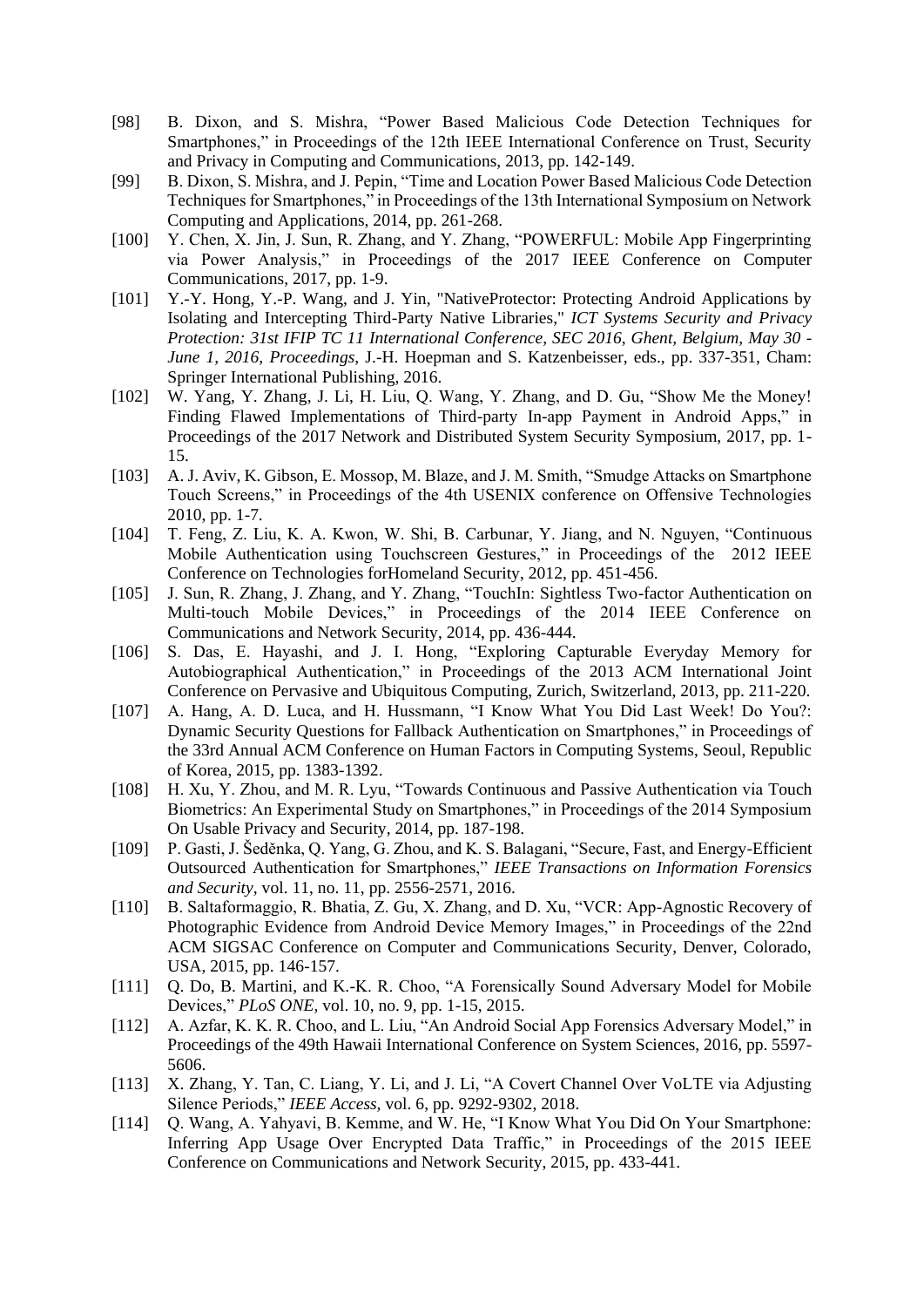- [115] Q. Yang, P. Gasti, G. Zhou, A. Farajidavar, and K. S. Balagani, "On Inferring Browsing Activity on Smartphones via USB Power Analysis Side-Channel," *IEEE Transactions on Information Forensics and Security,* vol. 12, no. 5, pp. 1056-1066, 2017.
- [116] C. D'Orazio, and K.-K. R. Choo, "An adversary model to evaluate DRM protection of video contents on iOS devices," *Computers & Security,* vol. 56, pp. 94-110, 2016.
- [117] C. J. D'Orazio, R. Lu, K.-K. R. Choo, and A. V. Vasilakos, "A Markov adversary model to detect vulnerable iOS devices and vulnerabilities in iOS apps," *Applied Mathematics and Computation,* vol. 293, pp. 523-544, 2017.
- [118] C. J. D'Orazio, and K.-K. R. Choo, "Circumventing iOS Security Mechanisms for APT Forensic Investigations: A Security Taxonomy for Cloud Apps," *Future Generation Computer Systems*, pp. [In Press].
- [119] C. J. D'Orazio, and K.-K. R. Choo, "A Technique to Circumvent SSL/TLS Validations on iOS Devices," *Future Generation Computer Systems*, pp. [In Press].
- [120] X. Jiang, K. Singh, and Y. Zhou, "AppShell: Making Data Protection Practical for Lost or Stolen Android Devices," in Proceedings of the 2016 IEEE/IFIP Network Operations and Management Symposium, 2016, pp. 502-508.
- [121] Gartner. "Gartner Says Worldwide Sales of Smartphones Grew 7 Percent in the Fourth Quarter of 2016," Accessed 16th April 2017; [http://www.gartner.com/newsroom/id/3609817.](http://www.gartner.com/newsroom/id/3609817)
- [122] L. Guenveur. "Android Share Growth Slows After Historic Gains Last Period," Accessed 21st June 2016; [http://www.kantarworldpanel.com/global/News/Android-Share-Growth-Slows-](http://www.kantarworldpanel.com/global/News/Android-Share-Growth-Slows-After-Historic-Gains-Last-Period-)[After-Historic-Gains-Last-Period-.](http://www.kantarworldpanel.com/global/News/Android-Share-Growth-Slows-After-Historic-Gains-Last-Period-)
- [123] L. Atzori, A. Iera, and G. Morabito, "The Internet of Things: A survey," *Computer Networks,* vol. 54, no. 15, pp. 2787-2805, 2010.
- [124] J. Shi, J. Wan, H. Yan, and H. Suo, "A survey of Cyber-Physical Systems," in Proceedings of the 2011 International Conference on Wireless Communications and Signal Processing, 2011, pp. 1-6.
- [125] A. Cardenas, S. Amin, B. Sinopoli, A. Giani, A. Perrig, and S. Sastry, "Challenges for Securing Cyber Physical Systems," in Workshop on Future Firections in Cyber-Physical Systems Security, 2009, pp. 1-7.
- [126] F. Mattern, and C. Floerkemeier, "From the Internet of Computers to the Internet of Things," *From Active Data Management to Event-Based Systems and More*, K. Sachs, I. Petrov and P. Guerrero, eds., pp. 242-259, Berlin, Heidelberg: Springer Berlin Heidelberg, 2010.
- [127] W. Zhu, J. Yu, and T. Wang, "A Security and Privacy Model for Mobile RFID Systems in the Internet of Things," in Proceedings of the 14th International Conference on Communication Technology, 2012, pp. 726-732.
- [128] M. L. Das, "Strong Security and Privacy of RFID System for Internet of Things Infrastructure," *Security, Privacy, and Applied Cryptography Engineering*, B. Gierlichs, S. Guilley and D. Mukhopadhyay, eds., pp. 56-69, Berlin, Heidelberg: Springer Berlin Heidelberg, 2013.
- [129] M. L. Das, "Privacy and Security Challenges in Internet of Things," *Distributed Computing and Internet Technology: 11th International Conference, ICDCIT 2015, Bhubaneswar, India, February 5-8, 2015. Proceedings*, R. Natarajan, G. Barua and M. R. Patra, eds., pp. 33-48, Cham: Springer International Publishing, 2015.
- [130] M. Asadpour, and M. T. Dashti, "Scalable, privacy preserving radio-frequency identification protocol for the internet of things," *Concurrency and Computation: Practice and Experience,* vol. 27, no. 8, pp. 1932-1950, 2015.
- [131] E. Rekleitis, P. Rizomiliotis, and S. Gritzalis, "How to protect security and privacy in the IoT: a policy-based RFID tag management protocol," *Security and Communication Networks,* vol. 7, no. 12, pp. 2669-2683, 2014.
- [132] B. R. Ray, M. U. Chowdhury, and J. H. Abawajy, "Secure Object Tracking Protocol for the Internet of Things," *IEEE Internet of Things Journal,* vol. 3, no. 4, pp. 544-553, 2016.
- [133] X. Jin, J. Sun, R. Zhang, Y. Zhang, and C. Zhang, "SpecGuard: Spectrum Misuse Detection in Dynamic Spectrum Access Systems," *IEEE Transactions on Mobile Computing*, pp. 1-9, 2018.
- [134] A. Dmitrienko, and C. Plappert, "Secure Free-Floating Car Sharing for Offline Cars," in Proceedings of the 7th ACM on Conference on Data and Application Security and Privacy, Scottsdale, Arizona, USA, 2017, pp. 349-360.